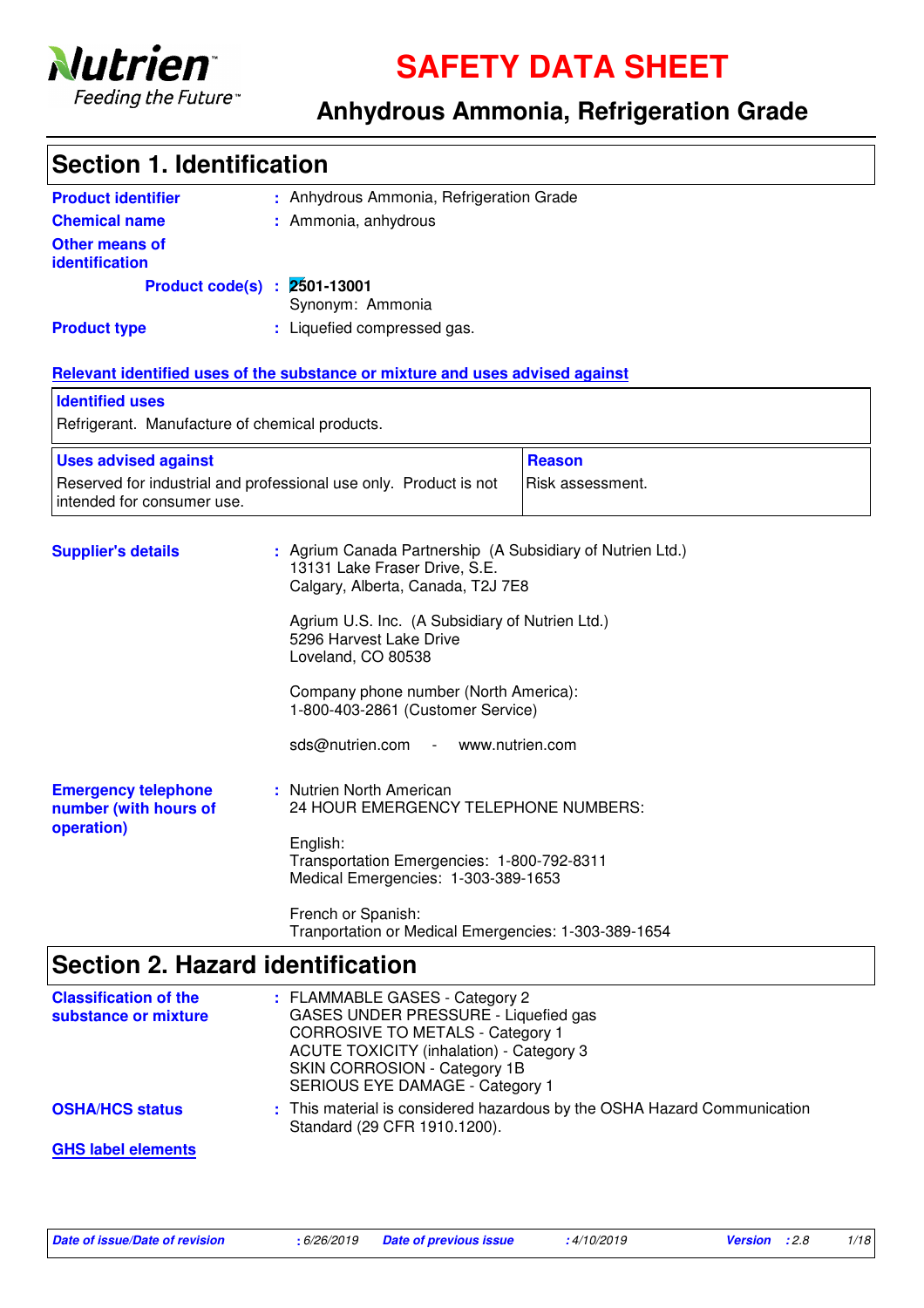## **Section 2. Hazard identification**

| <b>Hazard pictograms</b>                               |                                                                                                                                                                                                                                                                                                                                                                                                                                                                                                                                                                                                                                                                                                                                                                                                                |  |
|--------------------------------------------------------|----------------------------------------------------------------------------------------------------------------------------------------------------------------------------------------------------------------------------------------------------------------------------------------------------------------------------------------------------------------------------------------------------------------------------------------------------------------------------------------------------------------------------------------------------------------------------------------------------------------------------------------------------------------------------------------------------------------------------------------------------------------------------------------------------------------|--|
| <b>Signal word</b>                                     | Danger                                                                                                                                                                                                                                                                                                                                                                                                                                                                                                                                                                                                                                                                                                                                                                                                         |  |
| <b>Hazard statements</b>                               | Flammable gas.<br>Contains gas under pressure; may explode if heated.<br>May be corrosive to metals.<br>Toxic if inhaled.<br>Causes severe skin burns and eye damage.                                                                                                                                                                                                                                                                                                                                                                                                                                                                                                                                                                                                                                          |  |
| <b>Precautionary statements</b>                        |                                                                                                                                                                                                                                                                                                                                                                                                                                                                                                                                                                                                                                                                                                                                                                                                                |  |
| <b>General</b>                                         | : Not applicable.                                                                                                                                                                                                                                                                                                                                                                                                                                                                                                                                                                                                                                                                                                                                                                                              |  |
| <b>Prevention</b>                                      | : Wear protective gloves. Wear eye or face protection. Wear protective clothing.<br>Keep away from heat, hot surfaces, sparks, open flames and other ignition sources.<br>No smoking. Keep only in original packaging. Use only outdoors or in a well-<br>ventilated area. Avoid breathing gas. Wash hands thoroughly after handling.                                                                                                                                                                                                                                                                                                                                                                                                                                                                          |  |
| <b>Response</b>                                        | : IF INHALED: Remove person to fresh air and keep comfortable for breathing.<br>Immediately call a POISON CENTER or physician.<br>IF SWALLOWED: Immediately call a POISON CENTER or physician. Rinse mouth.<br>Do NOT induce vomiting.<br>IF ON SKIN (or hair): Take off immediately all contaminated clothing. Rinse skin<br>with water. Wash contaminated clothing before reuse. Immediately call a POISON<br>CENTER or physician.<br>IF IN EYES: Rinse cautiously with water for several minutes. Remove contact<br>lenses, if present and easy to do. Continue rinsing. Immediately call a POISON<br>CENTER or physician.<br>Leaking gas fire: Do not extinguish, unless leak can be stopped safely. In case of<br>leakage, eliminate all ignition sources.<br>Absorb spillage to prevent material damage. |  |
| <b>Storage</b>                                         | : Store locked up. Protect from sunlight. Store in a well-ventilated place. Store in a<br>corrosion resistant container with a resistant inner liner.                                                                                                                                                                                                                                                                                                                                                                                                                                                                                                                                                                                                                                                          |  |
| <b>Disposal</b>                                        | Dispose of contents and container in accordance with all local, regional, national<br>and international regulations.                                                                                                                                                                                                                                                                                                                                                                                                                                                                                                                                                                                                                                                                                           |  |
| <b>Supplemental label</b><br>elements                  | : None known.                                                                                                                                                                                                                                                                                                                                                                                                                                                                                                                                                                                                                                                                                                                                                                                                  |  |
| Other hazards which do not<br>result in classification | : Very toxic to aquatic life.                                                                                                                                                                                                                                                                                                                                                                                                                                                                                                                                                                                                                                                                                                                                                                                  |  |
|                                                        |                                                                                                                                                                                                                                                                                                                                                                                                                                                                                                                                                                                                                                                                                                                                                                                                                |  |

## **Section 3. Composition/information on ingredients**

| <b>Substance/mixture</b><br>Substance |            |                   |
|---------------------------------------|------------|-------------------|
| <b>Ingredient name</b>                | $\%$ (v/v) | <b>CAS number</b> |
| <b>Ammonia</b> , anhydrous            | 99.98      | 7664-41-7         |

Any concentration shown as a range is to protect confidentiality or is due to batch variation.

**There are no additional ingredients present which, within the current knowledge of the supplier and in the concentrations applicable, are classified as hazardous to health or the environment and hence require reporting in this section.**

**Occupational exposure limits, if available, are listed in Section 8.**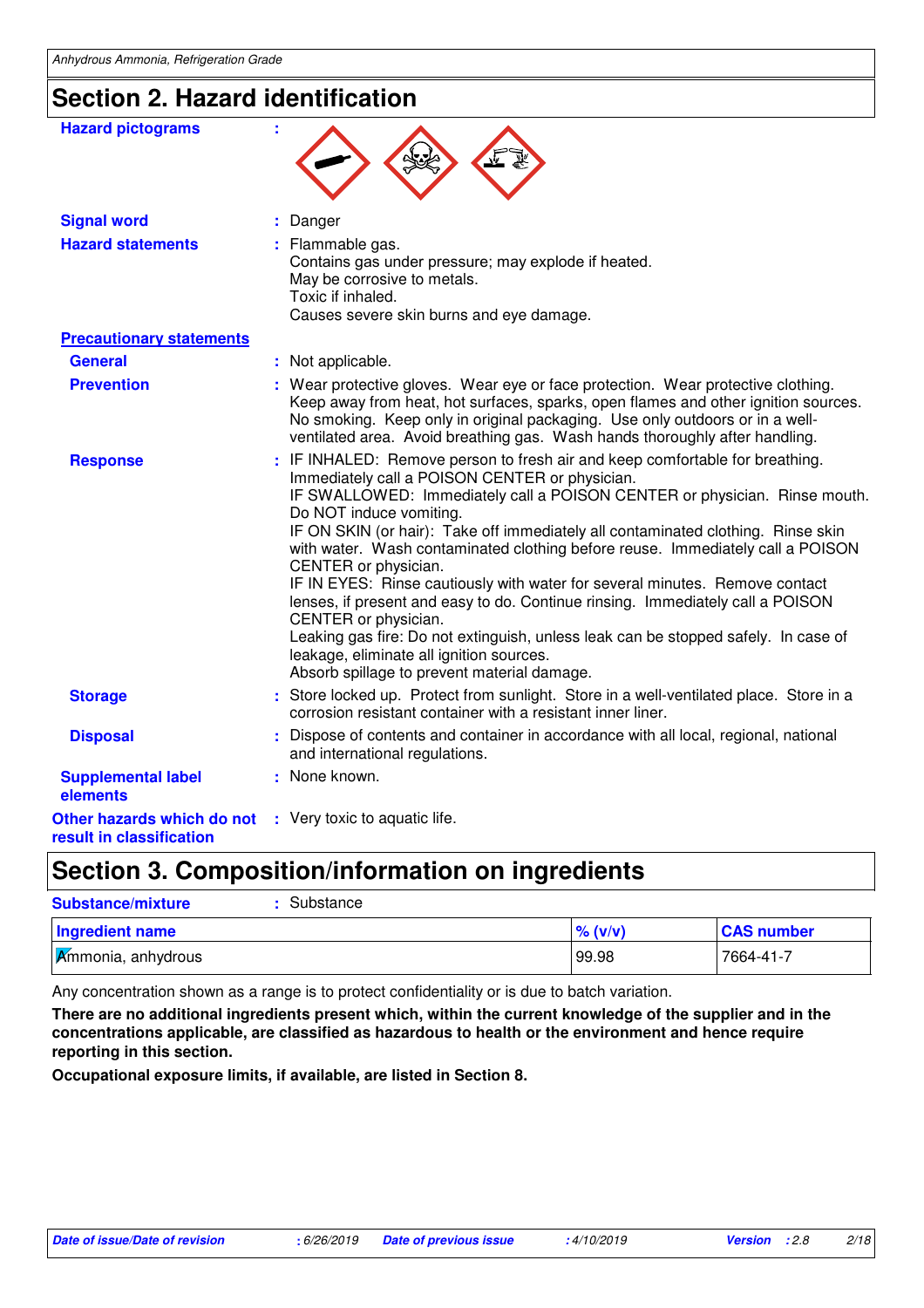## **Section 4. First-aid measures**

| <b>Description of necessary first aid measures</b> |                                                                                                                                                                                                                                                                                                                                                                                                                                                                                                                                                                                                                                                                                                                                                                                                                                                                                                                                                                                                                                       |
|----------------------------------------------------|---------------------------------------------------------------------------------------------------------------------------------------------------------------------------------------------------------------------------------------------------------------------------------------------------------------------------------------------------------------------------------------------------------------------------------------------------------------------------------------------------------------------------------------------------------------------------------------------------------------------------------------------------------------------------------------------------------------------------------------------------------------------------------------------------------------------------------------------------------------------------------------------------------------------------------------------------------------------------------------------------------------------------------------|
| <b>Eye contact</b>                                 | : CORROSIVE. Begin eye irrigation immediately. All eye exposures to anhydrous<br>ammonia require medical evaluation following decontamination. Immediately rinse<br>eyes with large quantities of water or saline for a minimum 20 minutes, longer<br>irrigation time is preferred if possible, due to the chemical reaction that occurs - see<br>Notes to Physician below. If possible, remove contact lenses being careful not to<br>cause additional eye damage. If the initial water supply is insufficient, keep the<br>affected area wet with a moist cloth and transfer the person to the nearest place<br>where rinsing can be continued for the recommended length of time. Call an<br>ambulance for transport to hospital. Continue eye irrigation during transport. For<br>additional advice call the medical emergency number on this safety data sheet or<br>your poison center or doctor.                                                                                                                               |
| <b>Inhalation</b>                                  | : CORROSIVE. If gases or vapors exceed the IDLH or are present in unknown<br>concentrations, rescuers must wear self-contained breathing apparatus and a suit<br>resistant to gases (Level B). In the U.S., OSHA Hazwoper requirements under<br>29CFR1910.120 overrule the lesser protection requirements given in the anhydrous<br>ammonia standard, 1910.111.<br>REMOVE PERSON TO FRESH AIR. Watch closely for signs of wheezing and<br>breathing difficulties. Maintain an open airway. If not breathing, begin CPR.<br>Oxygen may be administered by trained personnel. Affected persons who have<br>stopped breathing or are having difficulty breathing or are unconscious need<br>immediate medical attention. Symptoms may be delayed after exposure to<br>anhydrous ammonia. The exposed person may need to be kept under medical<br>surveillance for 24 - 48 hours. Call an ambulance for transport to hospital. For<br>additional advice call the medical emergency number on this SDS or your poison<br>center or doctor. |
| <b>Skin contact</b>                                | CORROSIVE. Causes severe burns. Contact with rapidly expanding gas from<br>evaporating liquid or compressed gas may cause cold burns or frostbite.<br>Immediately begin rinsing the affected areas with water. Remove contaminated<br>clothing and shoes. Affected areas should be rinsed for a minimum 20 minutes,<br>longer irrigation time is preferred if possible, due to the chemical reaction that<br>occurs - see Notes to Physician below. Luke-warm water is recommended for<br>prolonged irrigation to prevent hypothermia. Conscious persons without breathing<br>difficulties may benefit from continued irrigation in a fixed shower or bathing facility<br>prior to hospital transport. Call an ambulance for transport to hospital. Continue<br>skin irrigation during transport. For additional advice call the medical emergency<br>number on this safety data sheet or your poison center or doctor.                                                                                                               |
| <b>Ingestion</b>                                   | : CORROSIVE. May cause severe burns to the mouth, throat, and stomach. If the<br>affected person requires cardiopulmonary resuscitation, avoid mouth to mouth<br>contact. Do not induce vomiting. If vomiting occurs, attempt to keep head lower<br>than the chest so that vomit does not enter the lungs. For signs of breathing<br>difficulties, refer to the INHALATION section. Call an ambulance for transportation<br>to hospital. For additional advice, call the medical emergency number on this safety<br>data sheet or your poison center or doctor.                                                                                                                                                                                                                                                                                                                                                                                                                                                                       |
|                                                    | Most important symptoms/effects, acute and delayed                                                                                                                                                                                                                                                                                                                                                                                                                                                                                                                                                                                                                                                                                                                                                                                                                                                                                                                                                                                    |

| <b>Potential acute health effects</b> |                                                                                                                                                                                                                                    |
|---------------------------------------|------------------------------------------------------------------------------------------------------------------------------------------------------------------------------------------------------------------------------------|
| <b>Eye contact</b>                    | : Corrosive to eyes on contact. Causes serious eye damage. Eye contact can result<br>in temporary or permanent corneal damage and/or blindness. The full extent of<br>damage to the eyes may not be known for 1 week after injury. |
| <b>Inhalation</b>                     | : Toxic if inhaled. Corrosive to the respiratory system. May cause severe breathing<br>difficulties.                                                                                                                               |
| <b>Skin contact</b>                   | : Corrosive to the skin. Causes severe burns. Contact with rapidly expanding gas<br>may cause cold burns or frostbite.                                                                                                             |
| <b>Ingestion</b>                      | : Will cause cold burns and will evaporate causing massive inhalation overexposure.<br>Corrosive to the digestive tract. May cause burns to the mouth, throat and stomach.                                                         |
| Over-exposure signs/symptoms          |                                                                                                                                                                                                                                    |

**Date of issue/Date of revision :** 6/26/2019 **Date of previous issue :** 4/10/2019 **Version :** 2.8 3/18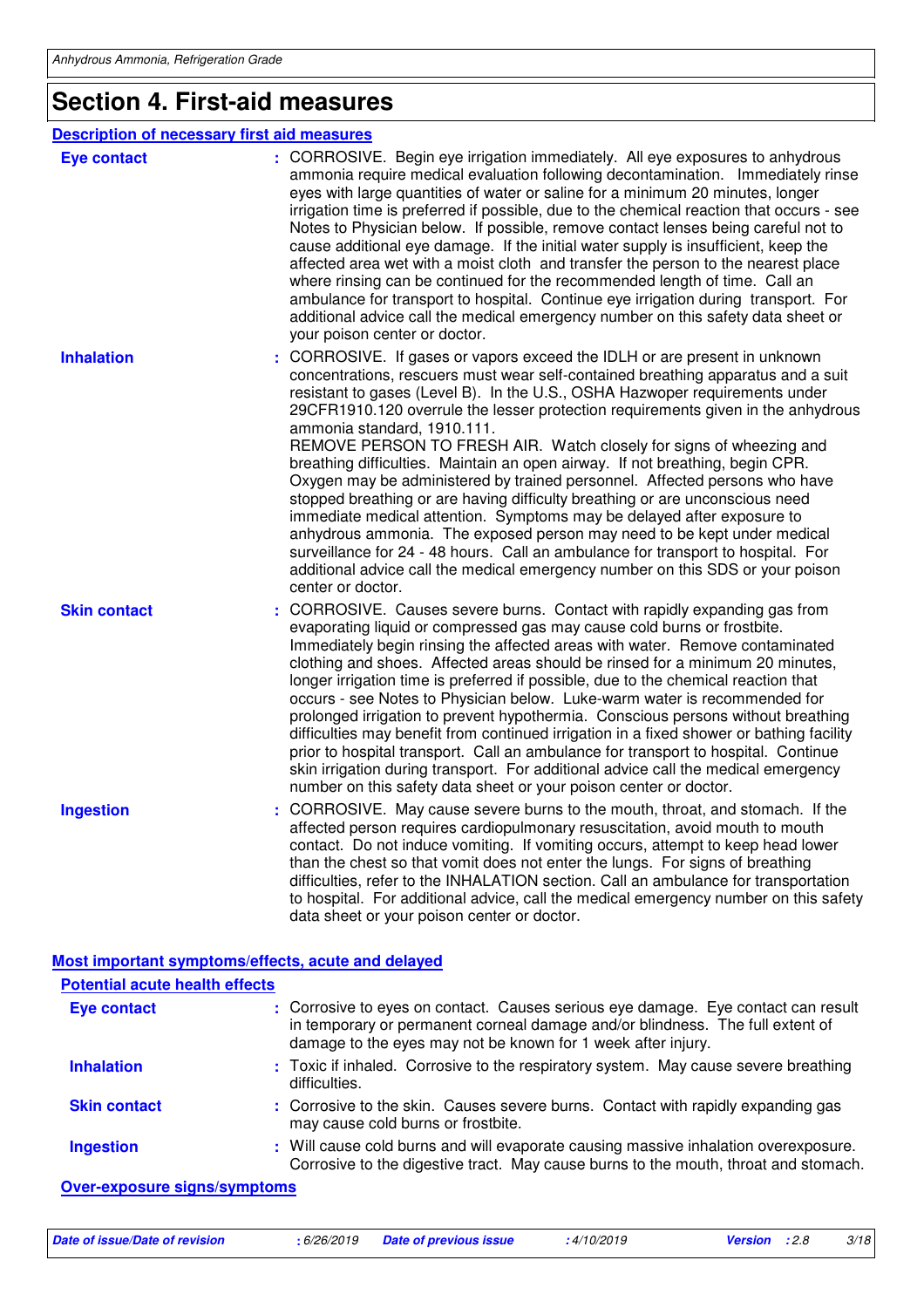## **Section 4. First-aid measures**

| <b>Eye contact</b>  | : Adverse symptoms may include the following:<br>pain<br>watering<br>redness<br>loss of vision                                                                                                                                                                                |
|---------------------|-------------------------------------------------------------------------------------------------------------------------------------------------------------------------------------------------------------------------------------------------------------------------------|
| <b>Inhalation</b>   | : Adverse symptoms may include the following:<br>Exposure to airborne concentrations above statutory or recommended exposure<br>limits may cause irritation of the nose, throat and lungs.<br>coughing<br>respiratory tract irritation<br>wheezing and breathing difficulties |
| <b>Skin contact</b> | : Adverse symptoms may include the following:<br>pain or irritation<br>redness<br>blistering may occur<br>Signs of frostbite: redness, blistering may occur                                                                                                                   |
| <b>Ingestion</b>    | : Adverse symptoms may include the following:<br>bloating<br>difficulty swallowing<br>throat and stomach pain<br>nausea or vomiting<br>respiratory tract irritation<br>wheezing and breathing difficulties                                                                    |

| <b>Notes to physician</b>         | : Anhydrous ammonia reacts with moisture to produce ammonium hydroxide.<br>Ammonium hydroxide rapidly penetrates skin's stratum corneum layer, eyes, and<br>mucous membranes causing liquefaction necrosis. In addition, anhydrous ammonia<br>is a cryogenic liquid or compressed gas. Venting or evaporation can cause frostbite.<br>The extent of injury depends on duration of exposure and concentration of gas or<br>liquid. Do not attempt to use chemicals to neutralize the exposure. Gas inhalation<br>may cause delayed pulmonary symptoms (acute lung injury). The exposed person<br>may need to be kept under medical surveillance for 24-48 hours. 24 Hr Medical<br>Emergency telephone number for professional support: English: 1-303-389-1653;<br>French or Spanish: 1-303-389-1654.                                                                                                                                                                                                                                                                                                                                  |
|-----------------------------------|---------------------------------------------------------------------------------------------------------------------------------------------------------------------------------------------------------------------------------------------------------------------------------------------------------------------------------------------------------------------------------------------------------------------------------------------------------------------------------------------------------------------------------------------------------------------------------------------------------------------------------------------------------------------------------------------------------------------------------------------------------------------------------------------------------------------------------------------------------------------------------------------------------------------------------------------------------------------------------------------------------------------------------------------------------------------------------------------------------------------------------------|
| <b>Specific treatments</b>        | : Corrosive hydroxyl ions generated by the production of ammonium hydroxide rapidly<br>penetrate the skin, eyes, and mucous membranes. Outcomes can be improved by<br>minimizing time to decontamination and extending decontamination times to reduce<br>tissue damage. Expert opinion indicates extended decontamination is required to<br>remove corrosive chemicals. Skin and eye decontamination should be performed<br>for a minimum of 20 minutes, longer irrigation time is preferred if possible.<br>Extended decontamination times may be required depending on the exposure. To<br>avoid hypothermia, irrigation water should be maintained at a comfortable<br>temperature. If the patient is not in extremis, it may be necessary to delay transport<br>to emergency care facilities to ensure adequate decontamination time. However,<br>early patient transport may be necessary depending on patient's condition or the<br>availability of water. If possible, continue skin and/or eye irrigation during<br>emergency medical transport. Double-bag contaminated clothing and personal<br>belongings of the patient. |
| <b>Protection of first-aiders</b> | : No action shall be taken involving any personal risk or without suitable training.<br>Depending on the situation, the rescuer should wear an appropriate mask, gloves,<br>protective clothing and a respirator or self-contained breathing apparatus. Mouth-to-<br>mouth resuscitation of oral exposure patients is not recommended. First-aiders with<br>contaminated clothing should be properly decontaminated.                                                                                                                                                                                                                                                                                                                                                                                                                                                                                                                                                                                                                                                                                                                  |

### **See toxicological information (Section 11)**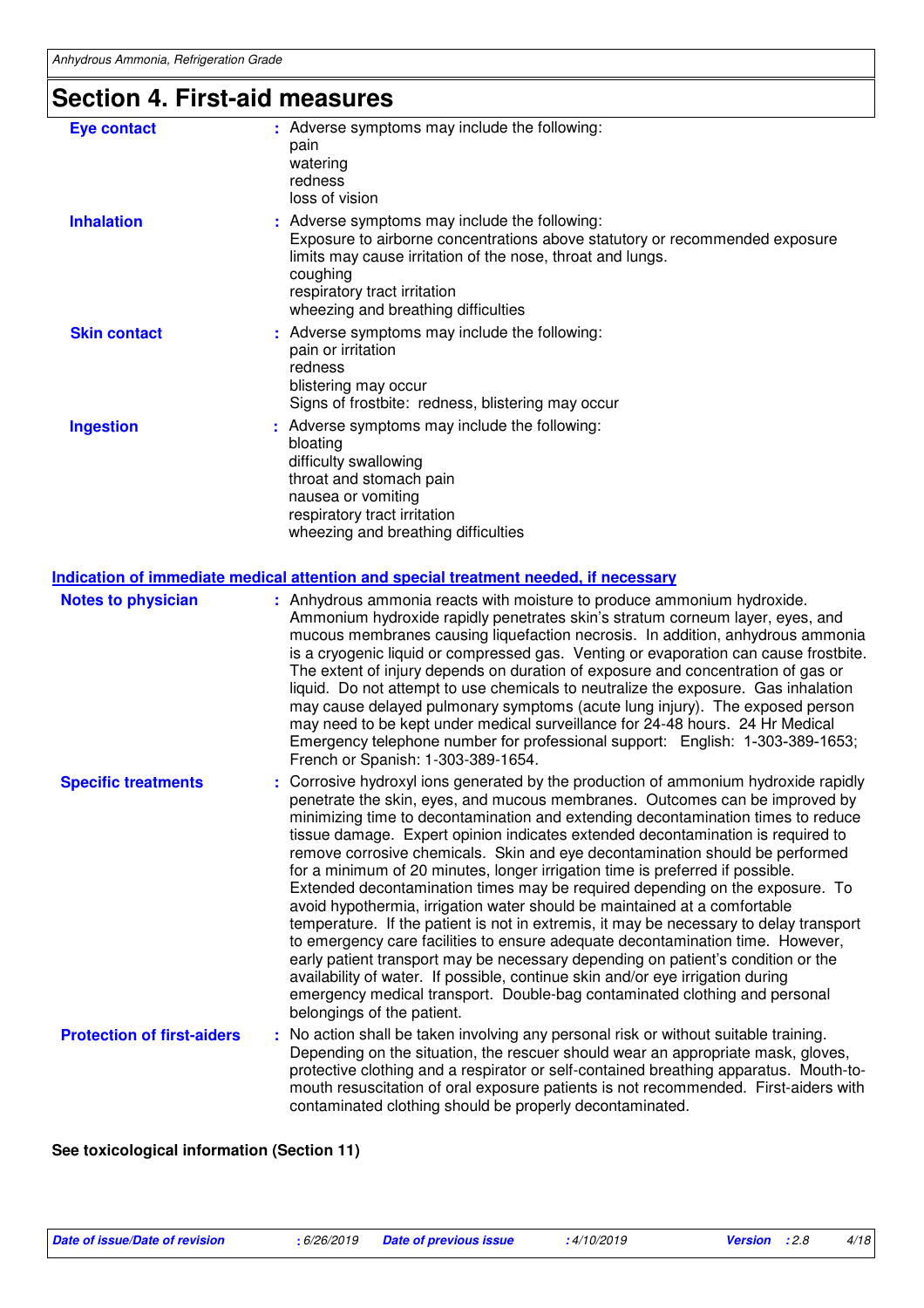## **Section 5. Fire-fighting measures**

| <b>Extinguishing media</b>                               |                                                                                                                                                                                                                                                                                                                                                                                                                                                                                                                                                                                                                                                                                                                                                                                                                                                             |
|----------------------------------------------------------|-------------------------------------------------------------------------------------------------------------------------------------------------------------------------------------------------------------------------------------------------------------------------------------------------------------------------------------------------------------------------------------------------------------------------------------------------------------------------------------------------------------------------------------------------------------------------------------------------------------------------------------------------------------------------------------------------------------------------------------------------------------------------------------------------------------------------------------------------------------|
| <b>Suitable extinguishing</b><br>media                   | : In case of fire, use water spray.                                                                                                                                                                                                                                                                                                                                                                                                                                                                                                                                                                                                                                                                                                                                                                                                                         |
| <b>Unsuitable extinguishing</b><br>media                 | : Do not use water jet. Do not direct water into spilled anhydrous ammonia.<br>Ammonia is a cryogenic liquid which cools on evaporation limiting vapor release.<br>Water used for fire fighting at supplied temperatures will raise the temperature of<br>ammonia resulting in greater evaporation.                                                                                                                                                                                                                                                                                                                                                                                                                                                                                                                                                         |
| <b>Specific hazards arising</b><br>from the chemical     | : Contains gas under pressure. Flammable gas. In a fire or if heated, a pressure<br>increase will occur and the container may burst, with the risk of a subsequent<br>explosion.                                                                                                                                                                                                                                                                                                                                                                                                                                                                                                                                                                                                                                                                            |
| <b>Hazardous thermal</b><br>decomposition products       | : Emits toxic fumes when heated to decomposition. Decomposition products may<br>include the following materials:<br>nitrogen oxides                                                                                                                                                                                                                                                                                                                                                                                                                                                                                                                                                                                                                                                                                                                         |
| <b>Special protective actions</b><br>for fire-fighters   | : Promptly isolate the scene by removing all persons from the vicinity of the incident if<br>there is a fire. Contact supplier immediately for specialist advice. No action shall be<br>taken involving any personal risk or without suitable training. Refer to protective<br>measures listed in sections 7 and 8.                                                                                                                                                                                                                                                                                                                                                                                                                                                                                                                                         |
|                                                          | Eliminate all ignition sources if safe to do so. Approach release from upwind. Stop<br>leak if safe to do so. Cool containing vessels with flooding quantities of water until<br>well after fire is out. Move containers from fire area if this can be done without risk.<br>This product is likely to volatilize rapidly into the air because of its high vapor<br>pressure. Do not direct water into spilled anhydrous ammonia. Ammonia is a<br>cryogenic liquid which cools on evaporation limiting vapor release. Water used for<br>fire fighting at supplied temperatures will raise the temperature of ammonia resulting<br>in greater evaporation. Use water spray to keep fire-exposed containers cool. Use<br>water spray curtain to divert vapor drift. Contain and collect the water used to fight<br>the fire for later treatment and disposal. |
| <b>Special protective</b><br>equipment for fire-fighters | Fire-fighters should wear appropriate protective equipment and self-contained<br>breathing apparatus (SCBA) with a full face-piece operated in positive pressure<br>mode. Refer to protective measures listed in sections 7 and 8. If gases or vapors<br>are present, rescuers must wear self-contained breathing apparatus and a suit<br>resistant to gases (Level A) under U.S. OSHA requirements. The requirements of<br>29CFR 1910.120 have been deemed to overrule the lesser protection requirements<br>given in 1910.111. Fully-encapsulating, vapor-protective clothing should be worn for<br>spills and leaks without fire.                                                                                                                                                                                                                        |
| <b>Remark</b>                                            | : Product will burn with difficulty if kept between the Lower Explosive Limit of 16% and<br>Upper Explosive Limit of 25%. This product is generally regarded as non-flammable<br>due to the difficulty of ignition. However, the presence of oil or other combustible<br>materials will increase the fire hazard, and may ignite with explosive force under<br>favorable conditions.                                                                                                                                                                                                                                                                                                                                                                                                                                                                        |
|                                                          | If mixed with chlorine or hypochlorites, it may form nitrogen trichloride which may<br>explode spontaneously in air.                                                                                                                                                                                                                                                                                                                                                                                                                                                                                                                                                                                                                                                                                                                                        |

### **Section 6. Accidental release measures**

**Personal precautions, protective equipment and emergency procedures**

| For non-emergency<br>personnel | : No action shall be taken involving any personal risk or without suitable training.<br>Evacuate surrounding areas. Keep unnecessary and unprotected personnel from<br>entering. Shut off all ignition sources. No flares, smoking or flames in hazard area.<br>Do not breathe gas. Provide adequate ventilation. Wear appropriate respirator<br>when ventilation is inadequate. Put on appropriate personal protective equipment. |
|--------------------------------|------------------------------------------------------------------------------------------------------------------------------------------------------------------------------------------------------------------------------------------------------------------------------------------------------------------------------------------------------------------------------------------------------------------------------------|
|                                |                                                                                                                                                                                                                                                                                                                                                                                                                                    |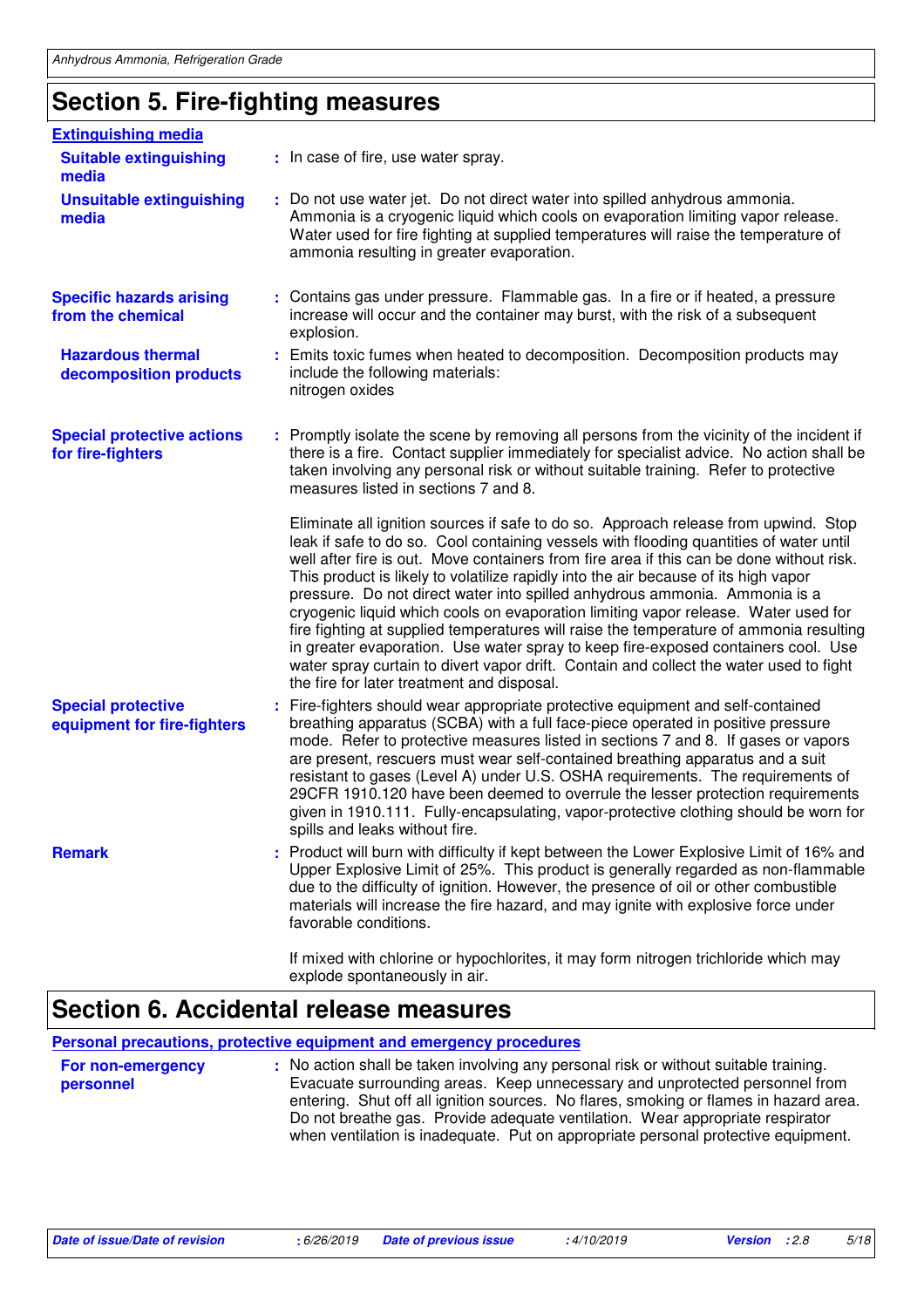## **Section 6. Accidental release measures**

|                                                       | For emergency responders : Fully-encapsulating, vapor-protective clothing should be worn for spills and leaks<br>without fire. Self-contained breathing apparatus (SCBA) should be used to avoid<br>inhalation of the product. If specialized clothing is required to deal with the spillage,<br>take note of any information in Section 8 on suitable and unsuitable materials. See<br>also the information in "For non-emergency personnel".                                                                                                           |
|-------------------------------------------------------|----------------------------------------------------------------------------------------------------------------------------------------------------------------------------------------------------------------------------------------------------------------------------------------------------------------------------------------------------------------------------------------------------------------------------------------------------------------------------------------------------------------------------------------------------------|
|                                                       | Refer to the North American Emergency Response Guidebook, Guide 125 for<br>further information regarding spill control and Isolation / Protective Action Distances<br>Guidelines.                                                                                                                                                                                                                                                                                                                                                                        |
|                                                       | Do not direct water into spilled anhydrous ammonia. Ammonia is a cryogenic liquid<br>which cools on evaporation limiting vapor release. Water used for fire fighting at<br>supplied temperatures will raise the temperature of ammonia resulting in greater<br>evaporation.<br>Community Emergency Response Instructions for Sheltering-in-Place:                                                                                                                                                                                                        |
|                                                       | * Stay indoors (unless evacuation has been called by local authorities)<br>* Close all windows and doors, seal with duct tape or wet towels<br>* Shut off furnace, exhaust fans, fireplaces, and air conditioners<br>* Wait for and follow advice from local police or authorities<br>* If the smell is very strong, breath through a wet cloth and turn on any nearby<br>showers to absorb airborne vapors                                                                                                                                              |
|                                                       | Note: see Section 1 for emergency contact information and Section 13 for waste<br>disposal.                                                                                                                                                                                                                                                                                                                                                                                                                                                              |
| <b>Environmental precautions</b>                      | : Ensure emergency procedures to deal with accidental gas releases are in place to<br>avoid contamination of the environment. Use water spray curtain to divert vapor drift.<br>Do not direct water into spilled anhydrous ammonia. Ammonia is a cryogenic liquid<br>which cools on evaporation limiting vapor release. Water used for fire fighting at<br>supplied temperatures will raise the temperature of ammonia resulting in greater<br>evaporation. Collect contaminated fire-fighting water separately. It must not enter<br>the sewage system. |
|                                                       | Avoid dispersal of spilled material and runoff and contact with soil, waterways,<br>drains and sewers. Inform the relevant authorities if the product has caused<br>adverse impacts (sewers, waterways, soil or air).                                                                                                                                                                                                                                                                                                                                    |
| Methods and materials for containment and cleaning up |                                                                                                                                                                                                                                                                                                                                                                                                                                                                                                                                                          |
| <b>Small spill</b>                                    | : Immediately contact emergency personnel. Note: see Section 1 for emergency<br>contact information and Section 13 for waste disposal.<br>Use personal protective equipment as required. Stop leak if without risk. Use spark-<br>proof tools and explosion-proof equipment.                                                                                                                                                                                                                                                                             |
| <b>Large spill</b>                                    | Immediately contact emergency personnel. Note: see Section 1 for emergency<br>contact information and Section 13 for waste disposal. Evacuate area. Refer to the<br>North American Emergency Response Guidebook, Guide 125 for further information<br>regarding spill control and Isolation / Protective Action Distances Guidelines.                                                                                                                                                                                                                    |
| Cootian 7 Handling and otavage                        |                                                                                                                                                                                                                                                                                                                                                                                                                                                                                                                                                          |

## **Section 7. Handling and storage**

| <b>Precautions for safe handling</b> |                                                                                                                                                                                                                                                                                                                                                                                                                                                                                                                                                                                                                                                                                                                             |
|--------------------------------------|-----------------------------------------------------------------------------------------------------------------------------------------------------------------------------------------------------------------------------------------------------------------------------------------------------------------------------------------------------------------------------------------------------------------------------------------------------------------------------------------------------------------------------------------------------------------------------------------------------------------------------------------------------------------------------------------------------------------------------|
| <b>Protective measures</b>           | : Put on appropriate personal protective equipment (see Section 8). Contains gas<br>under pressure. Do not get in eyes or on skin or clothing. Do not breathe gas. Use<br>only with adequate ventilation. Wear appropriate respirator when ventilation is<br>inadequate. Do not enter storage areas and confined spaces unless adequately<br>ventilated. Store and use away from heat, sparks, open flame or any other ignition<br>source. Use explosion-proof electrical (ventilating, lighting and material handling)<br>equipment. Use only non-sparking tools. Empty containers retain product residue<br>and can be hazardous. Do not puncture or incinerate container. Absorb spillage to<br>prevent material damage. |
|                                      |                                                                                                                                                                                                                                                                                                                                                                                                                                                                                                                                                                                                                                                                                                                             |

| Date of issue/Date of revision | : 6/26/2019 Date of previous issue | 4/10/2019 | <b>Version</b> : 2.8 | 6/18 |
|--------------------------------|------------------------------------|-----------|----------------------|------|
|                                |                                    |           |                      |      |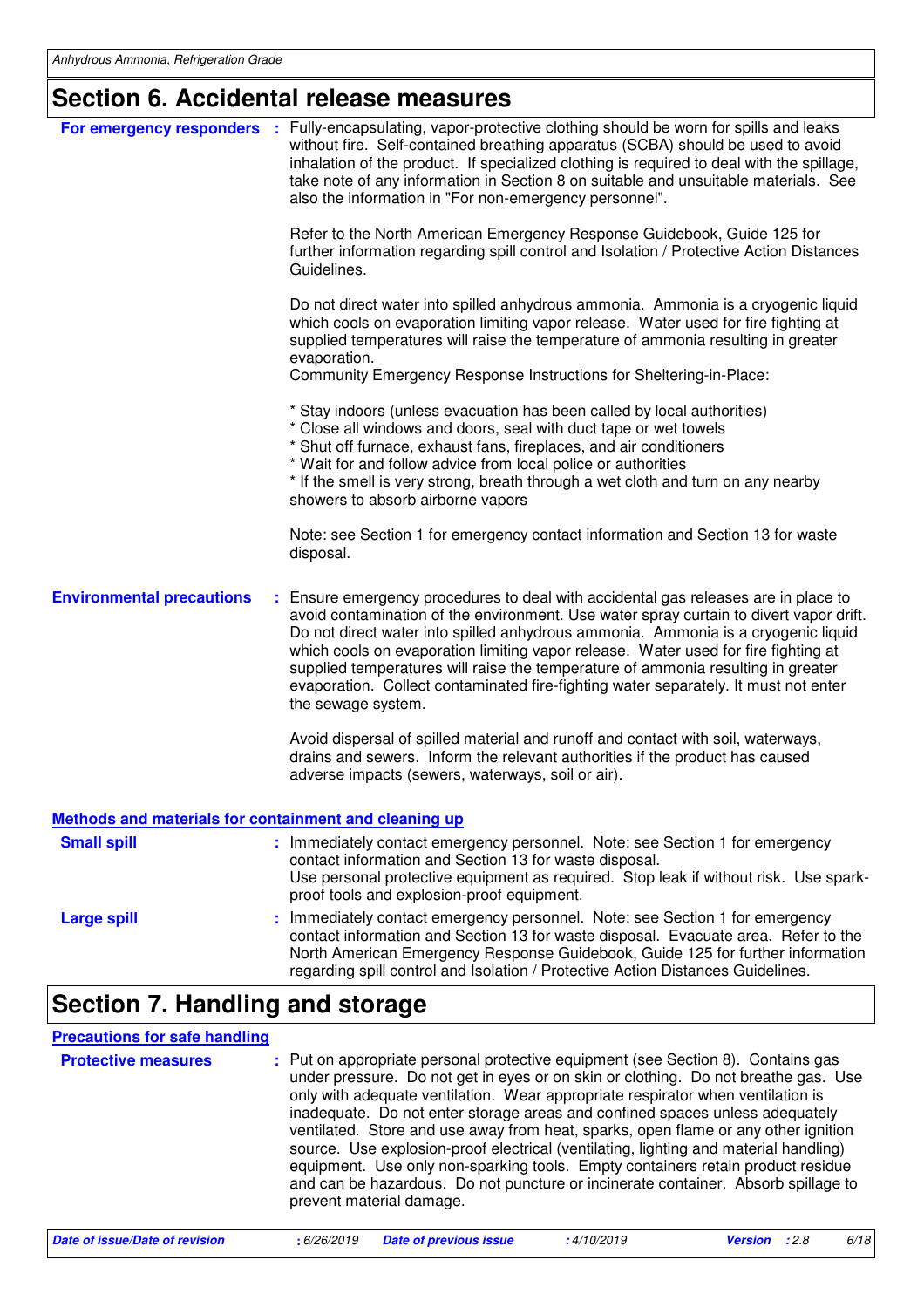## **Section 7. Handling and storage**

| <b>Advice on general</b><br>occupational hygiene                                 | : Eating, drinking and smoking should be prohibited in areas where this material is<br>handled, stored and processed. Remove contaminated clothing and protective<br>equipment before entering eating areas. See also Section 8 for additional<br>information on hygiene measures.                                                                                                                                                                                                                                                                                                                                                                                                                                                                                                                                                                                                                                                                                                                                                                                                                                                    |
|----------------------------------------------------------------------------------|---------------------------------------------------------------------------------------------------------------------------------------------------------------------------------------------------------------------------------------------------------------------------------------------------------------------------------------------------------------------------------------------------------------------------------------------------------------------------------------------------------------------------------------------------------------------------------------------------------------------------------------------------------------------------------------------------------------------------------------------------------------------------------------------------------------------------------------------------------------------------------------------------------------------------------------------------------------------------------------------------------------------------------------------------------------------------------------------------------------------------------------|
| <b>Conditions for safe storage,</b><br>including any<br><i>incompatibilities</i> | : Store in accordance with local regulations. Store in a segregated and approved<br>area. Store away from direct sunlight in a dry, cool and well-ventilated area, away<br>from incompatible materials (see Section 10). Store locked up. Eliminate all ignition<br>sources. Keep container tightly closed and sealed until ready for use. Refer to<br>NFPA 400 Hazardous Materials Code for further information on the safe storage<br>and handling of hazardous materials.<br>Ensure compliance with OSHA 29CFR1910.111 Storage and handling of anhydrous<br>ammonia and 1910.119 Process safety management of highly hazardous chemicals<br>requirements, if applicable.<br>All anhydrous ammonia retail sites in Canada must be compliant with the standards<br>outlined in Fertilizer Canada's Fertilizer Safety & Security Council Ammonia Code of<br>Practice. The Code applies to agricultural ammonia including road and rail<br>transportation, storage and handling of products and outlines best practices<br>applicable to the distribution, storage and handling of anhydrous ammonia to ensure<br>safety and security. |
|                                                                                  |                                                                                                                                                                                                                                                                                                                                                                                                                                                                                                                                                                                                                                                                                                                                                                                                                                                                                                                                                                                                                                                                                                                                       |

## **Section 8. Exposure controls/personal protection**

### **Control parameters**

**Occupational exposure limits**

| <b>Ingredient name</b>         |             |                               | <b>Exposure limits</b>                                                                                                                                                                                                                                                                                                                                                                                                                                                                                                                                                                                                                                                                                                                                                                                                                                                 |
|--------------------------------|-------------|-------------------------------|------------------------------------------------------------------------------------------------------------------------------------------------------------------------------------------------------------------------------------------------------------------------------------------------------------------------------------------------------------------------------------------------------------------------------------------------------------------------------------------------------------------------------------------------------------------------------------------------------------------------------------------------------------------------------------------------------------------------------------------------------------------------------------------------------------------------------------------------------------------------|
| <b>Canadian Regulations:</b>   |             |                               |                                                                                                                                                                                                                                                                                                                                                                                                                                                                                                                                                                                                                                                                                                                                                                                                                                                                        |
| Ammonia                        |             |                               | CA Alberta Provincial (Canada, 4/2009).<br>8 hrs OEL: 17 mg/m <sup>3</sup> 8 hours.<br>8 hrs OEL: 25 ppm 8 hours.<br>15 min OEL: 35 ppm 15 minutes.<br>15 min OEL: 24 mg/m <sup>3</sup> 15 minutes.<br><b>CA British Columbia Provincial (Canada,</b><br>$4/2014$ ).<br>TWA: 25 ppm 8 hours.<br>STEL: 35 ppm 15 minutes.<br>CA Ontario Provincial (Canada, 1/2013).<br>TWA: 25 ppm 8 hours.<br>TWA: 17 mg/m <sup>3</sup> 8 hours.<br>STEL: 35 ppm 15 minutes.<br>STEL: 24 mg/m <sup>3</sup> 15 minutes.<br>CA Quebec Provincial (Canada, 1/2014).<br>TWAEV: 25 ppm 8 hours.<br>TWAEV: 17 mg/m <sup>3</sup> 8 hours.<br>STEV: 35 ppm 15 minutes.<br>STEV: 24 mg/m <sup>3</sup> 15 minutes.<br>CA Saskatchewan Provincial (Canada).<br>TWA: 25 ppm 8 hours.<br>STEL: 35 ppm 15 minutes.<br><b>CA Manitoba Provincial (Canada).</b><br><b>TWA: 25 ppm</b><br>STEL: 35 ppm |
| Date of issue/Date of revision | : 6/26/2019 | <b>Date of previous issue</b> | 7/18<br>:4/10/2019<br>Version : 2.8                                                                                                                                                                                                                                                                                                                                                                                                                                                                                                                                                                                                                                                                                                                                                                                                                                    |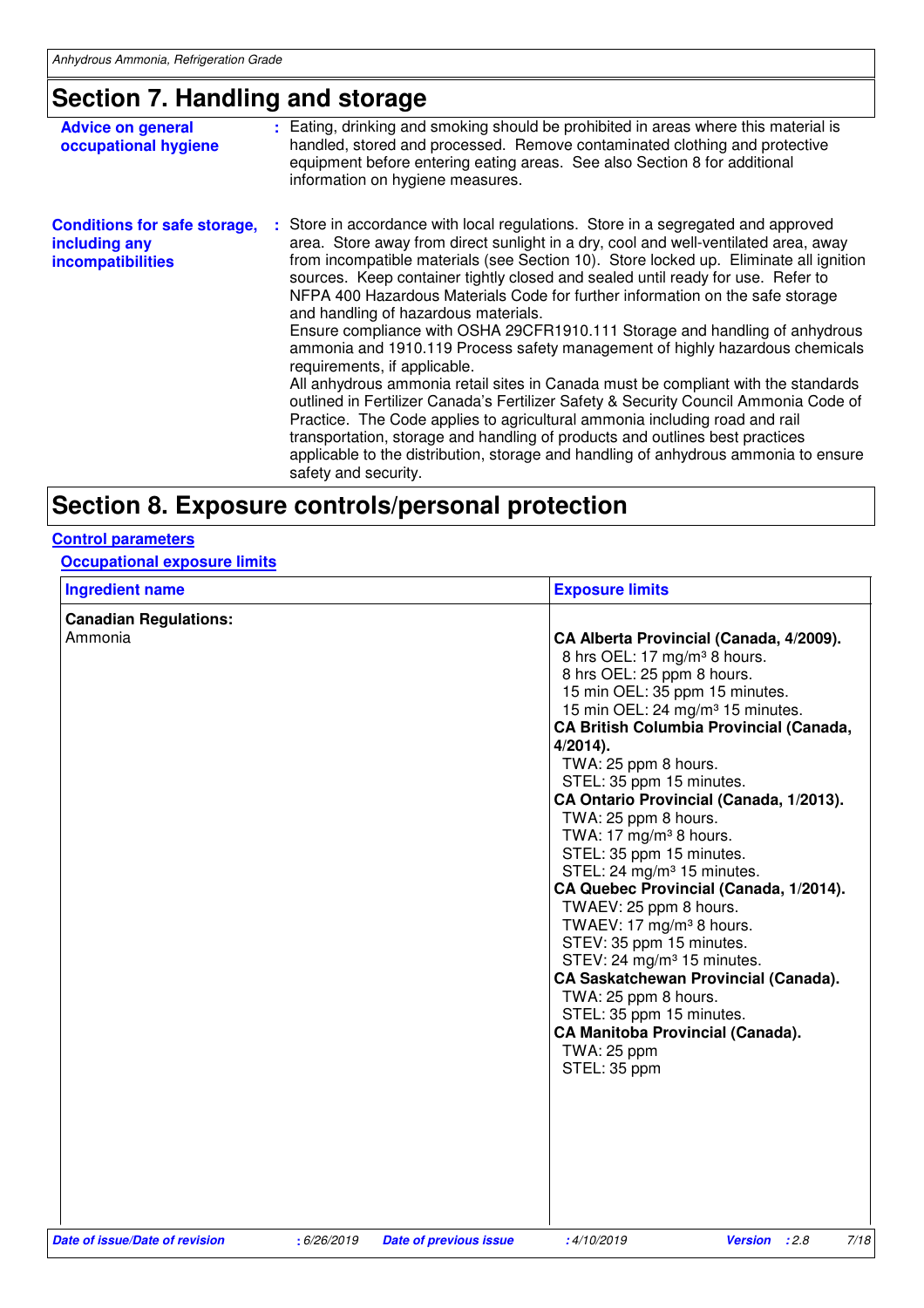## **Section 8. Exposure controls/personal protection**

| <b>U.S. Federal Regulations:</b><br>Ammonia |                                                                                    | <b>ACGIH TLV (United States, 4/2014).</b><br>TWA: 25 ppm 8 hours.<br>TWA: $17 \text{ mg/m}^3$ 8 hours.<br>STEL: 35 ppm 15 minutes.<br>STEL: 24 mg/m <sup>3</sup> 15 minutes.<br>OSHA PEL 1989 (United States, 3/1989).<br>STEL: 35 ppm 15 minutes.<br>STEL: 27 mg/m <sup>3</sup> 15 minutes.<br>NIOSH REL (United States, 10/2013).<br>TWA: 25 ppm 10 hours.<br>TWA: 18 mg/m <sup>3</sup> 10 hours.<br>STEL: 35 ppm 15 minutes.<br>STEL: 27 mg/m <sup>3</sup> 15 minutes.<br>OSHA PEL (United States, 2/2013).<br>TWA: 50 ppm 8 hours.<br>TWA: 35 mg/m <sup>3</sup> 8 hours. |
|---------------------------------------------|------------------------------------------------------------------------------------|------------------------------------------------------------------------------------------------------------------------------------------------------------------------------------------------------------------------------------------------------------------------------------------------------------------------------------------------------------------------------------------------------------------------------------------------------------------------------------------------------------------------------------------------------------------------------|
| <b>Appropriate engineering</b><br>controls  | limits. Use explosion-proof ventilation equipment.                                 | : Use only with adequate ventilation. Use process enclosures, local exhaust<br>ventilation or other engineering controls to keep worker exposure to airborne<br>contaminants below any recommended or statutory limits. The engineering controls<br>also need to keep gas, vapor or dust concentrations below any lower explosive                                                                                                                                                                                                                                            |
| <b>Environmental exposure</b><br>controls   |                                                                                    | Emissions from ventilation or work process equipment should be checked to ensure<br>they comply with the requirements of environmental protection legislation. In some<br>cases, fume scrubbers, filters or engineering modifications to the process<br>equipment will be necessary to reduce emissions to acceptable levels.                                                                                                                                                                                                                                                |
| <b>Individual protection measures</b>       |                                                                                    |                                                                                                                                                                                                                                                                                                                                                                                                                                                                                                                                                                              |
| <b>Hygiene measures</b>                     |                                                                                    | : Wash hands, forearms and face thoroughly after handling chemical products, before<br>eating, smoking and using the lavatory and at the end of the working period.<br>Appropriate techniques should be used to remove potentially contaminated clothing.<br>Wash contaminated clothing before reusing. Ensure that eyewash stations and<br>safety showers are close to the workstation location.                                                                                                                                                                            |
| <b>Eye/face protection</b>                  | required instead.                                                                  | Safety eyewear complying with an approved standard should be used when a risk<br>assessment indicates this is necessary to avoid exposure to liquid splashes, mists,<br>gases or dusts. If contact is possible, the following protection should be worn,<br>unless the assessment indicates a higher degree of protection: chemical splash<br>goggles and/or face shield. If inhalation hazards exist, a full-face respirator may be                                                                                                                                         |
| <b>Skin protection</b>                      |                                                                                    |                                                                                                                                                                                                                                                                                                                                                                                                                                                                                                                                                                              |
| <b>Hand protection</b>                      | butyl rubber<br>nitrile rubber<br>neoprene rubber<br>Viton®<br>Viton®/butyl rubber | : Chemical-resistant, impervious gloves complying with an approved standard should<br>be worn at all times when handling chemical products if a risk assessment indicates<br>this is necessary. Considering the parameters specified by the glove manufacturer,<br>check during use that the gloves are still retaining their protective properties. It<br>should be noted that the time to breakthrough for any glove material may be<br>different for different glove manufacturers. Recommended:                                                                          |
|                                             | of the equipment for the intended purpose.                                         | Contact your personal protective equipment manufacturer to verify the compatibility                                                                                                                                                                                                                                                                                                                                                                                                                                                                                          |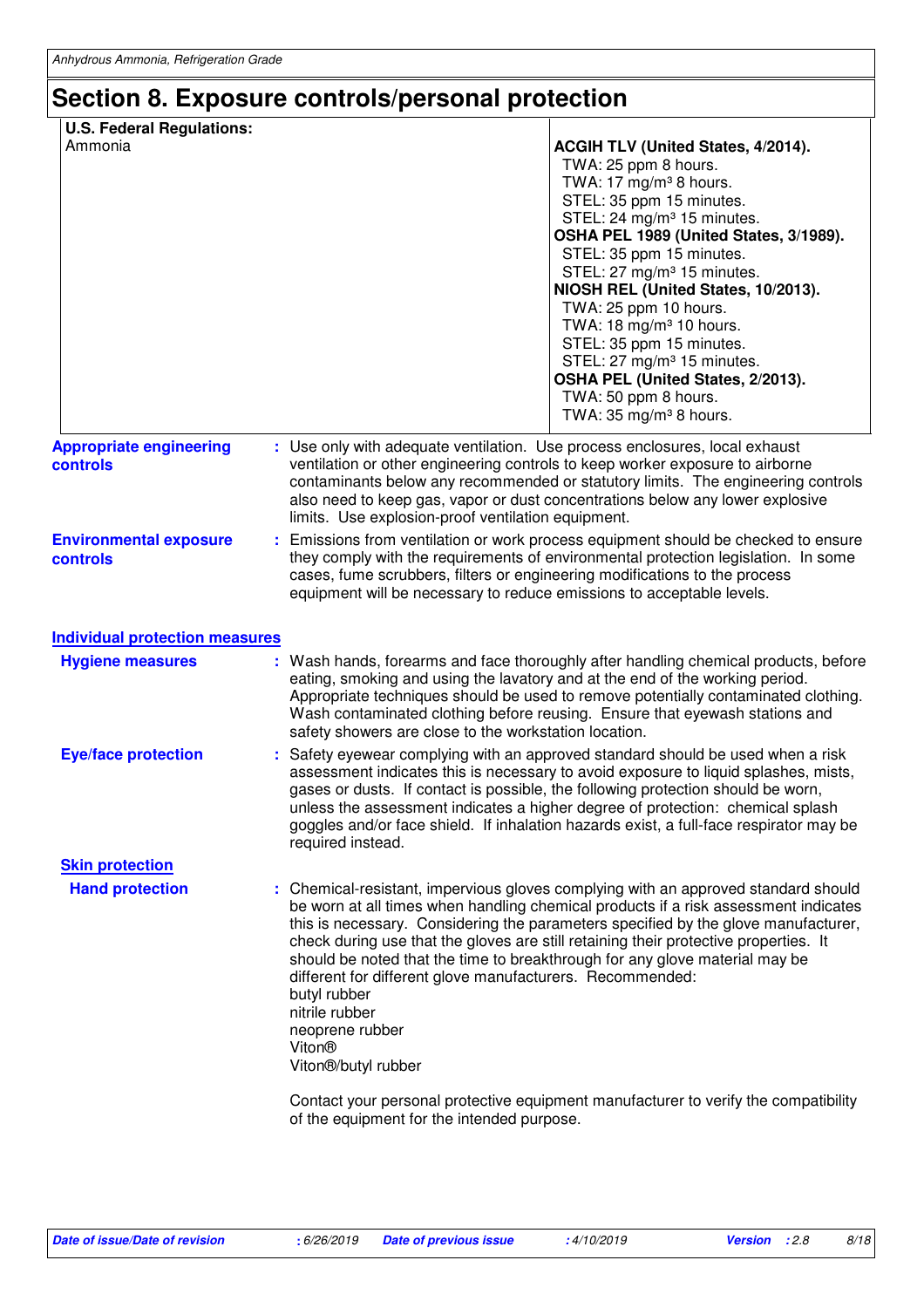## **Section 8. Exposure controls/personal protection**

| <b>Body protection</b>        | : Personal protective equipment for the body should be selected based on the task<br>being performed, the risks involved, the materials of construction and its design, and<br>should be approved by a specialist before handling this product. Contact your<br>personal protective equipment manufacturer to verify the compatibility of the<br>equipment for the intended purpose.                                                                                                                                                                                                                                                                                                                                                                                                                                                                                                                 |
|-------------------------------|------------------------------------------------------------------------------------------------------------------------------------------------------------------------------------------------------------------------------------------------------------------------------------------------------------------------------------------------------------------------------------------------------------------------------------------------------------------------------------------------------------------------------------------------------------------------------------------------------------------------------------------------------------------------------------------------------------------------------------------------------------------------------------------------------------------------------------------------------------------------------------------------------|
|                               | Under emergency conditions, or where contact with high concentration gas is<br>probable, a chemically resistant, gas tight, encapsulating suit with positive pressure<br>self contained breathing apparatus is required. For accidental splash protection<br>against the liquid, chemically resistant impervious coveralls or a chemical resistant<br>suit should be worn. When there is a risk of ignition from static electricity, wear<br>anti-static protective clothing.                                                                                                                                                                                                                                                                                                                                                                                                                        |
| <b>Other skin protection</b>  | : Appropriate footwear and any additional skin protection measures should be<br>selected based on the task being performed and the risks involved and should be<br>approved by a specialist before handling this product.                                                                                                                                                                                                                                                                                                                                                                                                                                                                                                                                                                                                                                                                            |
| <b>Respiratory protection</b> | : Based on the hazard and potential for exposure, select a respirator that meets the<br>appropriate standard or certification. Respirators must be used according to a<br>respiratory protection program to ensure proper fitting, training, and other important<br>aspects of use. Respirator selection must be based on known or anticipated<br>exposure levels, the hazards of the product and the safe working limits of the<br>selected respirator. Use a NIOSH approved chemical cartridge or canister<br>respirator with a full facepiece for ammonia concentrations up to 300 PPM. Use a<br>positive pressure SCBA for concentrations above 300 PPM, for emergency<br>response, or for entry into unknown concentrations. For U.S. work sites where<br>respiratory protection is required, ensure that a respiratory protection program<br>meeting 29 CFR 1910.134 requirements is in place. |
| <b>Thermal hazards</b>        | Contact with rapidly expanding gas may cause cold burns or frostbite. Wear cold<br>insulating gloves.                                                                                                                                                                                                                                                                                                                                                                                                                                                                                                                                                                                                                                                                                                                                                                                                |

## **Section 9. Physical and chemical properties**

| <b>Appearance</b>                               |                                                                                                                                                                                                                                                                                                                                                                                                                                                                                                                                                                                                                                                                                                                                                                  |  |  |
|-------------------------------------------------|------------------------------------------------------------------------------------------------------------------------------------------------------------------------------------------------------------------------------------------------------------------------------------------------------------------------------------------------------------------------------------------------------------------------------------------------------------------------------------------------------------------------------------------------------------------------------------------------------------------------------------------------------------------------------------------------------------------------------------------------------------------|--|--|
| <b>Physical state</b>                           | : Gas. [Compressed gas.]                                                                                                                                                                                                                                                                                                                                                                                                                                                                                                                                                                                                                                                                                                                                         |  |  |
| <b>Color</b>                                    | Colorless.                                                                                                                                                                                                                                                                                                                                                                                                                                                                                                                                                                                                                                                                                                                                                       |  |  |
| Odor                                            | Pungent. Ammoniacal. [Strong]                                                                                                                                                                                                                                                                                                                                                                                                                                                                                                                                                                                                                                                                                                                                    |  |  |
| <b>Odor threshold</b>                           | : Variable. $\sim$ 17 ppm                                                                                                                                                                                                                                                                                                                                                                                                                                                                                                                                                                                                                                                                                                                                        |  |  |
| pH                                              | 11.6 [Conc. (% w/w): 1.7%]                                                                                                                                                                                                                                                                                                                                                                                                                                                                                                                                                                                                                                                                                                                                       |  |  |
| <b>Melting point</b>                            | : $-77.7^{\circ}$ C ( $-107.9^{\circ}$ F)                                                                                                                                                                                                                                                                                                                                                                                                                                                                                                                                                                                                                                                                                                                        |  |  |
| <b>Boiling point</b>                            | : $-33^{\circ}C (-27.4^{\circ}F)$                                                                                                                                                                                                                                                                                                                                                                                                                                                                                                                                                                                                                                                                                                                                |  |  |
| <b>Flash point</b>                              | Not available.                                                                                                                                                                                                                                                                                                                                                                                                                                                                                                                                                                                                                                                                                                                                                   |  |  |
| <b>Evaporation rate</b>                         | : Not available.                                                                                                                                                                                                                                                                                                                                                                                                                                                                                                                                                                                                                                                                                                                                                 |  |  |
| <b>Flammability (solid, gas)</b>                | Slightly flammable in the presence of the following materials or conditions: open<br>flames, sparks and static discharge and heat.<br>Non-flammable in the presence of the following materials or conditions: shocks and<br>mechanical impacts, oxidizing materials, reducing materials, combustible materials,<br>organic materials, metals, acids, alkalis and moisture.<br>Product will burn with difficulty if kept between the Lower Explosive Limit of 16% and<br>Upper Explosive Limit of 25%. This product is generally regarded as non-flammable<br>due to the difficulty of ignition. However, the presence of oil or other combustible<br>materials will increase the fire hazard, and may ignite with explosive force under<br>favorable conditions. |  |  |
| Lower and upper explosive<br>(flammable) limits | $:$ Lower: 16%<br>Upper: 25%                                                                                                                                                                                                                                                                                                                                                                                                                                                                                                                                                                                                                                                                                                                                     |  |  |
| <b>Vapor pressure</b>                           | : 843 kPa (6323 mm Hg) [20 °C]<br>2032.5 kPa (15244.8 mm Hg) [50 °C]                                                                                                                                                                                                                                                                                                                                                                                                                                                                                                                                                                                                                                                                                             |  |  |
| <b>Vapor density</b>                            | : Vapor Density: Variable, depending on temperature. $0.77 \text{ kg/m}^3 \textcircled{a}$ STP                                                                                                                                                                                                                                                                                                                                                                                                                                                                                                                                                                                                                                                                   |  |  |
| <b>Relative density</b>                         | : Not available.                                                                                                                                                                                                                                                                                                                                                                                                                                                                                                                                                                                                                                                                                                                                                 |  |  |
| Date of issue/Date of revision                  | 9/18<br>:6/26/2019<br><b>Date of previous issue</b><br>:4/10/2019<br>Version : 2.8                                                                                                                                                                                                                                                                                                                                                                                                                                                                                                                                                                                                                                                                               |  |  |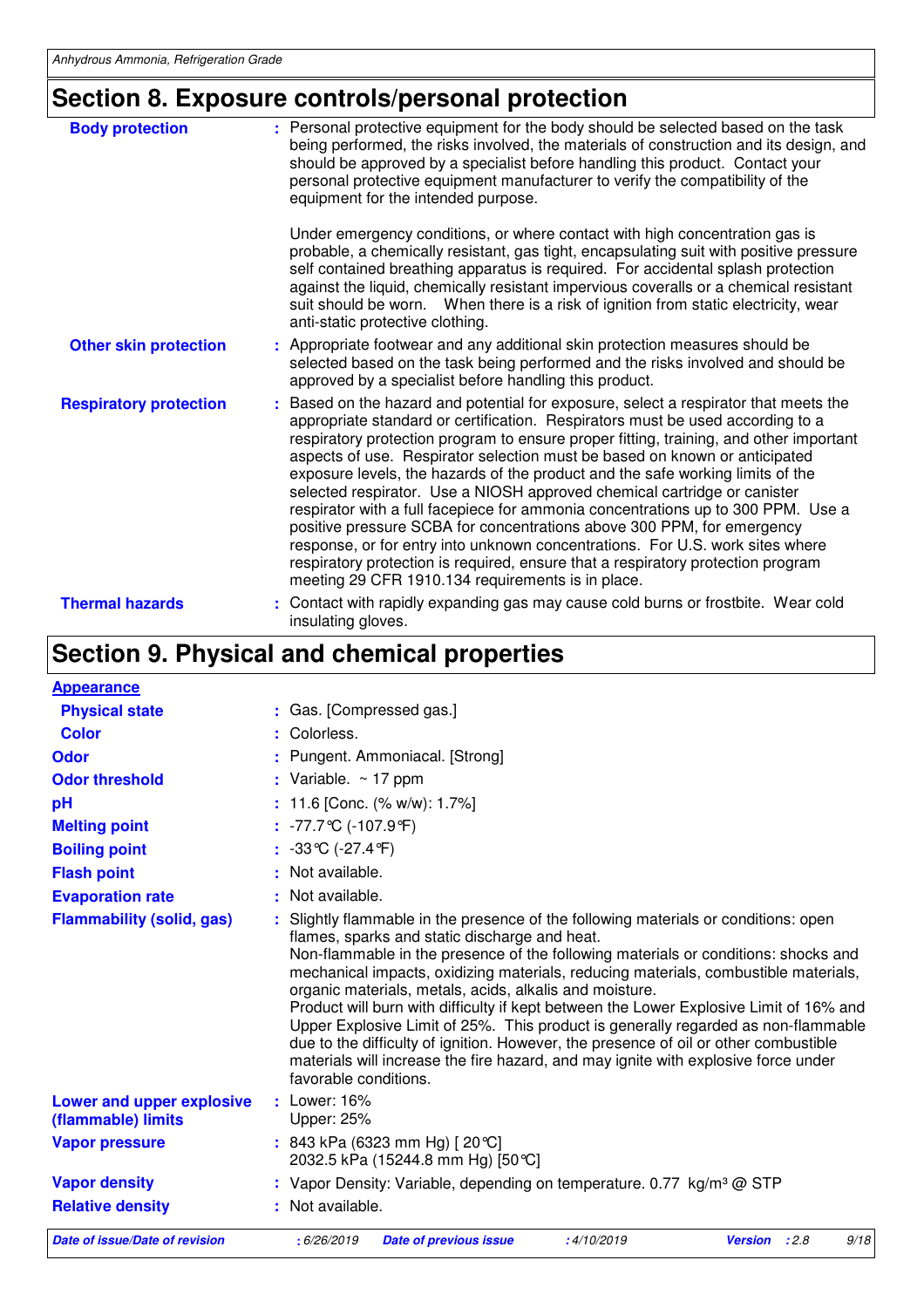## **Section 9. Physical and chemical properties**

| <b>Solubility</b>                                 | : Easily soluble in the following materials: cold water.<br>Soluble in the following materials: hot water.<br>Partially soluble in the following materials: Methanol. |
|---------------------------------------------------|-----------------------------------------------------------------------------------------------------------------------------------------------------------------------|
| <b>Solubility in water</b>                        | $: 540$ g/l                                                                                                                                                           |
| <b>Partition coefficient: n-</b><br>octanol/water | : 0.23                                                                                                                                                                |
| <b>Auto-ignition temperature</b>                  | : $651^{\circ}$ C (1203.8 $^{\circ}$ F)                                                                                                                               |
| <b>Decomposition temperature</b>                  | : Not available.                                                                                                                                                      |
| <b>Viscosity</b>                                  | : Not available.                                                                                                                                                      |

## **Section 10. Stability and reactivity**

| <b>Reactivity</b>                                 | : Reactive with acids<br>Incompatible with halogens, hydrogen peroxide, chlorinated hydrocarbons, fluorine,<br>nitric acid, oxidizing agents and sulfuric acid.<br>Incompatible with copper alloys, copper, and zinc.                                                                                                                                                                                                                                                                                                                                                                                                                                                                                                                                                                                               |
|---------------------------------------------------|---------------------------------------------------------------------------------------------------------------------------------------------------------------------------------------------------------------------------------------------------------------------------------------------------------------------------------------------------------------------------------------------------------------------------------------------------------------------------------------------------------------------------------------------------------------------------------------------------------------------------------------------------------------------------------------------------------------------------------------------------------------------------------------------------------------------|
| <b>Chemical stability</b>                         | : The product is stable.                                                                                                                                                                                                                                                                                                                                                                                                                                                                                                                                                                                                                                                                                                                                                                                            |
| <b>Possibility of hazardous</b><br>reactions      | : Under normal conditions of storage and use, hazardous reactions will not occur.                                                                                                                                                                                                                                                                                                                                                                                                                                                                                                                                                                                                                                                                                                                                   |
| <b>Conditions to avoid</b>                        | : Avoid all possible sources of ignition (spark or flame). Do not pressurize, cut, weld,<br>braze, solder, drill, grind or expose containers to heat or sources of ignition.                                                                                                                                                                                                                                                                                                                                                                                                                                                                                                                                                                                                                                        |
| <b>Incompatible materials</b>                     | : Extremely reactive or incompatible with acids. Highly reactive with oxidizing agents<br>and reducing agents. Forms explosive compounds with many heavy metals such<br>as mercury or silver. May react explosively with chlorine, hypochlorites such as<br>bleach or chlorinating chemicals and other halogens such as bromine, iodine,<br>fluorine or their compounds. Highly corrosive to copper and its alloys. Slightly<br>corrosive to aluminum and zinc. Very slightly corrosive to mild steel. Non-corrosive<br>to glass or stainless steel (304 or 316). Do not use copper, brass, bronze, or<br>galvanized steel in contact with ammonia. Do not use brazed joints in ammonia<br>service. Contact your sales representative or a metallurgical specialist to ensure<br>compatability with your equipment. |
| <b>Hazardous decomposition</b><br><b>products</b> | : Under normal conditions of storage and use, hazardous decomposition products<br>should not be produced.                                                                                                                                                                                                                                                                                                                                                                                                                                                                                                                                                                                                                                                                                                           |

### **Section 11. Toxicological information**

### **Information on toxicological effects**

| <b>Acute toxicity</b>                                                                                   |                                                                                                                                                           |                                                                 |                                                                                                                   |                                                          |
|---------------------------------------------------------------------------------------------------------|-----------------------------------------------------------------------------------------------------------------------------------------------------------|-----------------------------------------------------------------|-------------------------------------------------------------------------------------------------------------------|----------------------------------------------------------|
| <b>Product/ingredient name</b>                                                                          | <b>Result</b>                                                                                                                                             | <b>Species</b>                                                  | <b>Dose</b>                                                                                                       | <b>Exposure</b>                                          |
| Ammonia, anhydrous                                                                                      | LC50 Inhalation Gas.<br>LC50 Inhalation Gas.<br><b>LC50 Inhalation Vapor</b><br><b>LC50 Inhalation Vapor</b><br><b>LC50 Inhalation Vapor</b><br>LD50 Oral | Rat<br>Rat<br>Rat - Male,<br>Female<br>Rat<br>Rat<br>Rat - Male | 9500 ppm<br>2000 ppm<br>11590 mg/m <sup>3</sup><br>7040 mg/m <sup>3</sup><br>18600 mg/m <sup>3</sup><br>350 mg/kg | 1 hours<br>4 hours<br>1 hours<br>30 minutes<br>5 minutes |
| <b>Conclusion/Summary</b><br><b>Irritation/Corrosion</b><br>Not available.<br><b>Conclusion/Summary</b> | : Toxic if inhaled.                                                                                                                                       |                                                                 |                                                                                                                   |                                                          |

**Date of issue/Date of revision :** 6/26/2019 **Date of previous issue :** 4/10/2019 **Version :** 2.8 10/18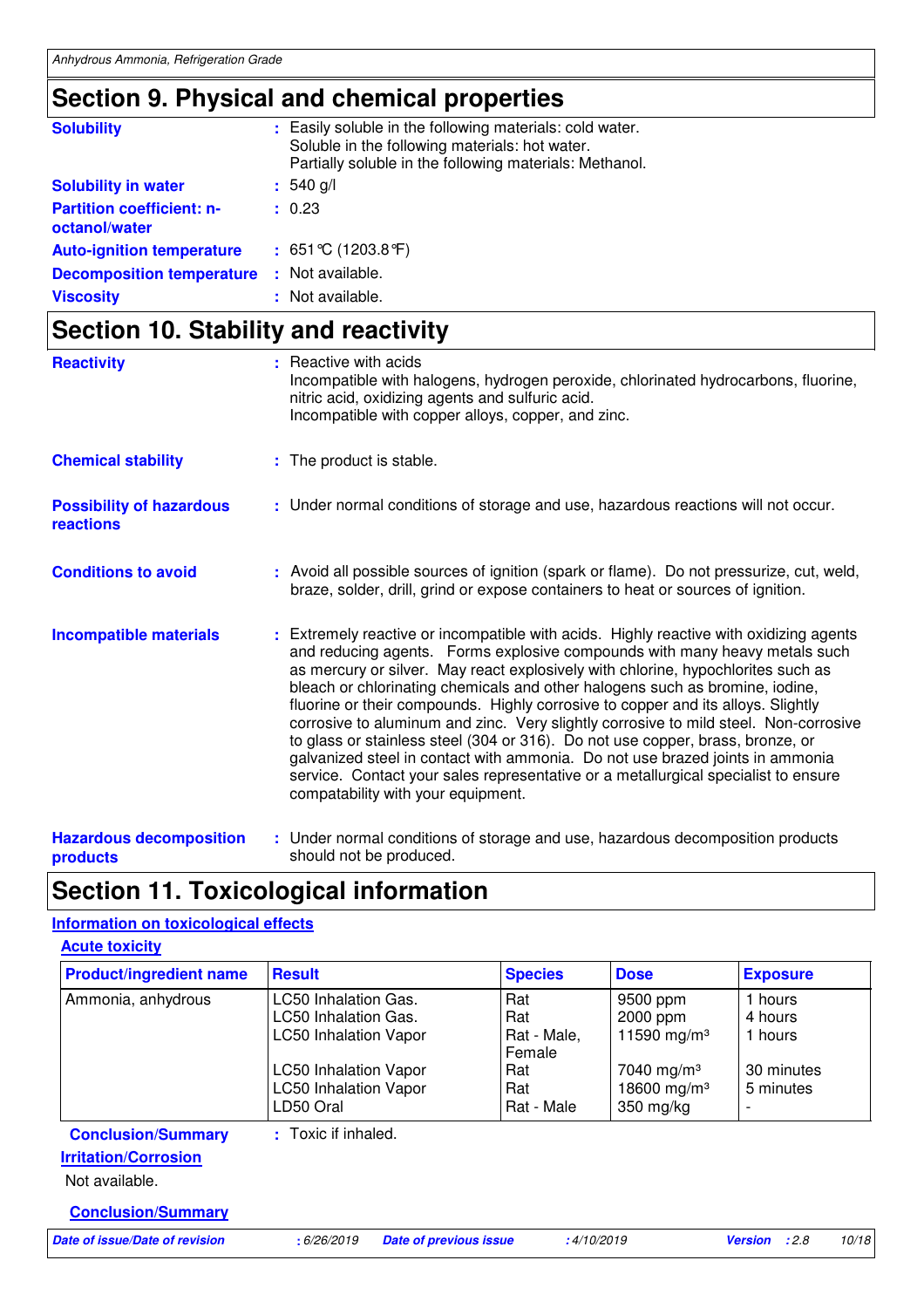## **Section 11. Toxicological information**

| <b>Skin</b>                                               | : Causes severe skin burns and eye damage.                                                                                                                                  |                                                                                                                                                     |                                                                                              |                                                                                   |                    |                 |
|-----------------------------------------------------------|-----------------------------------------------------------------------------------------------------------------------------------------------------------------------------|-----------------------------------------------------------------------------------------------------------------------------------------------------|----------------------------------------------------------------------------------------------|-----------------------------------------------------------------------------------|--------------------|-----------------|
| <b>Eyes</b>                                               |                                                                                                                                                                             | Causes severe skin burns and eye damage.                                                                                                            |                                                                                              |                                                                                   |                    |                 |
| <b>Respiratory</b>                                        |                                                                                                                                                                             | : Corrosive to the respiratory tract.                                                                                                               |                                                                                              |                                                                                   |                    |                 |
| <b>Sensitization</b>                                      |                                                                                                                                                                             |                                                                                                                                                     |                                                                                              |                                                                                   |                    |                 |
| Not available.                                            |                                                                                                                                                                             |                                                                                                                                                     |                                                                                              |                                                                                   |                    |                 |
| <b>Conclusion/Summary</b>                                 |                                                                                                                                                                             |                                                                                                                                                     |                                                                                              |                                                                                   |                    |                 |
| <b>Skin</b>                                               |                                                                                                                                                                             |                                                                                                                                                     | : No known significant effects or critical hazards.                                          |                                                                                   |                    |                 |
| <b>Respiratory</b>                                        |                                                                                                                                                                             | : Non-sensitizer to lungs.                                                                                                                          |                                                                                              |                                                                                   |                    |                 |
| <b>Mutagenicity</b>                                       |                                                                                                                                                                             |                                                                                                                                                     |                                                                                              |                                                                                   |                    |                 |
| <b>Product/ingredient name</b>                            | <b>Test</b>                                                                                                                                                                 |                                                                                                                                                     | <b>Experiment</b>                                                                            |                                                                                   | <b>Result</b>      |                 |
| Ammonia                                                   | OECD 471 Bacterial                                                                                                                                                          |                                                                                                                                                     | Experiment: In vivo                                                                          |                                                                                   | Negative           |                 |
|                                                           | <b>Reverse Mutation Test</b><br>Subject: Bacteria<br>OECD 474 Mammalian<br>Experiment: In vivo<br>Negative<br>Erythrocyte<br>Subject: Mammalian-Animal<br>Micronucleus Test |                                                                                                                                                     |                                                                                              |                                                                                   |                    |                 |
| <b>Conclusion/Summary</b>                                 | : No mutagenic effect.                                                                                                                                                      |                                                                                                                                                     |                                                                                              |                                                                                   |                    |                 |
| <b>Carcinogenicity</b>                                    |                                                                                                                                                                             |                                                                                                                                                     |                                                                                              |                                                                                   |                    |                 |
| Not available.                                            |                                                                                                                                                                             |                                                                                                                                                     |                                                                                              |                                                                                   |                    |                 |
|                                                           |                                                                                                                                                                             |                                                                                                                                                     |                                                                                              |                                                                                   |                    |                 |
| <b>Conclusion/Summary</b>                                 |                                                                                                                                                                             |                                                                                                                                                     | : No known significant effects or critical hazards.                                          |                                                                                   |                    |                 |
| <b>Reproductive toxicity</b>                              |                                                                                                                                                                             |                                                                                                                                                     |                                                                                              |                                                                                   |                    |                 |
| <b>Product/ingredient name</b>                            | <b>Maternal</b><br>toxicity                                                                                                                                                 | <b>Fertility</b>                                                                                                                                    | <b>Development</b><br>toxin                                                                  | <b>Species</b>                                                                    | <b>Dose</b>        | <b>Exposure</b> |
| Ammonia                                                   | Negative                                                                                                                                                                    |                                                                                                                                                     | Negative                                                                                     | Rabbit - Female                                                                   | Oral: 100<br>mg/kg |                 |
| <b>Conclusion/Summary</b>                                 |                                                                                                                                                                             |                                                                                                                                                     | : No known significant effects or critical hazards.                                          |                                                                                   |                    |                 |
| <b>Teratogenicity</b>                                     |                                                                                                                                                                             |                                                                                                                                                     |                                                                                              |                                                                                   |                    |                 |
| Not available.                                            |                                                                                                                                                                             |                                                                                                                                                     |                                                                                              |                                                                                   |                    |                 |
| <b>Conclusion/Summary</b>                                 |                                                                                                                                                                             |                                                                                                                                                     | : No known significant effects or critical hazards.                                          |                                                                                   |                    |                 |
| <b>Specific target organ toxicity (single exposure)</b>   |                                                                                                                                                                             |                                                                                                                                                     |                                                                                              |                                                                                   |                    |                 |
| Not available.                                            |                                                                                                                                                                             |                                                                                                                                                     |                                                                                              |                                                                                   |                    |                 |
| <b>Specific target organ toxicity (repeated exposure)</b> |                                                                                                                                                                             |                                                                                                                                                     |                                                                                              |                                                                                   |                    |                 |
| Not available.                                            |                                                                                                                                                                             |                                                                                                                                                     |                                                                                              |                                                                                   |                    |                 |
| <b>Aspiration hazard</b>                                  |                                                                                                                                                                             |                                                                                                                                                     |                                                                                              |                                                                                   |                    |                 |
| Not available.                                            |                                                                                                                                                                             |                                                                                                                                                     |                                                                                              |                                                                                   |                    |                 |
|                                                           |                                                                                                                                                                             |                                                                                                                                                     |                                                                                              |                                                                                   |                    |                 |
| <b>Information on the likely</b><br>routes of exposure    |                                                                                                                                                                             |                                                                                                                                                     | : Routes of entry anticipated: Dermal, Inhalation.<br>Routes of entry not anticipated: Oral. |                                                                                   |                    |                 |
| <b>Potential acute health effects</b>                     |                                                                                                                                                                             |                                                                                                                                                     |                                                                                              |                                                                                   |                    |                 |
| <b>Eye contact</b>                                        |                                                                                                                                                                             |                                                                                                                                                     |                                                                                              | : Corrosive to eyes on contact. Causes serious eye damage. Eye contact can result |                    |                 |
|                                                           |                                                                                                                                                                             |                                                                                                                                                     |                                                                                              | in temporary or permanent corneal damage and/or blindness. The full extent of     |                    |                 |
| <b>Inhalation</b>                                         | difficulties.                                                                                                                                                               | damage to the eyes may not be known for 1 week after injury.<br>: Toxic if inhaled. Corrosive to the respiratory system. May cause severe breathing |                                                                                              |                                                                                   |                    |                 |
| <b>Skin contact</b>                                       |                                                                                                                                                                             | : Corrosive to the skin. Causes severe burns. Contact with rapidly expanding gas<br>may cause cold burns or frostbite.                              |                                                                                              |                                                                                   |                    |                 |
|                                                           |                                                                                                                                                                             |                                                                                                                                                     |                                                                                              |                                                                                   |                    |                 |

Will cause cold burns and will evaporate causing massive inhalation overexposure. Corrosive to the digestive tract. May cause burns to the mouth, throat and stomach. **Ingestion :**

| Date of issue/Date of revision |  |  |
|--------------------------------|--|--|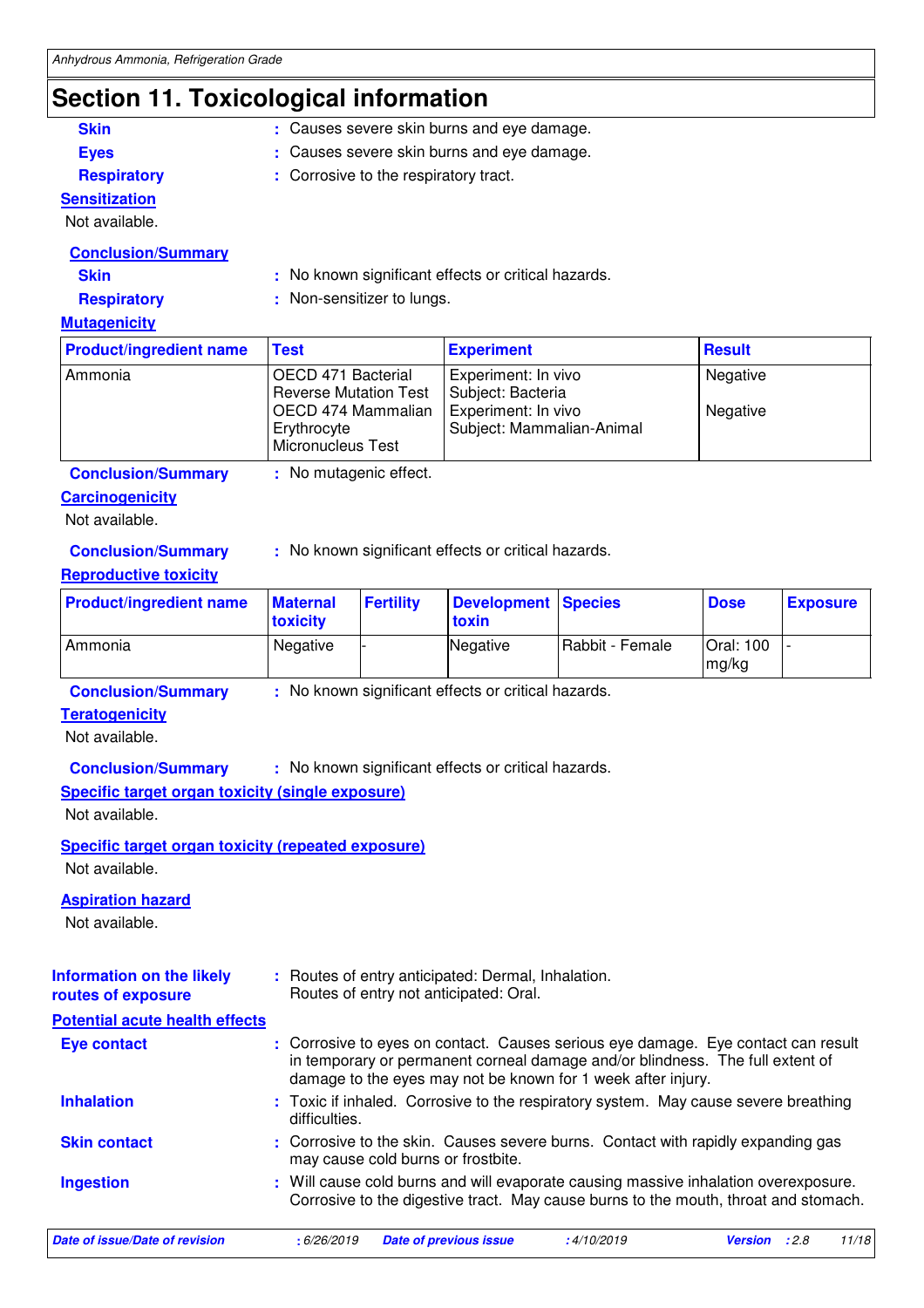## **Section 11. Toxicological information**

|                     | Symptoms related to the physical, chemical and toxicological characteristics                                                                                                                                                                                                  |
|---------------------|-------------------------------------------------------------------------------------------------------------------------------------------------------------------------------------------------------------------------------------------------------------------------------|
| <b>Eye contact</b>  | : Adverse symptoms may include the following:<br>pain<br>watering<br>redness<br>loss of vision                                                                                                                                                                                |
| <b>Inhalation</b>   | : Adverse symptoms may include the following:<br>Exposure to airborne concentrations above statutory or recommended exposure<br>limits may cause irritation of the nose, throat and lungs.<br>coughing<br>respiratory tract irritation<br>wheezing and breathing difficulties |
| <b>Skin contact</b> | : Adverse symptoms may include the following:<br>pain or irritation<br>redness<br>blistering may occur<br>Signs of frostbite: redness, blistering may occur                                                                                                                   |
| <b>Ingestion</b>    | : Adverse symptoms may include the following:<br>bloating<br>difficulty swallowing<br>throat and stomach pain<br>nausea or vomiting<br>respiratory tract irritation<br>wheezing and breathing difficulties                                                                    |

|                                         | Delayed and immediate effects and also chronic effects from short and long term exposure                                                                                                                                                                                                                                                                                                                                                                |
|-----------------------------------------|---------------------------------------------------------------------------------------------------------------------------------------------------------------------------------------------------------------------------------------------------------------------------------------------------------------------------------------------------------------------------------------------------------------------------------------------------------|
| <b>Short term exposure</b>              |                                                                                                                                                                                                                                                                                                                                                                                                                                                         |
| <b>Potential immediate</b><br>effects   | : See above.                                                                                                                                                                                                                                                                                                                                                                                                                                            |
| <b>Potential delayed effects</b>        | : See above.                                                                                                                                                                                                                                                                                                                                                                                                                                            |
| <b>Long term exposure</b>               |                                                                                                                                                                                                                                                                                                                                                                                                                                                         |
| <b>Potential immediate</b><br>effects   | : See above.                                                                                                                                                                                                                                                                                                                                                                                                                                            |
| <b>Potential delayed effects</b>        | : See below.                                                                                                                                                                                                                                                                                                                                                                                                                                            |
| <b>Potential chronic health effects</b> |                                                                                                                                                                                                                                                                                                                                                                                                                                                         |
| <b>Conclusion/Summary</b>               | : Adverse effects are typically the result of acute overexposure. These effects may<br>be long term or permanent in nature. There is no known effect from chronic<br>exposure to this product.                                                                                                                                                                                                                                                          |
| <b>General</b>                          | : No known significant effects or critical hazards.                                                                                                                                                                                                                                                                                                                                                                                                     |
| <b>Carcinogenicity</b>                  | No known significant effects or critical hazards.                                                                                                                                                                                                                                                                                                                                                                                                       |
| <b>Mutagenicity</b>                     | : No known significant effects or critical hazards.                                                                                                                                                                                                                                                                                                                                                                                                     |
| <b>Teratogenicity</b>                   | No known significant effects or critical hazards.                                                                                                                                                                                                                                                                                                                                                                                                       |
| <b>Developmental effects</b>            | : No known significant effects or critical hazards.                                                                                                                                                                                                                                                                                                                                                                                                     |
| <b>Fertility effects</b>                | : No known significant effects or critical hazards.                                                                                                                                                                                                                                                                                                                                                                                                     |
| <b>Other information</b>                | The odor recognition threshold for ammonia ranges from 0.7 PPM for persons with<br>an acute sense of smell to over 50 PPM for acclimatized individuals. Generally,<br>concentrations of up to 25 PPM are tolerated although unpleasant and pungent.<br>Above this concentration, irritation of the eyes, nose and throat may begin. The<br>extent of irritation increases with increasing ammonia concentration, and decreases<br>with acclimatization. |
|                                         | NIOSH has established 300 PPM as the concentration immediately dangerous to<br>life and health (IDLH), which is defined as the concentration above which self-<br>rescue may be difficult or impossible due to physiological effects. At concentrations                                                                                                                                                                                                 |
| Date of issue/Date of revision          | : 6/26/2019<br>:4/10/2019<br>12/18<br><b>Date of previous issue</b><br><b>Version</b><br>: 2.8                                                                                                                                                                                                                                                                                                                                                          |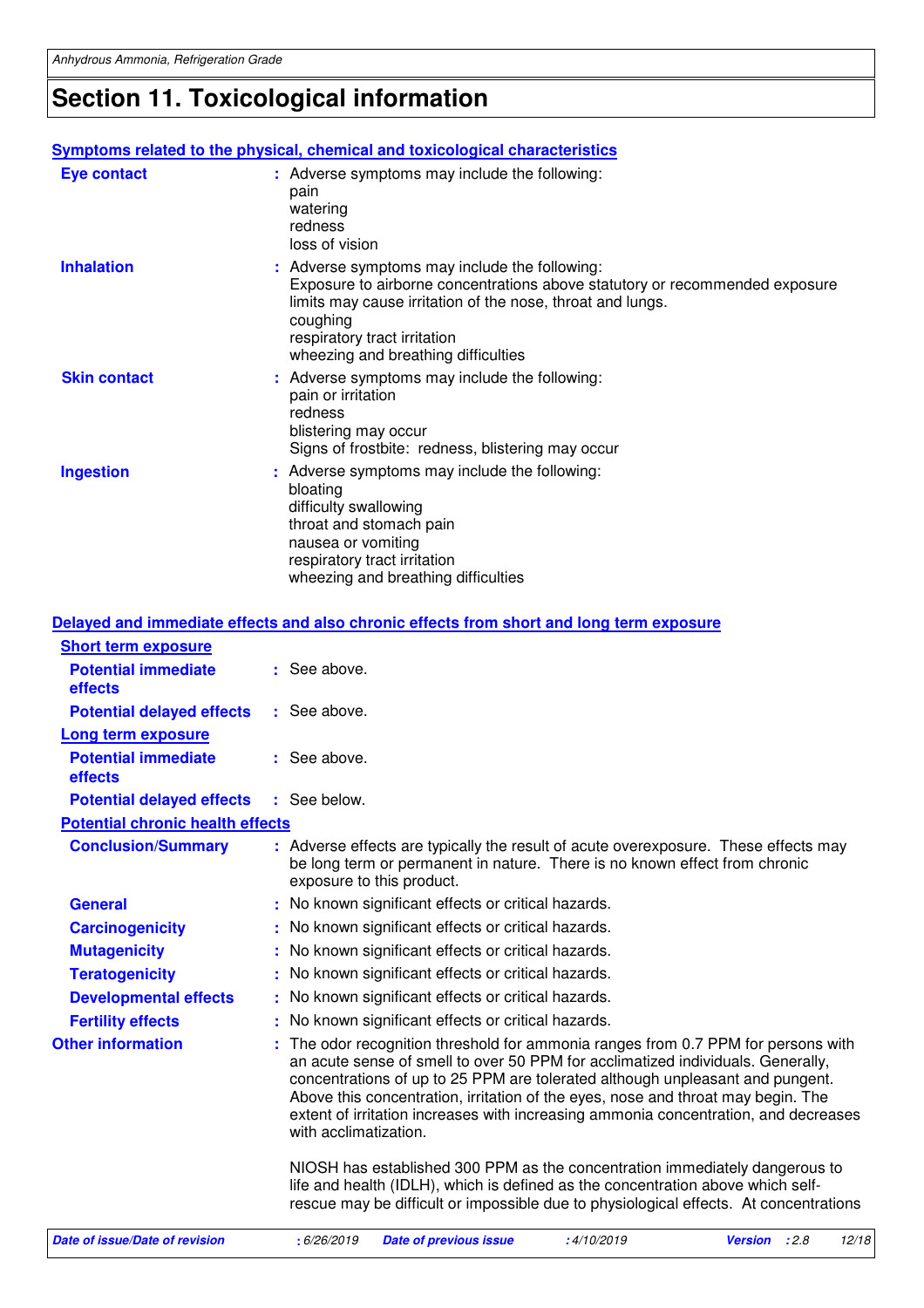## **Section 11. Toxicological information**

over 1000 PPM increasing chest tightness, brochospasm and severe eye and skin irritation may result. Delayed effects such as chemical pneumonitis and pulmonary edema may develop several hours after exposure. Exposure to high concentrations (>5,000 ppm) may cause death. Effects may be more pronounced at lower concentrations in children, the elderly, and persons with impaired lung function.

## **Section 12. Ecological information**

**Toxicity** Ammonia  $|$ Acute EC50 29.2 mg/l Marine water  $|$  Algae - Ulva fasciata - Zoea  $|$  96 hours Acute LC50 2080 µg/l Fresh water  $\vert$  Crustaceans - Gammarus pulex  $\vert$  48 hours Acute LC50 0.53 ppm Fresh water | Daphnia - Daphnia magna | 48 hours Acute LC50 300  $\mu$ g/l Fresh water Fish - Hypophthalmichthys nobilis 96 hours Chronic NOEC 1 mg/l Fresh water Algae - Skeletonema costatum 3 days<br>Chronic NOEC 0.204 mg/l Marine water Fish - Dicentrarchus labrax 62 day Chronic NOEC 0.204 mg/l Marine water Fish - Dicentrarchus labrax 62 days<br>Acute LC50 0.89 mg/l Fish Fish Acute LC50 0.89 mg/l Fish Fish 96 hours Acute LC50 450  $\mu$ g/l Fresh water Fish - Oncorhynchus tshawytscha - Underyearling 96 hours Chronic LOEL 0.022 mg/l Fish 73 days Chronic NOEC 0.79 mg/l Fresh water | Daphnia | 96 hours **Product/ingredient name** Result **Result Result Exposure Exposure** 

**Conclusion/Summary :** Very toxic to aquatic life.

### **Persistence and degradability**

| <b>Conclusion/Summary</b>      | Not persistent. Readily biodegradable |                   |                         |
|--------------------------------|---------------------------------------|-------------------|-------------------------|
| <b>Product/ingredient name</b> | <b>Aquatic half-life</b>              | <b>Photolysis</b> | <b>Biodegradability</b> |
| Ammonia                        |                                       |                   | Readily                 |

### **Bioaccumulative potential**

| <b>Product/ingredient name</b> | $\blacksquare$ LogP <sub>ow</sub> | <b>BCF</b> | <b>Potential</b> |
|--------------------------------|-----------------------------------|------------|------------------|
| Ammonia                        | 0.23                              |            | low              |

### **Mobility in soil**

| <b>Soil/water partition</b>    | : Not available.                                    |
|--------------------------------|-----------------------------------------------------|
| coefficient (K <sub>oc</sub> ) |                                                     |
| <b>Other adverse effects</b>   | : No known significant effects or critical hazards. |

### **Section 13. Disposal considerations**

: The generation of waste should be avoided or minimized wherever possible. Disposal of this product, solutions and any by-products should at all times comply with the requirements of environmental protection and waste disposal legislation and any regional local authority requirements. Dispose of surplus and nonrecyclable products via a licensed waste disposal contractor. Empty pressure vessels should be returned to the supplier. Waste packaging should be recycled. Incineration or landfill should only be considered when recycling is not feasible. This material and its container must be disposed of in a safe way. Empty containers or liners may retain some product residues. Do not puncture or incinerate container. **Disposal methods :**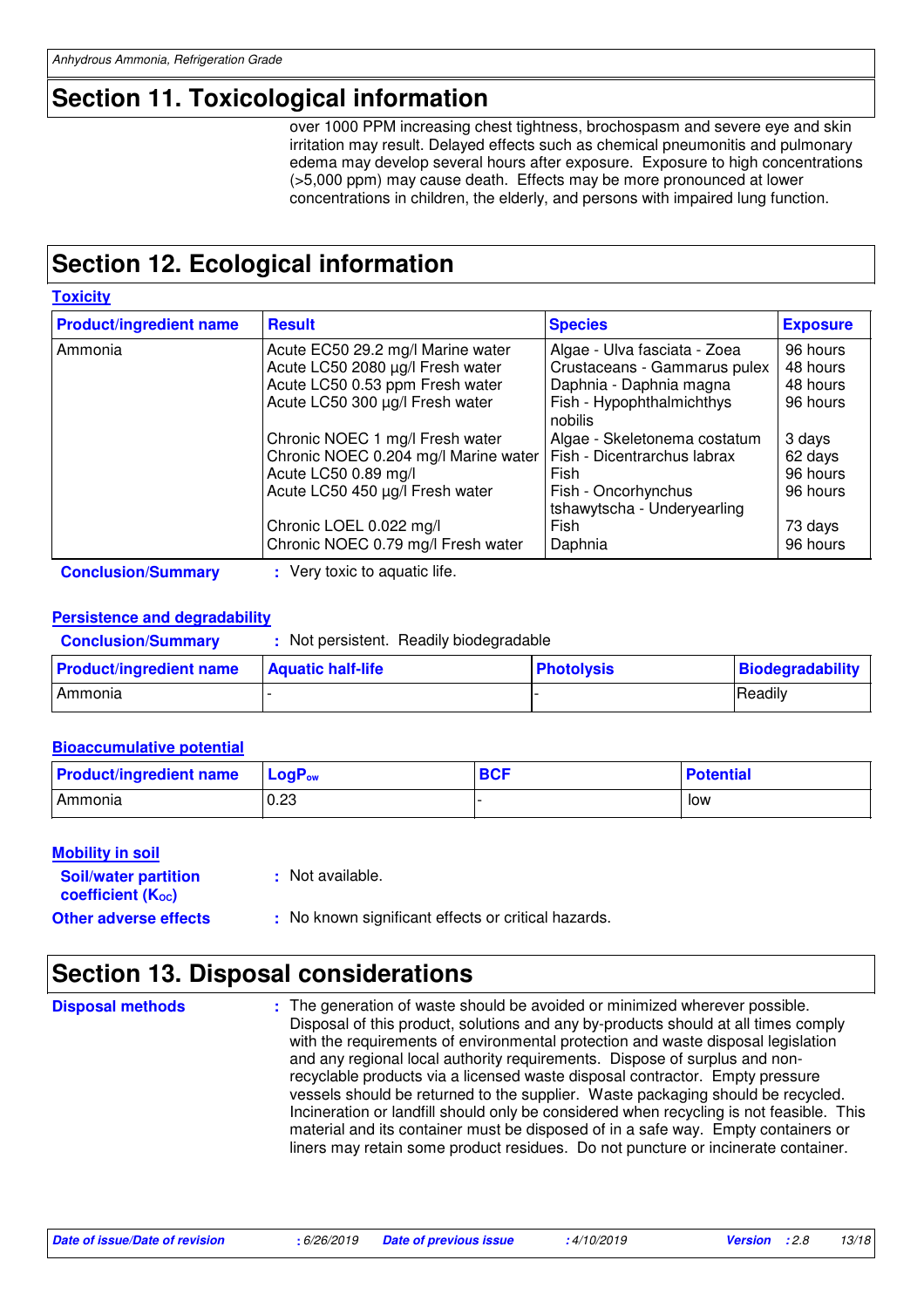|                                         | <b>TDG</b><br><b>Classification</b>                                                                                                                                                                                                                                                                                                                               | <b>DOT</b><br><b>Classification</b>                                                                                                                                                                                                                                                                                                                      | <b>Mexico</b><br><b>Classification</b> | <b>IMDG</b>                                                                                                                                                                                        | <b>IATA</b>                                                                                                                   |
|-----------------------------------------|-------------------------------------------------------------------------------------------------------------------------------------------------------------------------------------------------------------------------------------------------------------------------------------------------------------------------------------------------------------------|----------------------------------------------------------------------------------------------------------------------------------------------------------------------------------------------------------------------------------------------------------------------------------------------------------------------------------------------------------|----------------------------------------|----------------------------------------------------------------------------------------------------------------------------------------------------------------------------------------------------|-------------------------------------------------------------------------------------------------------------------------------|
| <b>UN number</b>                        | <b>UN1005</b>                                                                                                                                                                                                                                                                                                                                                     | <b>UN1005</b>                                                                                                                                                                                                                                                                                                                                            | <b>UN1005</b>                          | <b>UN1005</b>                                                                                                                                                                                      | <b>UN1005</b>                                                                                                                 |
| <b>UN proper</b><br>shipping name       | Ammonia,<br>anhydrous                                                                                                                                                                                                                                                                                                                                             | Ammonia,<br>anhydrous                                                                                                                                                                                                                                                                                                                                    | Amoniaco,<br>anhidro                   | Ammonia,<br>anhydrous                                                                                                                                                                              | Ammonia,<br>anhydrous                                                                                                         |
| <b>Transport</b><br>hazard class(es)    | 2.3(8)                                                                                                                                                                                                                                                                                                                                                            | 2.2 Domestic or<br>2.3 International<br>See below.                                                                                                                                                                                                                                                                                                       | 2.3                                    | 2.3(8)                                                                                                                                                                                             | 2.3(8)                                                                                                                        |
|                                         | 1005                                                                                                                                                                                                                                                                                                                                                              | 1005<br><b>Ayya</b><br>Poison GAS                                                                                                                                                                                                                                                                                                                        |                                        |                                                                                                                                                                                                    |                                                                                                                               |
| <b>Packing group</b>                    |                                                                                                                                                                                                                                                                                                                                                                   |                                                                                                                                                                                                                                                                                                                                                          | $\overline{\phantom{a}}$               |                                                                                                                                                                                                    |                                                                                                                               |
| <b>Environmental</b><br>hazards         | No.                                                                                                                                                                                                                                                                                                                                                               | No.                                                                                                                                                                                                                                                                                                                                                      | No.                                    | Yes.                                                                                                                                                                                               | No.                                                                                                                           |
| <b>Additional</b><br><b>information</b> | <b>ERAP Index</b><br>3000<br>Passenger<br><b>Carrying Vessel</b><br><b>Index</b><br>Forbidden<br>Passenger<br><b>Carrying Road or</b><br><b>Rail Index</b><br>Forbidden<br><b>TDG</b><br><b>Classification:</b><br>Product classified<br>as per the<br>following sections<br>of the<br>Transportation of<br>Dangerous Goods<br>Regulations: 2.3<br>and Schedule I | Inhalation hazard<br>zone D<br>Reportable<br>quantity<br>100 lbs / 45.4 kg<br>Packages of less<br>than the<br>reportable<br>quantity are not<br>subject to<br>Hazmat<br>transportation<br>requirements.<br><b>Packaging</b><br>instruction<br>Passenger<br>aircraft<br>Quantity limitation:<br>Forbidden.<br>Packaging<br>instructions: 304,<br>314, 315 | <b>Special</b><br>provisions<br>23     | The marine<br>pollutant mark is<br>not required<br>when transported<br>in sizes of ≤5 L or<br>≤5 kg.<br><b>Emergency</b><br>schedules F - C;<br>$S - U$<br><b>Special</b><br>provisions 23,<br>379 | The<br>environmentally<br>hazardous<br>substance mark<br>may appear if<br>required by other<br>transportation<br>regulations. |
|                                         |                                                                                                                                                                                                                                                                                                                                                                   | Cargo aircraft<br>Quantity limitation:<br>Forbidden.                                                                                                                                                                                                                                                                                                     |                                        |                                                                                                                                                                                                    |                                                                                                                               |
|                                         |                                                                                                                                                                                                                                                                                                                                                                   | <b>Special</b><br>provisions<br>13, T50                                                                                                                                                                                                                                                                                                                  |                                        |                                                                                                                                                                                                    |                                                                                                                               |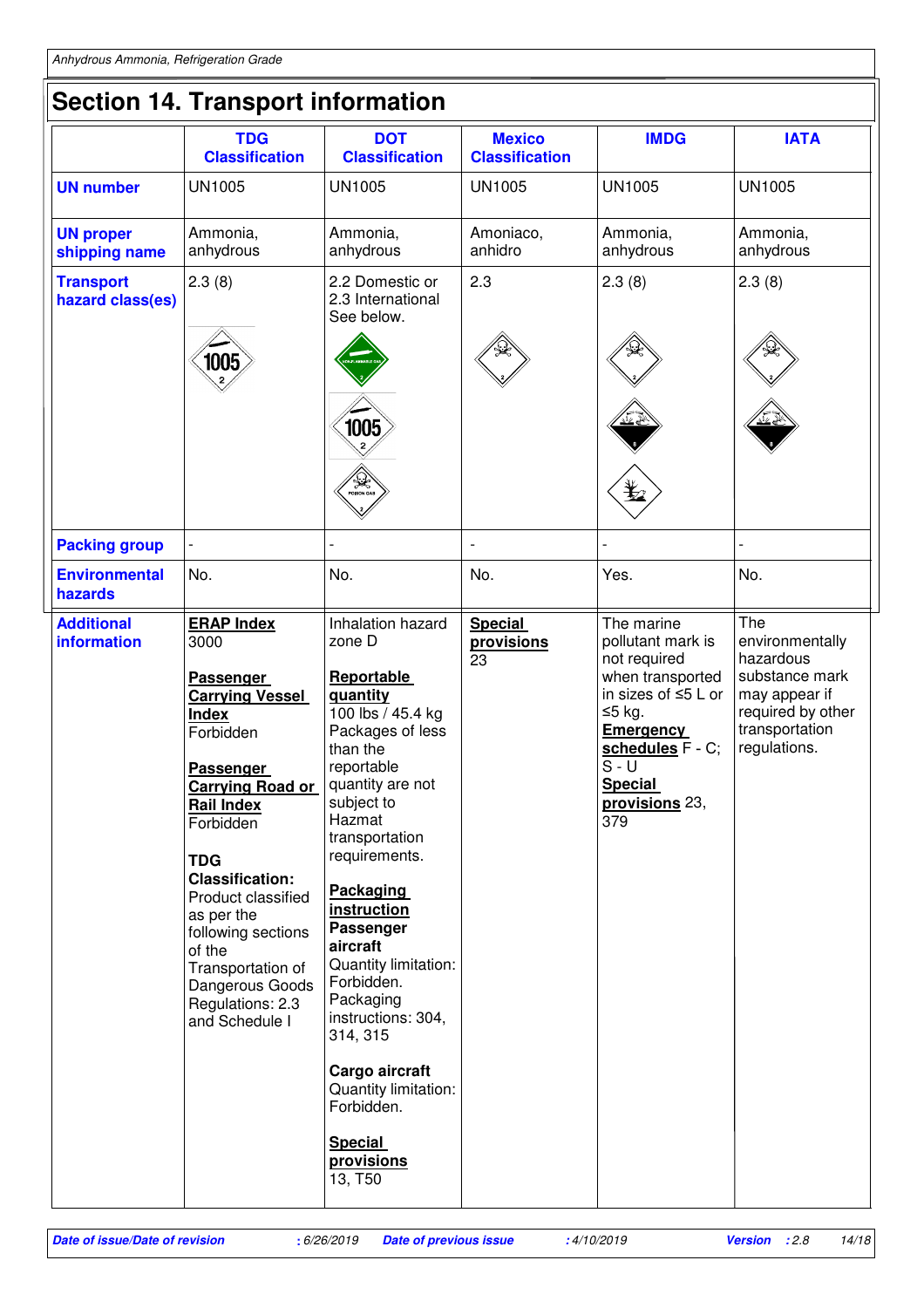## **Section 14. Transport information**

|                                                                                                                                                             | <b>Special precautions for user</b> : Ammonia shipments between the U.S. and Canada, including empty or residue<br>railcars or trucks is regulated under agreement. Changes in Transport Canada's<br>Transportation of Dangerous Goods Regulations has changed the classification of<br>Anhydrous Ammonia from Class 2.2 to Class 2.3. Shipment of anhydrous<br>ammonia within Canada using the DOT green 2.2 Placard are prohibited.<br>Shipments originating in Canada going to the United States are to be<br>placarded with the White UN 1005 Anhydrous Ammonia Placard. DOT rules<br>allow shipments to proceed between the U.S. and Canada with this placard.<br>Domestic shipments within the U.S. must continue to use the green DOT 2.2<br>Non-flammable compressed gas placard. |
|-------------------------------------------------------------------------------------------------------------------------------------------------------------|-------------------------------------------------------------------------------------------------------------------------------------------------------------------------------------------------------------------------------------------------------------------------------------------------------------------------------------------------------------------------------------------------------------------------------------------------------------------------------------------------------------------------------------------------------------------------------------------------------------------------------------------------------------------------------------------------------------------------------------------------------------------------------------------|
| <b>Transport in bulk according</b><br>to Annex II of MARPOL and<br>the <b>IBC</b> Code                                                                      | : Not available.                                                                                                                                                                                                                                                                                                                                                                                                                                                                                                                                                                                                                                                                                                                                                                          |
| Section 15. Regulatory information                                                                                                                          |                                                                                                                                                                                                                                                                                                                                                                                                                                                                                                                                                                                                                                                                                                                                                                                           |
| <b>Canadian lists</b><br><b>Canadian NPRI</b><br><b>CEPA Toxic substances</b><br><b>Canada inventory</b><br><b>International regulations</b><br>Not listed. | : The following components are listed: Ammonia (total)<br>: The following components are listed: Ammonia<br>: All components are listed or exempted.<br><b>Chemical Weapon Convention List Schedules I, II &amp; III Chemicals</b>                                                                                                                                                                                                                                                                                                                                                                                                                                                                                                                                                        |
| <b>Montreal Protocol</b><br>Not listed.                                                                                                                     |                                                                                                                                                                                                                                                                                                                                                                                                                                                                                                                                                                                                                                                                                                                                                                                           |
| <b>Stockholm Convention on Persistent Organic Pollutants</b><br>Not listed.                                                                                 |                                                                                                                                                                                                                                                                                                                                                                                                                                                                                                                                                                                                                                                                                                                                                                                           |
| <b>Rotterdam Convention on Prior Informed Consent (PIC)</b><br>Not listed.                                                                                  |                                                                                                                                                                                                                                                                                                                                                                                                                                                                                                                                                                                                                                                                                                                                                                                           |
| <b>UNECE Aarhus Protocol on POPs and Heavy Metals</b><br>Not listed.                                                                                        |                                                                                                                                                                                                                                                                                                                                                                                                                                                                                                                                                                                                                                                                                                                                                                                           |
| <b>Inventory list</b>                                                                                                                                       |                                                                                                                                                                                                                                                                                                                                                                                                                                                                                                                                                                                                                                                                                                                                                                                           |
| <b>Australia</b>                                                                                                                                            | All components are listed or exempted.                                                                                                                                                                                                                                                                                                                                                                                                                                                                                                                                                                                                                                                                                                                                                    |
| <b>China</b>                                                                                                                                                | All components are listed or exempted.                                                                                                                                                                                                                                                                                                                                                                                                                                                                                                                                                                                                                                                                                                                                                    |
| <b>Europe</b>                                                                                                                                               | All components are listed or exempted.                                                                                                                                                                                                                                                                                                                                                                                                                                                                                                                                                                                                                                                                                                                                                    |
| <b>Japan</b>                                                                                                                                                | All components are listed or exempted.                                                                                                                                                                                                                                                                                                                                                                                                                                                                                                                                                                                                                                                                                                                                                    |
| <b>Malaysia</b>                                                                                                                                             | All components are listed or exempted.                                                                                                                                                                                                                                                                                                                                                                                                                                                                                                                                                                                                                                                                                                                                                    |
| <b>New Zealand</b>                                                                                                                                          | All components are listed or exempted.                                                                                                                                                                                                                                                                                                                                                                                                                                                                                                                                                                                                                                                                                                                                                    |
| <b>Philippines</b>                                                                                                                                          | All components are listed or exempted.                                                                                                                                                                                                                                                                                                                                                                                                                                                                                                                                                                                                                                                                                                                                                    |
| <b>Republic of Korea</b>                                                                                                                                    | All components are listed or exempted.                                                                                                                                                                                                                                                                                                                                                                                                                                                                                                                                                                                                                                                                                                                                                    |
| <b>Taiwan</b>                                                                                                                                               | All components are listed or exempted.                                                                                                                                                                                                                                                                                                                                                                                                                                                                                                                                                                                                                                                                                                                                                    |
| <b>Turkey</b>                                                                                                                                               | Not determined.                                                                                                                                                                                                                                                                                                                                                                                                                                                                                                                                                                                                                                                                                                                                                                           |
| <b>U.S. Federal Regulations:</b>                                                                                                                            | : TSCA 8(a) CDR Exempt/Partial exemption: Not determined<br>TSCA 8(b) Active inventory: TSCA 8(b) Active inventory: All components are                                                                                                                                                                                                                                                                                                                                                                                                                                                                                                                                                                                                                                                    |
|                                                                                                                                                             | listed or exempted.                                                                                                                                                                                                                                                                                                                                                                                                                                                                                                                                                                                                                                                                                                                                                                       |
|                                                                                                                                                             | Clean Water Act (CWA) 311: ammonia, anhydrous                                                                                                                                                                                                                                                                                                                                                                                                                                                                                                                                                                                                                                                                                                                                             |
|                                                                                                                                                             | Clean Air Act (CAA) 112 regulated toxic substances: ammonia, anhydrous                                                                                                                                                                                                                                                                                                                                                                                                                                                                                                                                                                                                                                                                                                                    |

**Date of issue/Date of revision :** 6/26/2019 **Date of previous issue :** 4/10/2019 **Version :** 2.8 15/18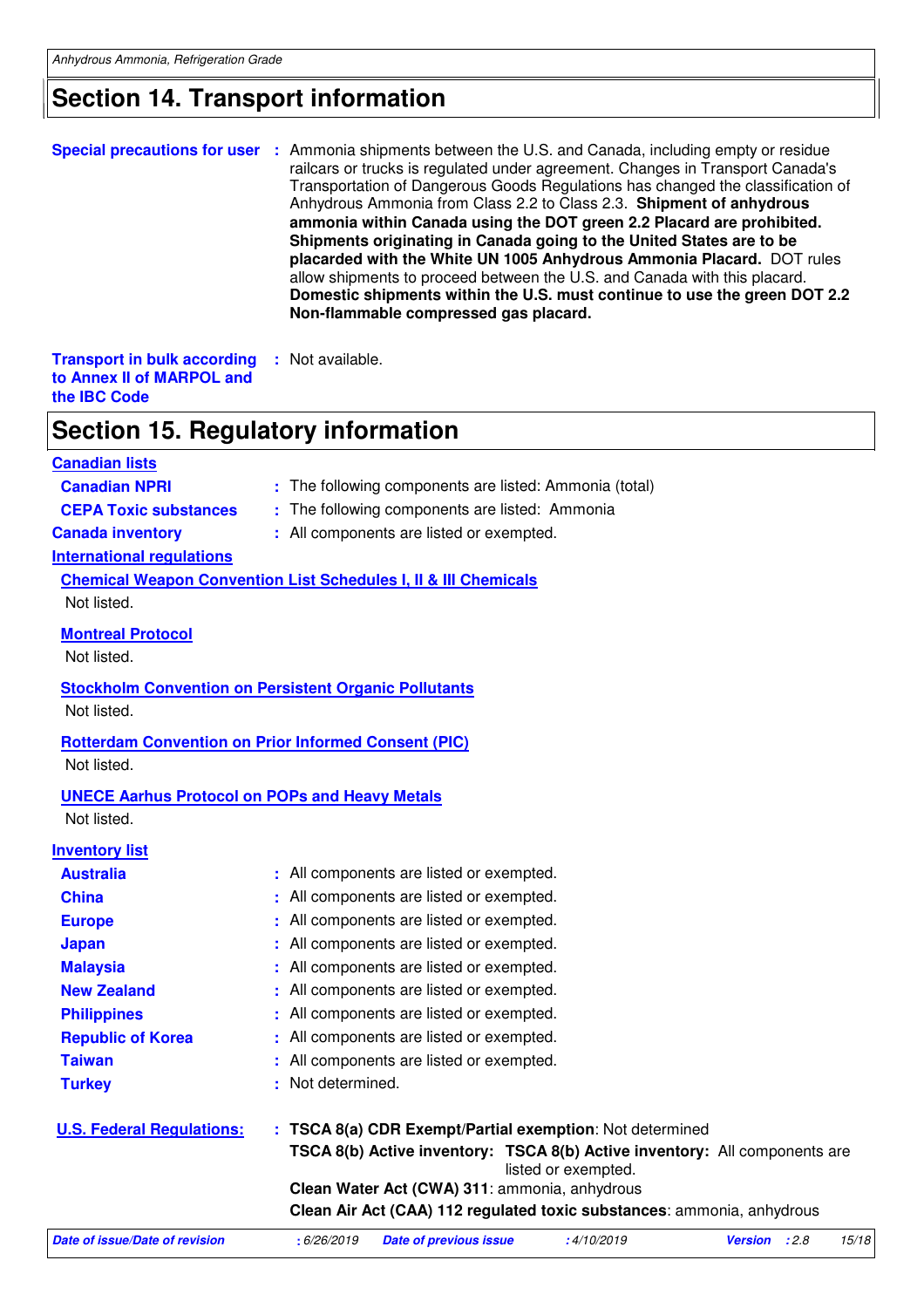## **Section 15. Regulatory information**

| <b>Clean Air Act Section 112</b><br>(b) Hazardous Air<br><b>Pollutants (HAPs)</b> | : Not listed |
|-----------------------------------------------------------------------------------|--------------|
| <b>Clean Air Act Section 602</b><br><b>Class I Substances</b>                     | : Not listed |
| <b>Clean Air Act Section 602</b><br><b>Class II Substances</b>                    | : Not listed |
| <b>DEA List I Chemicals</b><br>(Precursor Chemicals)                              | : Not listed |
| <b>DEA List II Chemicals</b><br><b>(Essential Chemicals)</b>                      | : Not listed |

#### **SARA 302/304 Composition/information on ingredients**

|             |               |            | <b>SARA 302 TPQ</b> |           | <b>SARA 304 RQ</b> |           |
|-------------|---------------|------------|---------------------|-----------|--------------------|-----------|
| <b>Name</b> | $\frac{9}{6}$ | <b>EHS</b> | (lbs)               | (gallons) | (lbs)              | (gallons) |
| Ammonia     | 99.98         | Yes.       | 500                 |           | 100                |           |

**SARA 304 RQ :** 100 lbs / 45.4 kg

#### **SARA 311/312**

**Classification :** Fire hazard

Sudden release of pressure Immediate (acute) health hazard

#### **Composition/information on ingredients**

| <b>Name</b> | %     | <b>Fire</b> | <b>Sudden</b><br><b>hazard release of</b><br><b>pressure</b> | <b>Reactive</b> | <b>Immediate</b><br>(acute)<br>health<br>hazard | <b>Delayed</b><br>(chronic)<br>health<br>hazard. |
|-------------|-------|-------------|--------------------------------------------------------------|-----------------|-------------------------------------------------|--------------------------------------------------|
| Ammonia     | 99.98 | Yes.        | Yes.                                                         | No.             | Yes.                                            | No.                                              |

#### **SARA 313**

|                                           | <b>Product name</b> | <b>CAS number</b> | $\frac{9}{6}$ |
|-------------------------------------------|---------------------|-------------------|---------------|
| <b>Form R - Reporting</b><br>requirements | Ammonia, anhydrous  | 7664-41-7         | 100           |
| <b>Supplier notification</b>              | Ammonia, anhydrous  | 7664-41-7         | 100           |

SARA 313 notifications must not be detached from the SDS and any copying and redistribution of the SDS shall include copying and redistribution of the notice attached to copies of the SDS subsequently redistributed.

**State regulations**

**Massachusetts :** The following components are listed: Ammonia

**New York :** The following components are listed: Ammonia

**New Jersey : The following components are listed: Ammonia** 

**Pennsylvania** : The following components are listed: Ammonia

**California Prop. 65** This product, as manufactured, does NOT contain any substance in concentrations known to the state of California to cause cancer, birth defects or other reproductive harm. Nutrien cannot guarantee the downstream compliance of any product once out of Nutrien custody. **:**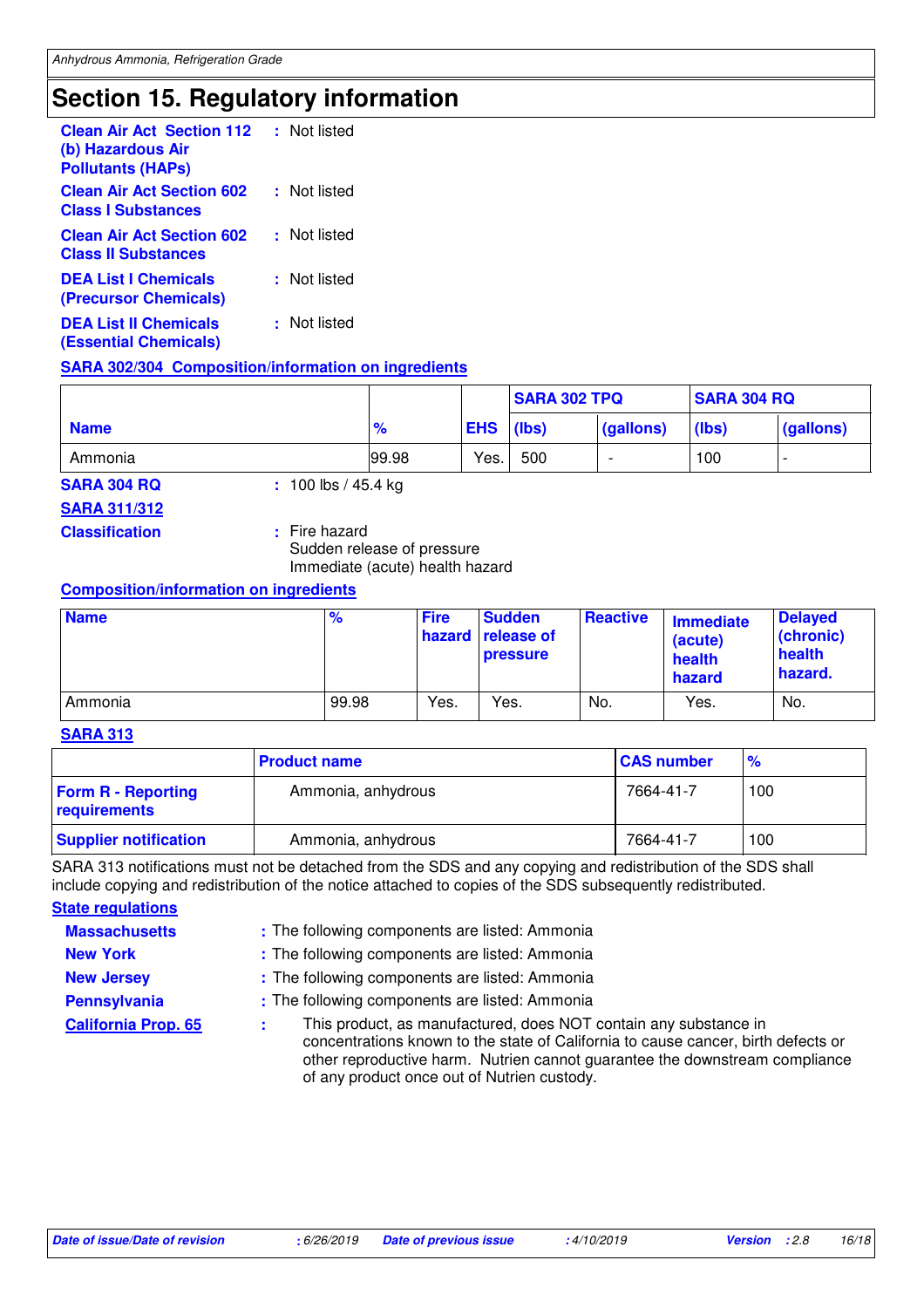## **Section 16. Other information**

#### **History**

| Date of issue/Date of<br>revision | $\pm$ 6/26/2019                                                                 |
|-----------------------------------|---------------------------------------------------------------------------------|
| Date of previous issue            | $\pm$ 4/10/2019                                                                 |
| <b>Version</b>                    | : 2.8                                                                           |
|                                   | $\nabla$ Indicates information that has changed from previously issued version. |
| <b>Key to abbreviations</b>       | $:$ ATE = Acute Toxicity Estimate                                               |

| <b>INCY TO GODI CYTOLIONS</b> |                                                                               |
|-------------------------------|-------------------------------------------------------------------------------|
|                               | BCF = Bioconcentration Factor                                                 |
|                               | GHS = Globally Harmonized System of Classification and Labelling of Chemicals |
|                               | IATA = International Air Transport Association                                |
|                               | IBC = Intermediate Bulk Container                                             |
|                               | IMDG = International Maritime Dangerous Goods                                 |
|                               | $LogPow = logarithm$ of the octanol/water partition coefficient               |
|                               | MARPOL = International Convention for the Prevention of Pollution From Ships, |
|                               | 1973 as modified by the Protocol of 1978. ("Marpol" = marine pollution)       |
|                               | $UN = United Nations$                                                         |
|                               | $HPR = \text{Hazardous Products Requirements}$                                |
|                               |                                                                               |

### **Procedure used to derive the classification**

| <b>Classification</b>                                                                                                                                                                                                                 |                                                                                                                                                                                                                                                 | <b>Justification</b>                                                                                                                                                                                                                                                                                                                                                                                                                                                                                                                                                                                                                                                                                                                                                                                                                                                                                                                                                                                                                                                                                                                                                                                                                                                                                                                                                                                                                                                                                                                                                                                                                                                    |
|---------------------------------------------------------------------------------------------------------------------------------------------------------------------------------------------------------------------------------------|-------------------------------------------------------------------------------------------------------------------------------------------------------------------------------------------------------------------------------------------------|-------------------------------------------------------------------------------------------------------------------------------------------------------------------------------------------------------------------------------------------------------------------------------------------------------------------------------------------------------------------------------------------------------------------------------------------------------------------------------------------------------------------------------------------------------------------------------------------------------------------------------------------------------------------------------------------------------------------------------------------------------------------------------------------------------------------------------------------------------------------------------------------------------------------------------------------------------------------------------------------------------------------------------------------------------------------------------------------------------------------------------------------------------------------------------------------------------------------------------------------------------------------------------------------------------------------------------------------------------------------------------------------------------------------------------------------------------------------------------------------------------------------------------------------------------------------------------------------------------------------------------------------------------------------------|
| FLAMMABLE GASES - Category 2<br>GASES UNDER PRESSURE - Liquefied gas<br><b>CORROSIVE TO METALS - Category 1</b><br><b>ACUTE TOXICITY (inhalation) - Category 3</b><br>SKIN CORROSION - Category 1B<br>SERIOUS EYE DAMAGE - Category 1 |                                                                                                                                                                                                                                                 | Weight of evidence<br>Weight of evidence<br>Weight of evidence<br>Weight of evidence<br>Weight of evidence<br>Weight of evidence                                                                                                                                                                                                                                                                                                                                                                                                                                                                                                                                                                                                                                                                                                                                                                                                                                                                                                                                                                                                                                                                                                                                                                                                                                                                                                                                                                                                                                                                                                                                        |
| <b>References</b>                                                                                                                                                                                                                     | preparation, Health Canada;<br>Canada;<br>Safety and Health Administration;<br><b>Environmental Protection Agency;</b><br>of Transport;<br>the Workplace;<br>at time of SDS preparation;<br>at time of SDS preparation;<br>Engineers;<br>Mexico | : Transportation of Dangerous Goods Act and Clear Language Regulations, current<br>edition at time of SDS preparation, Transport Canada;<br>Hazardous Products Act and Regulations, current revision at time of SDS<br>Domestic Substances List, current revision at time of SDS preparation, Environment<br>29 CFR Part 1910, current revision at time of SDS preparation, U.S. Occupational<br>40 CFR Parts 1-799, current revision at time of SDS preparation, U.S.<br>49 CFR Parts 1-199, current revision at time of SDS preparation, U.S. Department<br>Mexican Official Standard NOM-018-STPS-2015, Harmonised System for the<br>Identification and Communication of Hazards and Risks by Hazardous Chemicals in<br>NORMA Oficial Mexicana NOM-010-STPS-2014, Agentes químicos contaminantes<br>del ambiente laboral-Reconocimiento, evaluación y control.<br>Mexican Official Standard NOM-002-SCT / 2011, List of the most commonly<br>transported hazardous substances and materials;<br>Threshold Limit Values for Chemical Substances, current edition at time of SDS<br>preparation, American Conference of Governmental Industrial Hygienists;<br>NFPA 400, National Fire Codes, National Fire Protection Association, current edition<br>NFPA 704, National Fire Codes, National Fire Protection Association, current edition<br>Corrosion Data Survey, Sixth Edition, 1985, National Association of Corrosion<br>ERG 2016, Emergency Response Guidebook, U.S. Department of Transport,<br>Transport Canada, and the Secretariat of Transportation and Communications of<br>Hazardous Substances Data Bank, current revision at time of SDS preparation, |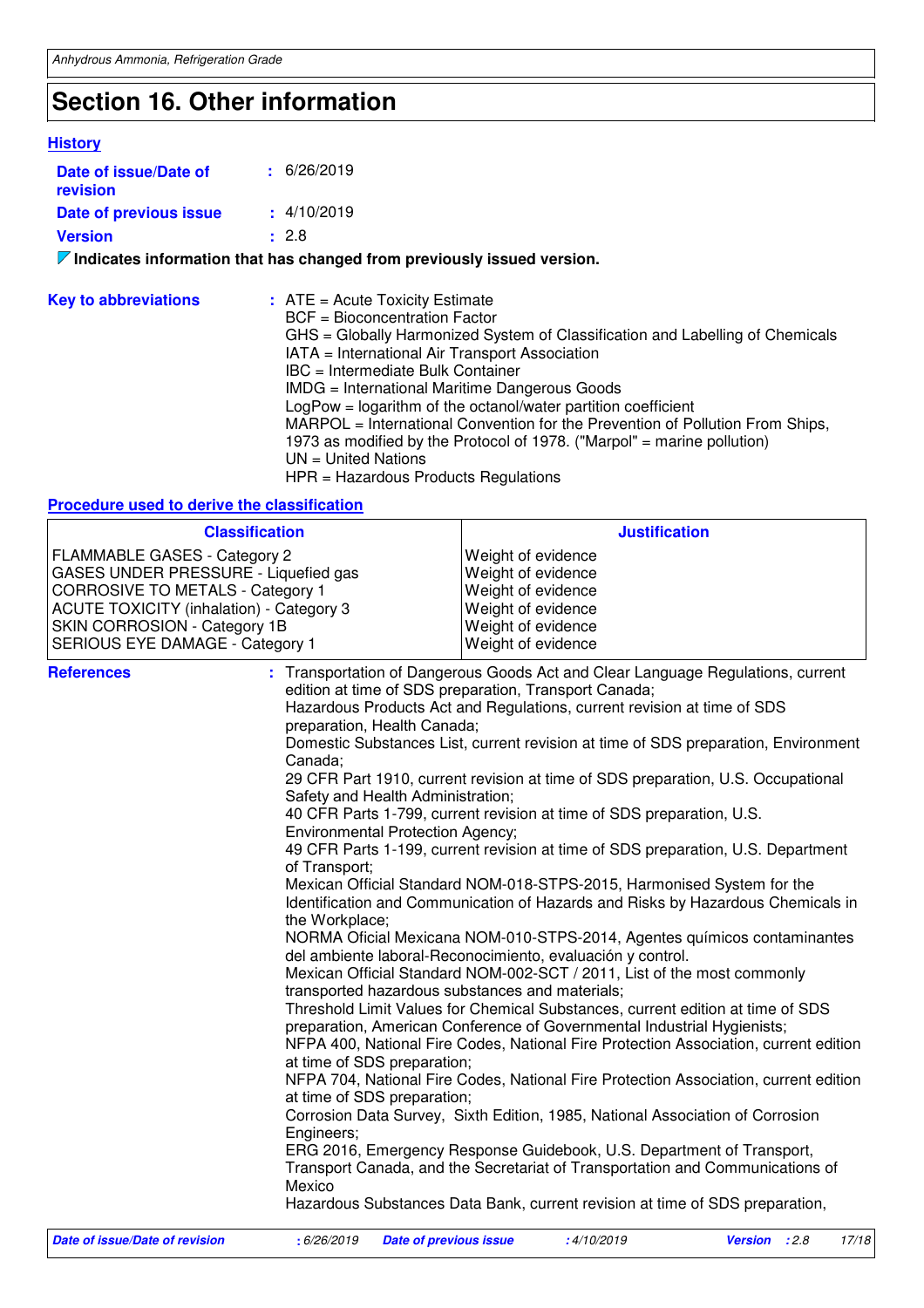### **Section 16. Other information**

National Library of Medicine, Bethesda, Maryland Integrated Risk Information System, current revision at time of SDS preparation, U. S. Environmental Protection Agency, Washington, D.C. Pocket Guide to Chemical Hazards, current revision at time of SDS preparation, National Institute for Occupational Safety and Health, Cincinnati, Ohio ; Agency for Toxic Substances and Disease Registry Databank, current revision at time of SDS preparation, U.S. Department of Health and Human Services, Atlanta, Georgia National Toxicology Program, Report on Carcinogens, Division of the National Institute of Environmental Health Sciences, Research Triangle Park, North Carolina. Registry of Toxic Effects of Chemical Substances. National Institute for Occupational Safety and Health, Cincinnati, Ohio California Code of Regulations, Title 27, Div 4, Chapter 1, Proposition 65 Aug 30, 2018 rev and current updates The Fertilizer Institute, Product Toxicology Testing Program Results, TFI, Washington , D.C., 2003

#### **Notice to reader**

**Supply chain partners must ensure they pass this SDS, and all other relevant safety information to their customers.**

#### **DISCLAIMER AND LIMITATION OF LIABILITY**

**The information and recommendations contained in this Safety Data Sheet ("SDS") relate only to the specific material referred to herein (the "Material") and do not relate to the use of such Material in combination with any other material or process. The information and recommendations contained herein are believed to be current and correct as of the date of this SDS. HOWEVER, THE INFORMATION AND RECOMMENDATIONS ARE PRESENTED WITHOUT WARRANTY, REPRESENTATION OR LICENSE OF ANY KIND, EXPRESS OR IMPLIED, WITH RESPECT TO THEIR ACCURACY, CORRECTNESS OR COMPLETENESS, AND THE SELLER, SUPPLIER AND MANUFACTURER OF THE MATERIAL AND THEIR RESPECTIVE AFFILIATES (COLLECTIVELY, THE "SUPPLIER") DISCLAIM ALL LIABILITY FOR RELIANCE ON SUCH INFORMATION AND RECOMMENDATIONS. This SDS is not a guarantee of safety. A buyer or user of the Material (a "Recipient") is responsible for ensuring that it has all current information necessary to safely use the Material for its specific purpose.**

**FURTHERMORE, THE RECIPIENT ASSUMES ALL RISK IN CONNECTION WITH THE USE OF THE MATERIAL. THE RECIPIENT ASSUMES ALL RESPONSIBILITY FOR ENSURING THE MATERIAL IS USED IN A SAFE MANNER IN COMPLIANCE WITH APPLICABLE ENVIRONMENTAL, HEALTH, SAFETY AND SECURITY LAWS, POLICIES AND GUIDELINES. THE SUPPLIER DOES NOT WARRANT THE MERCHANTABILITY OF THE MATERIAL OR THE FITNESS OF THE MATERIAL FOR ANY PARTICULAR USE AND ASSUMES NO RESPONSIBILITY FOR INJURY OR DAMAGE CAUSED DIRECTLY OR INDIRECTLY BY OR RELATED TO THE USE OF THE MATERIAL.**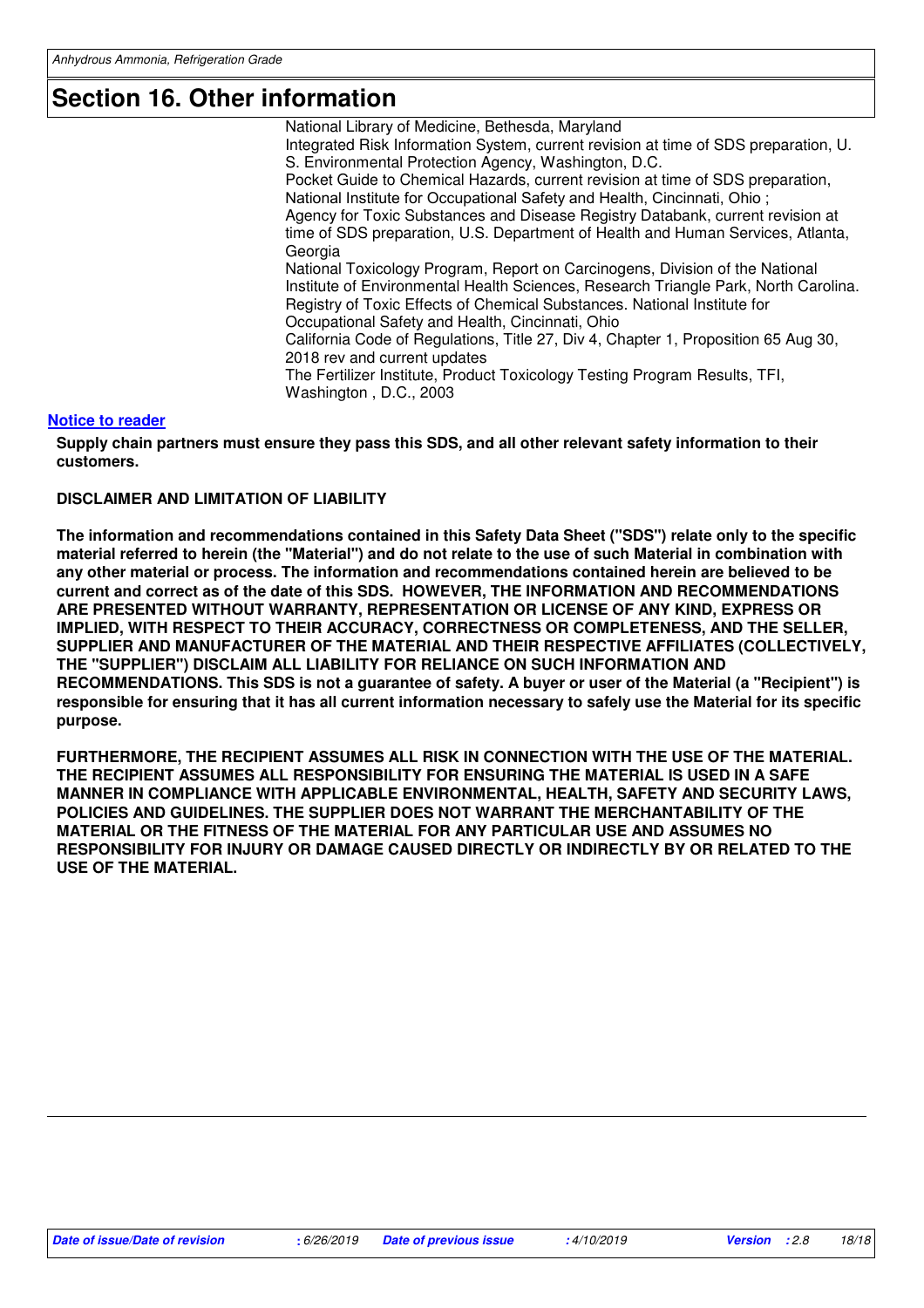

# **FICHE DE DONNÉES DE SÉCURITÉ**

## **Ammoniac anhydre, Qualité de la Réfrigération**

| <b>Section 1. Identification</b>                                                          |                                                                                                                                                                                                                                                                                                                                                                                                         |                                                                                                     |  |
|-------------------------------------------------------------------------------------------|---------------------------------------------------------------------------------------------------------------------------------------------------------------------------------------------------------------------------------------------------------------------------------------------------------------------------------------------------------------------------------------------------------|-----------------------------------------------------------------------------------------------------|--|
| Identificateur de produit                                                                 | : Ammoniac anhydre, Qualité de la Réfrigération                                                                                                                                                                                                                                                                                                                                                         |                                                                                                     |  |
| <b>Dénomination chimique</b>                                                              | : Ammoniac, anhydre                                                                                                                                                                                                                                                                                                                                                                                     |                                                                                                     |  |
| <b>Autres moyens</b><br>d'identification                                                  |                                                                                                                                                                                                                                                                                                                                                                                                         |                                                                                                     |  |
| Code(s) du produit : 2501-13001                                                           | Synonyme: Ammoniac                                                                                                                                                                                                                                                                                                                                                                                      |                                                                                                     |  |
| <b>Type de produit</b>                                                                    | : Gaz comprimé liquéfié.                                                                                                                                                                                                                                                                                                                                                                                |                                                                                                     |  |
|                                                                                           |                                                                                                                                                                                                                                                                                                                                                                                                         | Utilisations pertinentes identifiées de la substance ou du mélange et utilisations non recommandées |  |
| Utilisations identifiées                                                                  |                                                                                                                                                                                                                                                                                                                                                                                                         |                                                                                                     |  |
| Agent réfrigérant. Fabrication de produits chimiques.                                     |                                                                                                                                                                                                                                                                                                                                                                                                         |                                                                                                     |  |
| Utilisations non recommandées                                                             |                                                                                                                                                                                                                                                                                                                                                                                                         | <b>Raison</b>                                                                                       |  |
| est pas destiné à l'usage des consommateurs.                                              | Réservé aux utilisateurs industriels et professionnels. Produit ne                                                                                                                                                                                                                                                                                                                                      | L'évaluation des risques                                                                            |  |
| Données relatives au<br>fournisseur                                                       | : Agrium Canada Partnership (Une filiale de Nutrien Ltd.)<br>13131 Lake Fraser Drive, S.E.<br>Calgary, Alberta, Canada, T2J 7E8<br>Agrium U.S. Inc. (Une filiale de Nutrien Ltd.)<br>5296 Harvest Lake Drive<br>Loveland, CO 80538<br>Numéro de téléphone de l'entreprise:<br>1-800-403-2861 (Représentant du Service à la Clientèle)<br>sds@nutrien.com<br>www.nutrien.com<br>$\overline{\phantom{a}}$ |                                                                                                     |  |
| Numéro de téléphone à<br>composer en cas d'urgence<br>(indiquer les heures de<br>service) | : Nutrien 24 hr numéros de téléphone d'urgence:<br>Anglais:<br>Transport: 1-800-792-8311<br>Médical: 1-303-389-1653<br>Français ou Espagnol:<br>Transport ou Médical: 1-303-389-1654                                                                                                                                                                                                                    |                                                                                                     |  |
| Section 2. Identification des dangers                                                     |                                                                                                                                                                                                                                                                                                                                                                                                         |                                                                                                     |  |

|                                                    | <b>OCONION 4. INCHINIORION NOS MANUALES</b>                                                                                                                                                                                                          |
|----------------------------------------------------|------------------------------------------------------------------------------------------------------------------------------------------------------------------------------------------------------------------------------------------------------|
| <b>Classement de la</b><br>substance ou du mélange | : GAZ INFLAMMABLES - Catégorie 2<br>GAZ SOUS PRESSION - Gaz liquéfié<br>MATIÈRES CORROSIVES POUR LES MÉTAUX - Catégorie 1<br>TOXICITÉ AIGUË (inhalation) - Catégorie 3<br>CORROSION CUTANÉE - Catégorie 1B<br>LÉSIONS OCULAIRES GRAVES - Catégorie 1 |
| <b>Statut OSHA/HCS</b>                             | : Ce produit est considéré dangereux selon la norme OSHA sur la communication de<br>renseignements à l'égard des matières dangereuses (29 CFR 1910.1200).                                                                                            |
| Éléments d'étiquetage SGH                          |                                                                                                                                                                                                                                                      |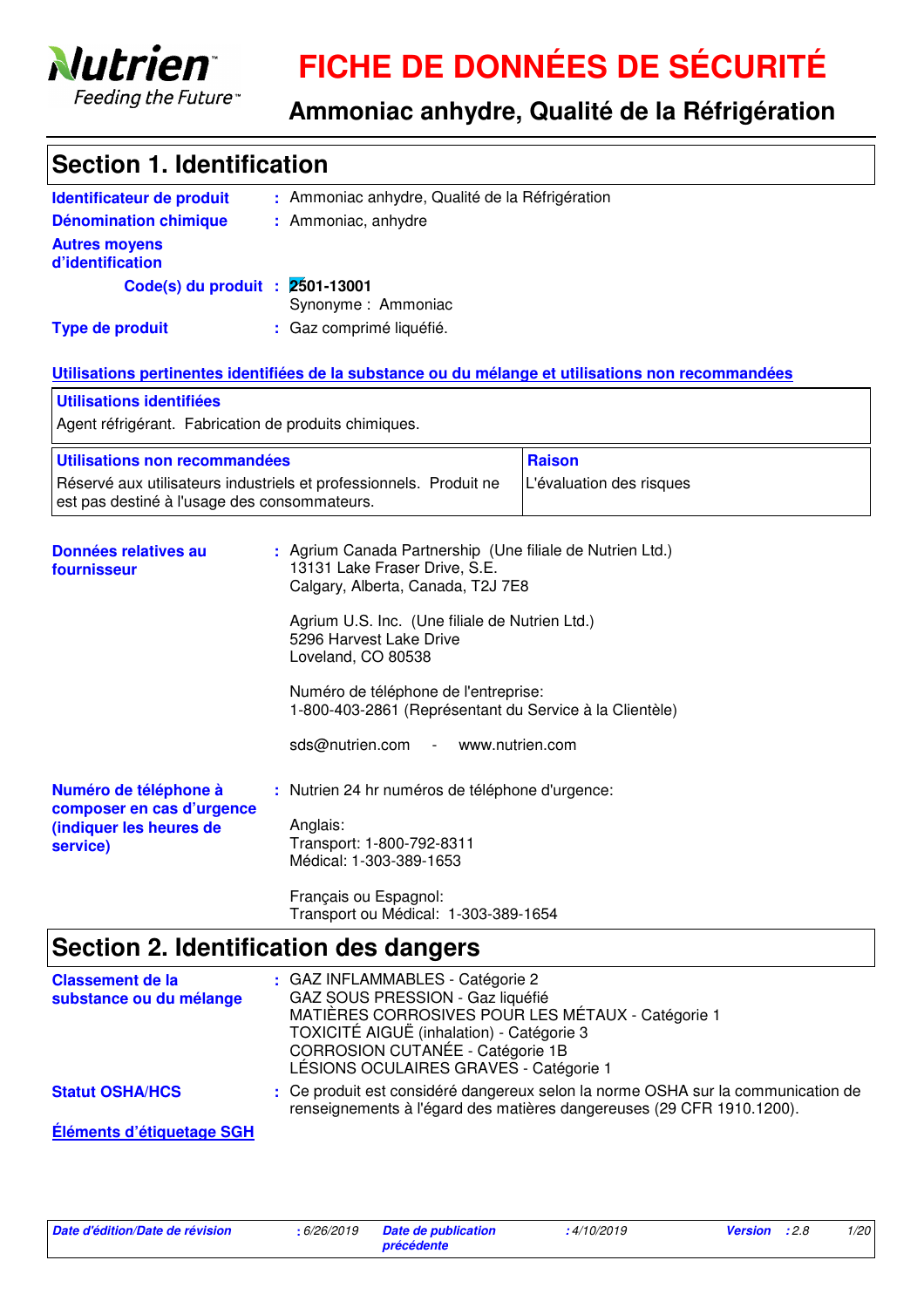## **Section 2. Identification des dangers**

| Pictogrammes de danger                                            | t                                                                                                                                                                                                                                                                                                                                                                                                                                                                                                                                                                                                                                                                                                                                                                                                                                                                                                                                                                                                                                                                                                                              |
|-------------------------------------------------------------------|--------------------------------------------------------------------------------------------------------------------------------------------------------------------------------------------------------------------------------------------------------------------------------------------------------------------------------------------------------------------------------------------------------------------------------------------------------------------------------------------------------------------------------------------------------------------------------------------------------------------------------------------------------------------------------------------------------------------------------------------------------------------------------------------------------------------------------------------------------------------------------------------------------------------------------------------------------------------------------------------------------------------------------------------------------------------------------------------------------------------------------|
| <b>Mention d'avertissement</b>                                    | : Danger                                                                                                                                                                                                                                                                                                                                                                                                                                                                                                                                                                                                                                                                                                                                                                                                                                                                                                                                                                                                                                                                                                                       |
| <b>Mentions de danger</b>                                         | : Gaz inflammable.<br>Contient un gaz sous pression; peut exploser sous l'effet de la chaleur.<br>Peut être corrosif pour les métaux.<br>Toxique par inhalation.<br>Provoque de graves brûlures de la peau et de graves lésions des yeux.                                                                                                                                                                                                                                                                                                                                                                                                                                                                                                                                                                                                                                                                                                                                                                                                                                                                                      |
| <b>Conseils de prudence</b>                                       |                                                                                                                                                                                                                                                                                                                                                                                                                                                                                                                                                                                                                                                                                                                                                                                                                                                                                                                                                                                                                                                                                                                                |
| <b>Généralités</b>                                                | : Non applicable.                                                                                                                                                                                                                                                                                                                                                                                                                                                                                                                                                                                                                                                                                                                                                                                                                                                                                                                                                                                                                                                                                                              |
| <b>Prévention</b>                                                 | : Porter des gants de protection. Porter une protection oculaire ou faciale. Porter<br>des vêtements de protection. Tenir à l'écart de la chaleur, des surfaces chaudes,<br>des étincelles, des flammes nues et de toute autre source d'ignition. Ne pas fumer.<br>Conserver uniquement dans l'emballage d'origine. Utiliser seulement en plein air ou<br>dans un endroit bien ventilé. Ne pas respirer les gaz. Se laver les mains<br>soigneusement après manipulation.                                                                                                                                                                                                                                                                                                                                                                                                                                                                                                                                                                                                                                                       |
| <b>Intervention</b>                                               | EN CAS D'INHALATION: Transporter la personne à l'extérieur et la maintenir dans<br>une position où elle peut confortablement respirer. Appeler immédiatement un<br>CENTRE ANTIPOISON ou un médecin.<br>EN CAS D'INGESTION: Appeler immédiatement un CENTRE ANTIPOISON ou un<br>médecin. Rincer la bouche. Ne PAS faire vomir.<br>EN CAS DE CONTACT AVEC LA PEAU (ou les cheveux): Enlever immédiatement<br>tous les vêtements contaminés. Rincer la peau avec de l'eau. Laver les vêtements<br>contaminés avant réutilisation. Appeler immédiatement un CENTRE ANTIPOISON<br>ou un médecin.<br>EN CAS DE CONTACT AVEC LES YEUX: Rincer avec précaution à l'eau pendant<br>plusieurs minutes. Enlever les lentilles de contact si usé et si elles peuvent être<br>facilement enlevés. Continuer à rincer. Appeler immédiatement un CENTRE<br>ANTIPOISON ou un médecin.<br>Fuite de gaz enflammé : Ne pas éteindre si la fuite ne peut pas être arrêtée sans<br>danger. En cas de fuite, éliminer toutes les sources d'ignition.<br>Absorber toute substance répandue pour éviter qu'elle attaque les matériaux<br>environnants. |
| <b>Stockage</b>                                                   | : Garder sous clef. Protéger du rayonnement solaire. Stocker dans un endroit bien<br>ventilé. Stocker dans un récipient résistant à la corrosion avec doublure intérieure<br>résistant à la corrosion.                                                                                                                                                                                                                                                                                                                                                                                                                                                                                                                                                                                                                                                                                                                                                                                                                                                                                                                         |
| <b>Élimination</b>                                                | Éliminer le contenu et le récipient conformément à toutes les réglementations<br>locales, régionales, nationales et internationales.                                                                                                                                                                                                                                                                                                                                                                                                                                                                                                                                                                                                                                                                                                                                                                                                                                                                                                                                                                                           |
| Éléments d'une étiquette<br>complémentaire                        | : Aucun connu.                                                                                                                                                                                                                                                                                                                                                                                                                                                                                                                                                                                                                                                                                                                                                                                                                                                                                                                                                                                                                                                                                                                 |
| Autres dangers qui ne<br>donnent pas lieu à une<br>classification | : Très toxique pour les organismes aquatiques.                                                                                                                                                                                                                                                                                                                                                                                                                                                                                                                                                                                                                                                                                                                                                                                                                                                                                                                                                                                                                                                                                 |

## **Section 3. Composition/information sur les ingrédients**

| Substance<br>Substance/préparation |            |            |
|------------------------------------|------------|------------|
| Nom des ingrédients                | $\%$ (v/v) | Numéro CAS |
| $\mathcal{K}$ mmoniac, anhydre     | 99.98      | 7664-41-7  |

Toute concentration présentée comme une plage vise à protéger la confidentialité ou est expliquée par une variation entre les lots.

| Date d'édition/Date de révision |  |  |  |  |  |  |  |
|---------------------------------|--|--|--|--|--|--|--|
|---------------------------------|--|--|--|--|--|--|--|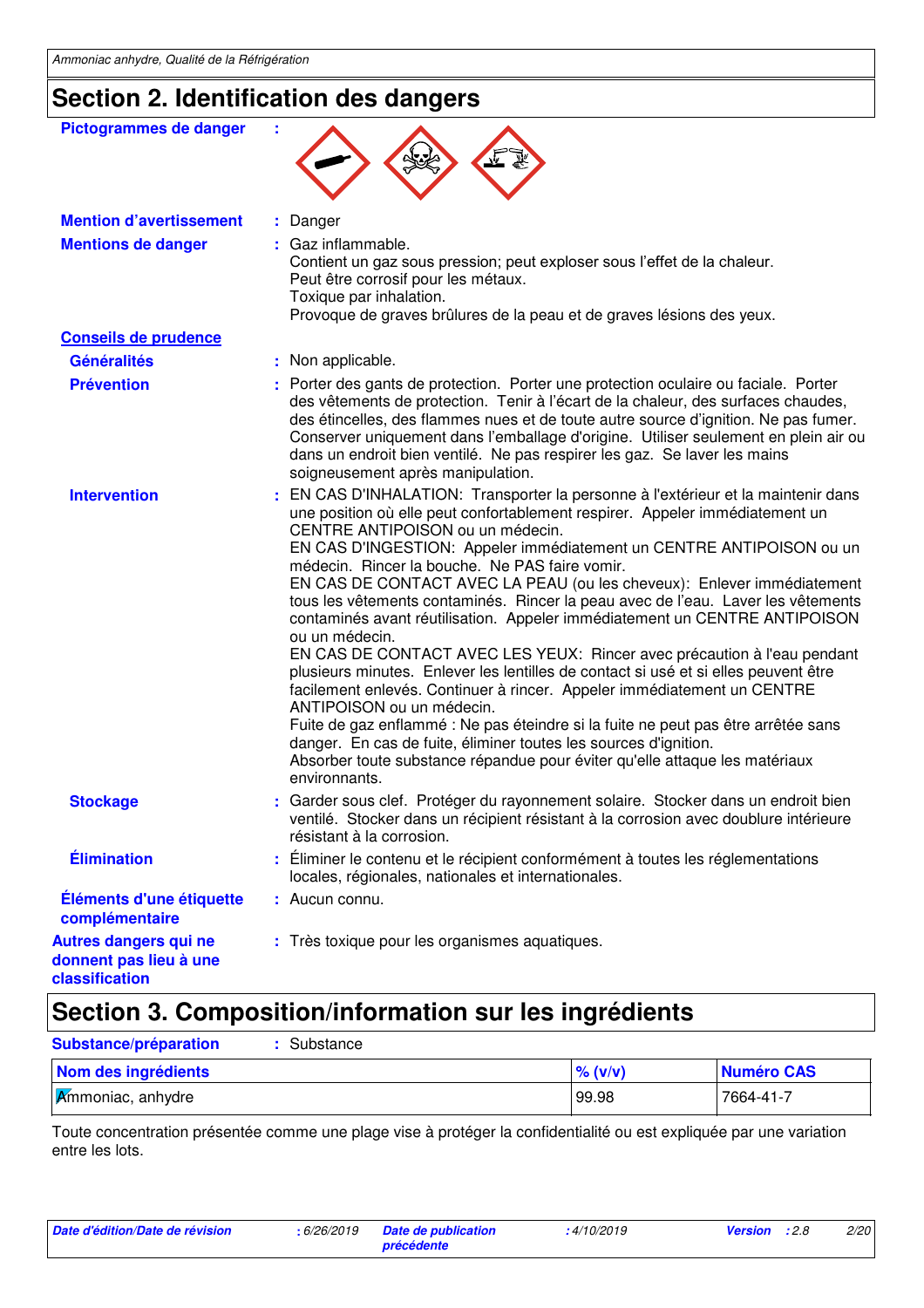## **Section 3. Composition/information sur les ingrédients**

**Dans l'état actuel des connaissances du fournisseur et dans les concentrations d'application, aucun autre ingrédient présent n'est classé comme dangereux pour la santé ou l'environnement, et donc nécessiterait de figurer dans cette section.**

**Les limites d'exposition professionnelle, quand elles sont disponibles, sont énumérées à la section 8.**

### **Section 4. Premiers soins**

| Description des premiers soins nécessaires |                                                                                                                                                                                                                                                                                                                                                                                                                                                                                                                                                                                                                                                                                                                                                                                                                                                                                                                                                                                                                                                                                                                                                                                                                                                 |
|--------------------------------------------|-------------------------------------------------------------------------------------------------------------------------------------------------------------------------------------------------------------------------------------------------------------------------------------------------------------------------------------------------------------------------------------------------------------------------------------------------------------------------------------------------------------------------------------------------------------------------------------------------------------------------------------------------------------------------------------------------------------------------------------------------------------------------------------------------------------------------------------------------------------------------------------------------------------------------------------------------------------------------------------------------------------------------------------------------------------------------------------------------------------------------------------------------------------------------------------------------------------------------------------------------|
| <b>Contact avec les yeux</b>               | : CORROSIF. Commencer immédiatement irrigation des yeux. Tout contact avec les<br>yeux avec l'ammoniac anhydre exige une évaluation médicale après<br>décontamination. Rincer immédiatement les yeux avec de grandes quantités d'eau<br>ou de sérum physiologique pour un minimum de 20 minutes, plus le temps<br>d'irrigation est préférable, si possible, en raison de la réaction chimique qui se<br>produit - voir les notes du médecin ci-dessous. Si possible, enlever les lentilles de<br>contact en faisant attention à ne pas provoquer des lésions oculaires<br>supplémentaires. Si l'approvisionnement en eau initiale est insuffisante, garder la<br>zone affectée humide avec un chiffon humide et transférer la personne à l'endroit le<br>plus proche où le rinçage peut être poursuivi pendant la durée recommandée de<br>temps. Appelez une ambulance pour le transport à l'hôpital. Continuer irrigation des<br>yeux pendant le transport. Pour des conseils supplémentaires appeler le numéro<br>d'urgence médicale sur cette fiche de données de sécurité ou votre centre<br>antipoison ou un médecin.                                                                                                                      |
| <b>Inhalation</b>                          | CORROSIF. Si des gaz ou vapeurs sont présents dans des concentrations<br>inconnues ou excessifs, les sauveteurs doivent porter un appareil respiratoire<br>autonome et un résistant à gaz costume (Niveau B). Selon les US OSHA, les<br>exigences de la norme Hazwoper, 29 CFR 1910.120, ont été jugés à annuler les<br>exigences moins de protection mentionnées dans la norme de l'ammoniac anhydre,<br>1910,111.<br>RETIREZ À L'AIR FRAIS. Surveiller les signes de respiration sifflante et des<br>difficultés respiratoires. Maintenir les voies respiratoires ouvertes. Si elle ne respire<br>pas, commencer la réanimation. L'oxygène peut être administré par du personnel<br>qualifié. Les personnes affectées qui ont arrêté de respirer ou éprouvez des<br>difficultés à respirer ou êtes inconscient besoin d'une attention médicale immédiate.<br>Les symptômes peuvent être retardés après l'exposition à l'ammoniac anhydre. La<br>personne exposée peut avoir besoin de rester sous surveillance médicale pendant<br>24 - 48 heures. Appelez une ambulance pour le transport à l'hôpital. Pour des<br>conseils supplémentaires appeler le numéro d'urgence médicale dans cette FDS ou<br>votre centre antipoison ou un médecin. |
| <b>Contact avec la peau</b>                | CORROSIF. Provoque des brûlures graves. Le contact avec les gaz en expansion<br>rapide provenant de l'évaporation du liquide ou un gaz comprimé peut provoquer<br>des brûlures de froid ou des gelures. Commencer immédiatement rincer les zones<br>affectées avec de l'eau. Enlevez les vêtements et les chaussures contaminés. Les<br>zones affectées doivent être rincés pour un minimum de 20 minutes, plus le temps<br>d'irrigation est préférable, si possible, en raison de la réaction chimique qui se<br>produit - voir les notes du médecin ci-dessous. L'eau tiède est recommandé pour<br>l'irrigation prolongée pour prévenir l'hypothermie. Personnes conscientes sans<br>difficultés respiratoires peuvent bénéficier de continuer l'irrigation dans une douche<br>ou un bain avant le transport à l'hôpital. Appelez une ambulance pour le transport<br>d'urgence à l'hôpital. Continuer l'irrigation de la peau pendant le transport par<br>ambulance. Pour des conseils supplémentaires appeler le numéro d'urgence<br>médicale dans cette FDS ou votre centre antipoison ou un médecin.                                                                                                                                       |
| <b>Ingestion</b>                           | CORROSIF. Peut causer de graves brûlures à la bouche, de la gorge et de<br>÷.<br>l'estomac. Si la personne affectée nécessite réanimation cardio-respiratoire, éviter<br>contact bouche à bouche. Ne pas faire vomir. En cas de vomissements, tenter de<br>garder la tête plus basse que la poitrine de sorte que des vomissures dans les<br>poumons. Pour signes de difficultés respiratoires, se référer à la section sur<br>l'inhalation. Appelez une ambulance pour le transport à l'hôpital. Pour des conseils<br>supplémentaires, appeler le numéro d'urgence médicale sur cette fiche de données<br>de sécurité ou votre centre antipoison ou un médecin.                                                                                                                                                                                                                                                                                                                                                                                                                                                                                                                                                                                |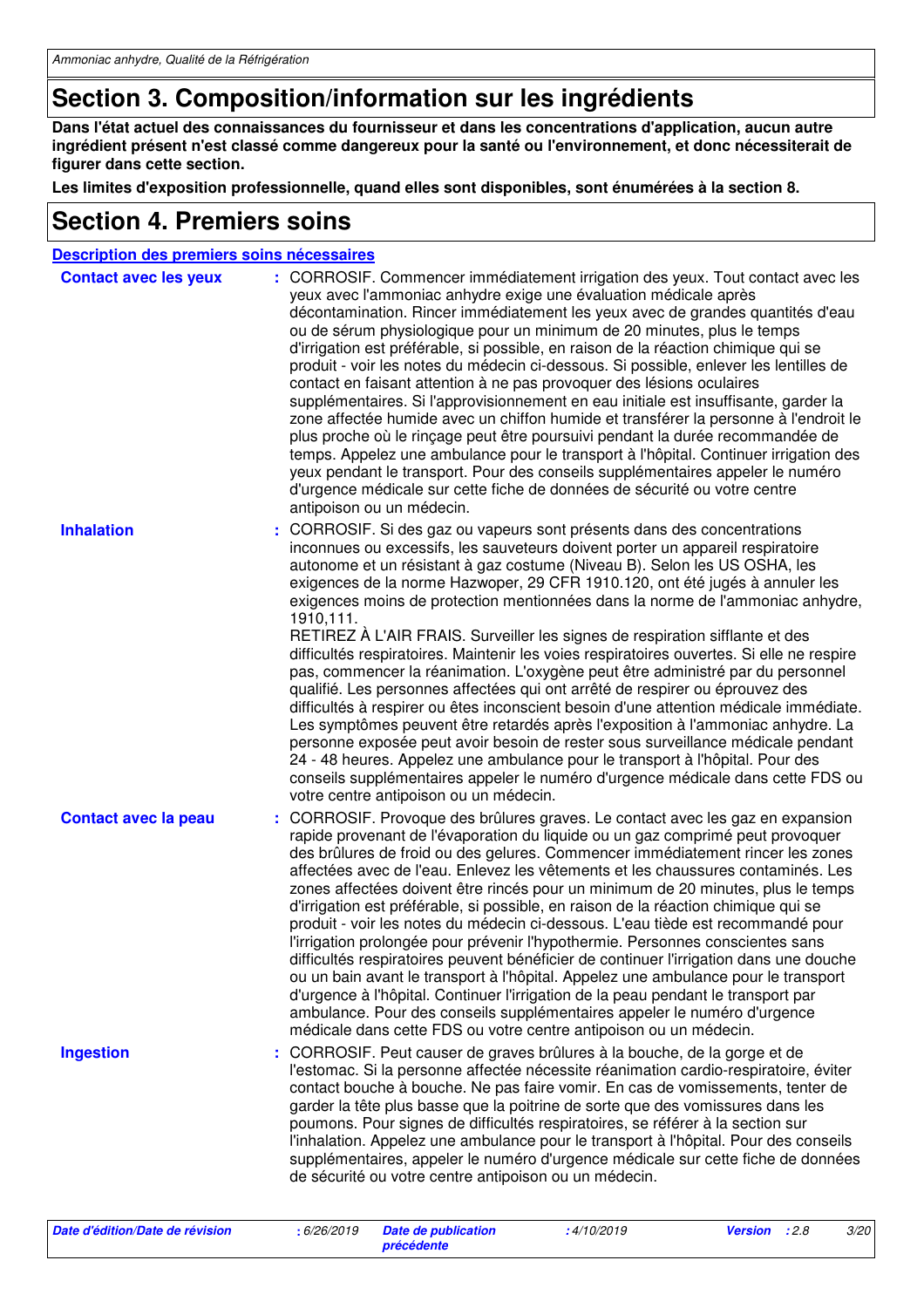### **Section 4. Premiers soins**

|                                      | Symptômes et effets les plus importants, qu'ils soient aigus ou retardés                                                                                                                                                                                                                                                                                                                      |
|--------------------------------------|-----------------------------------------------------------------------------------------------------------------------------------------------------------------------------------------------------------------------------------------------------------------------------------------------------------------------------------------------------------------------------------------------|
| Effets aigus potentiels sur la santé |                                                                                                                                                                                                                                                                                                                                                                                               |
| <b>Contact avec les yeux</b>         | : Corrosif au contact des yeux. Provoque de graves lésions des yeux. Le contact<br>avec les yeux peut endommager temporaires ou permanents la cornée ou mener à<br>la cécité. L'ampleur des dommages pour les yeux ne peut pas être connu pour 1<br>semaine après une blessure.                                                                                                               |
| <b>Inhalation</b>                    | : Toxique par inhalation. Corrosif pour les voies respiratoires. Peut causer de graves<br>difficultés respiratoires.                                                                                                                                                                                                                                                                          |
| <b>Contact avec la peau</b>          | : Corrosif pour la peau. Provoque de graves brûlures. Le contact avec le gaz en<br>expansion rapide peut provoquer des des brûlures de froid ou des gelures.                                                                                                                                                                                                                                  |
| <b>Ingestion</b>                     | Sera provoquer des brûlures froides et sera s'évaporer provoquant massif<br>surexposition par inhalation. Corrosif pour le tube digestif. Peut causer des<br>brûlures à la bouche, à la gorge et à l'estomac.                                                                                                                                                                                 |
| Signes/symptômes de surexposition    |                                                                                                                                                                                                                                                                                                                                                                                               |
| <b>Contact avec les yeux</b>         | : Les symptômes néfastes peuvent éventuellement comprendre ce qui suit:<br>douleur<br>larmoiement<br>rougeur<br>perte de la vision                                                                                                                                                                                                                                                            |
| <b>Inhalation</b>                    | : Les symptômes néfastes peuvent éventuellement comprendre ce qui suit:<br>Une exposition à des concentrations atmosphériques au-dessus des limites<br>d'exposition réglementaires ou recommandées peut éventuellement entraîner une<br>irritation du nez, de la gorge et des poumons.<br>tousser<br>irritation des voies respiratoires<br>respiration sifflante et difficultés respiratoires |
| <b>Contact avec la peau</b>          | Les symptômes néfastes peuvent éventuellement comprendre ce qui suit:<br>douleur ou irritation<br>rougeur<br>la formation d'ampoules peut éventuellement apparaître<br>Les signes degelure: rougeur, la formation d'ampoules peut éventuellement<br>apparaître                                                                                                                                |
| <b>Ingestion</b>                     | : Les symptômes néfastes peuvent éventuellement comprendre ce qui suit:<br>ballonnement<br>difficulté à avaler<br>gorge et l'estomac douleur<br>nausées ou vomissements<br>irritation des voies respiratoires<br>respiration sifflante et difficultés respiratoires                                                                                                                           |

### **Mention de la nécessité d'une prise en charge médicale immédiate ou d'un traitement spécial, si nécessaire**

**Note au médecin traitant :** L'ammoniac anhydre réagit avec l'humidité pour produire de l'hydroxyde d'ammonium. L'hydroxyde d'ammonium va rapidement pénétrer dans la couche cornée de la peau, la cornée des yeux, membranes muqueuses et provoquant une nécrose de liquéfaction. En outre, l'ammoniac anhydre est un liquide cryogénique ou de gaz comprimé. Décharge ou évaporation peut causer des gelures. L'étendue des lésions dépend de la durée de l'exposition et de la concentration de gaz ou de liquide. Ne pas tenter d'utiliser des produits chimiques pour neutraliser l'exposition. Inhalation de gaz peut provoquer des symptômes pulmonaires retardées (de lésion pulmonaire aiguë). La personne exposée peut être gardées sous surveillance médicale pendant 24-48 heures. Numéro de téléphone 24 Hr urgence médicale pour un soutien professionnel: Anglais: 1-303-389-1653; Français ou espagnol: 1-303-389-1654.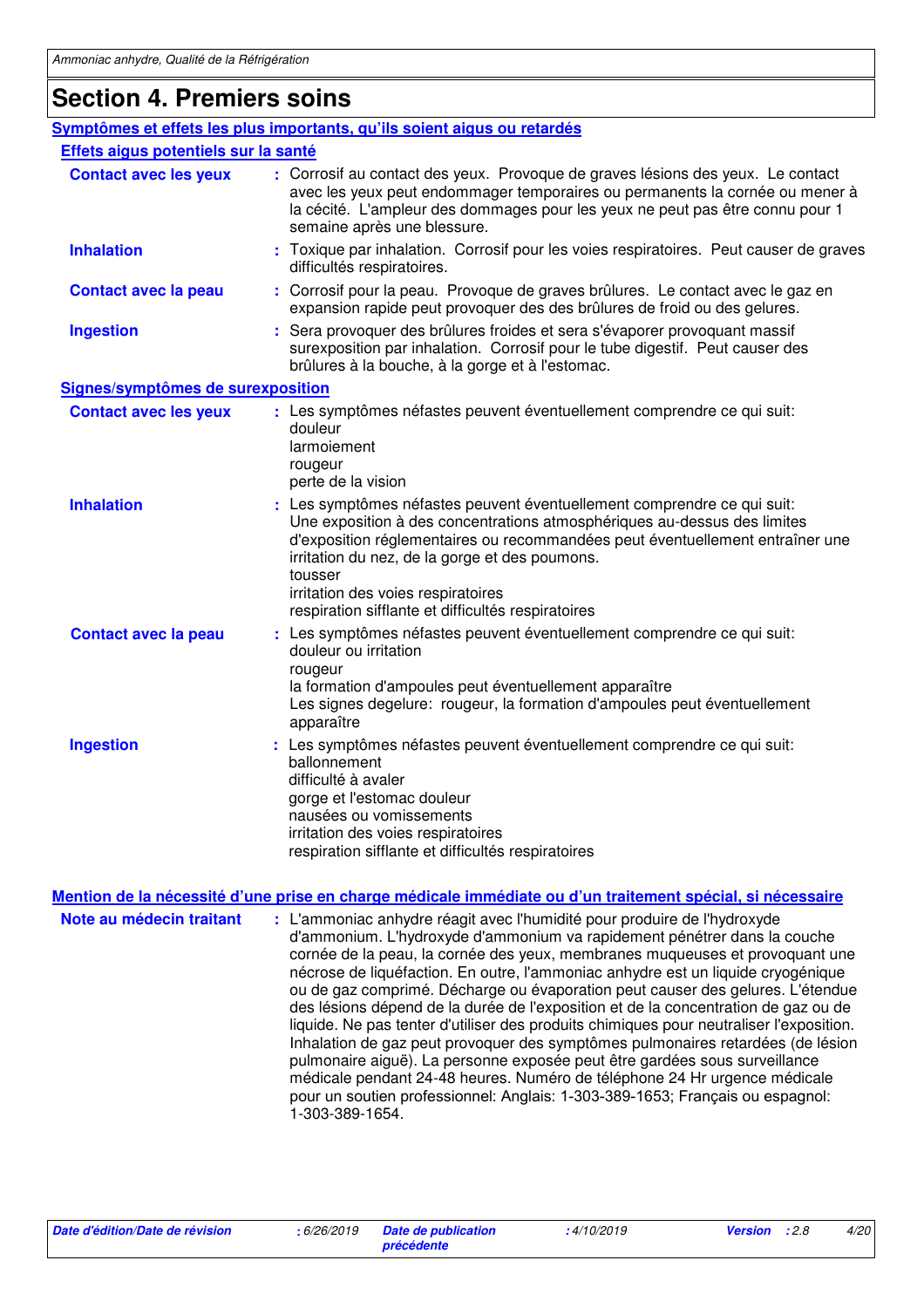## **Section 4. Premiers soins**

| <b>Traitements particuliers</b>  | : Des ions hydroxyle corrosifs, générés par la production d'hydroxyde d'ammonium<br>pénètrent rapidement la peau, les yeux et les muqueuses. Les résultats peuvent<br>être améliorés en minimisant le temps de décontamination et un allongement des<br>délais de décontamination pour réduire les dommages de tissu. Avis d'expert<br>indique décontamination prolongée est nécessaire pour éliminer les produits<br>chimiques corrosifs. Décontamination de la peau et des yeux doit être effectué pour<br>un minimum de 20 minutes, plus le temps d'irrigation est préférable, si possible.<br>Temps de décontamination étendues peuvent être nécessaires en fonction de<br>l'exposition. Pour éviter l'hypothermie, l'eau d'irrigation doit être maintenu à une<br>température confortable. Si le patient n'est pas in extremis, il peut être nécessaire<br>de retarder le transport vers les établissements de soins d'urgence pour assurer un<br>temps de décontamination est adéquate. Toutefois, le transport début patient peut<br>être nécessaire en fonction de l'état du patient ou de la disponibilité de l'eau. Si<br>possible, continuer à la peau et / ou l'irrigation des yeux pendant le transport<br>médical d'urgence. Double-sac des vêtements contaminés et les effets personnels<br>du patient. |
|----------------------------------|------------------------------------------------------------------------------------------------------------------------------------------------------------------------------------------------------------------------------------------------------------------------------------------------------------------------------------------------------------------------------------------------------------------------------------------------------------------------------------------------------------------------------------------------------------------------------------------------------------------------------------------------------------------------------------------------------------------------------------------------------------------------------------------------------------------------------------------------------------------------------------------------------------------------------------------------------------------------------------------------------------------------------------------------------------------------------------------------------------------------------------------------------------------------------------------------------------------------------------------------------------------------------------------------------------------------|
| <b>Protection des sauveteurs</b> | : Aucune initiative ne doit être prise qui implique un risque individuel ou en l'absence<br>de formation appropriée. Selon la situation, le sauveteur devra porter un masque,<br>des gants, des vêtements de protection appropriés et, si nécessaire, un respirateur<br>ou appareil respiratoire isolant. La réanimation des patients d'exposition orale<br>bouche-à-bouche est pas recommandé. Des secouristes avec des vêtements<br>contaminés doivent être décontaminés adéquatement.                                                                                                                                                                                                                                                                                                                                                                                                                                                                                                                                                                                                                                                                                                                                                                                                                               |

**Voir Information toxicologique (section 11)**

## **Section 5. Mesures à prendre en cas d'incendie**

| <b>Moyens d'extinction</b>                              |                                                                                                                                                                                                                                                                                                                                                                                                                                                                                                                                                                                                                                                                                                                                                                                                                                                                                                                                                                         |
|---------------------------------------------------------|-------------------------------------------------------------------------------------------------------------------------------------------------------------------------------------------------------------------------------------------------------------------------------------------------------------------------------------------------------------------------------------------------------------------------------------------------------------------------------------------------------------------------------------------------------------------------------------------------------------------------------------------------------------------------------------------------------------------------------------------------------------------------------------------------------------------------------------------------------------------------------------------------------------------------------------------------------------------------|
| <b>Agents extincteurs</b><br>appropriés                 | : En cas d'incendie, utiliser un jet d'eau pulvérisée.                                                                                                                                                                                                                                                                                                                                                                                                                                                                                                                                                                                                                                                                                                                                                                                                                                                                                                                  |
| <b>Agents extincteurs</b><br>inappropriés               | : Ne pas utiliser de jet d'eau. Ne pas diriger l'eau dans l'ammoniac anhydre déversé.<br>L'ammoniac est un liquide cryogénique qui refroidit lors de l'évaporation limitant le<br>rejet de vapeur. L'eau utilisée pour combattre le feu à des températures fournis sera<br>élever la température de l'ammoniac entraînant une plus grande évaporation.                                                                                                                                                                                                                                                                                                                                                                                                                                                                                                                                                                                                                  |
| Dangers spécifiques du<br>produit                       | : Contient du gaz sous pression. Gaz inflammable. Si ce produit est chauffé ou se<br>trouve au contact du feu, une augmentation de pression se produit et le conteneur<br>peut éclater, avec un risque d'explosion ultérieure.                                                                                                                                                                                                                                                                                                                                                                                                                                                                                                                                                                                                                                                                                                                                          |
| <b>Produit de décomposition</b><br>thermique dangereux  | : Émet des fumées toxiques lorsque chauffé jusqu'à décomposition. Les produits de<br>décomposition peuvent éventuellement comprendre les substances suivantes:<br>oxydes d'azote                                                                                                                                                                                                                                                                                                                                                                                                                                                                                                                                                                                                                                                                                                                                                                                        |
| Mesures spéciales de<br>protection pour les<br>pompiers | : En présence d'incendie, circonscrire rapidement le site en évacuant toute personne<br>se trouvant près des lieux de l'accident. Contacter immédiatement le fournisseur et<br>demander l'avis d'un spécialiste. Ne prendre aucune mesure impliquant un risque<br>personnel ou en l'absence de formation adéquate. Voir les mesures de protection<br>décrites aux sections 7 et 8.                                                                                                                                                                                                                                                                                                                                                                                                                                                                                                                                                                                      |
|                                                         | Eliminer toutes les sources d'ignition si cela est faisable sans danger. S'approcher<br>des émanations dans la même direction que le vent. Obturer la fuite si cela peut se<br>faire sans danger. Refroidir les contenants avec de très grandes quantités d'eau<br>même longtemps après que l'incendie ait été éteint. Déplacer les contenants hors<br>de la zone embrasée si cela ne présente aucun risque. Il est probable que ce<br>produit se volatilise rapidement dans l'air en raison de sa forte pression de vapeur.<br>Ne pas diriger l'eau dans l'ammoniac anhydre déversé. L'ammoniac est un liquide<br>cryogénique qui refroidit lors de l'évaporation limitant le rejet de vapeur. L'eau<br>utilisée pour combattre le feu à des températures fournis sera élever la température<br>de l'ammoniac entraînant une plus grande évaporation. Refroidir les conteneurs<br>exposés aux flammes avec un jet d'eau pulvérisée. Utiliser un jet d'eau fin et large |

| Date d'édition/Date de révision | : 6/26/2019 Date de publication<br>précédente | :4/10/2019 | <b>Version</b> : 2.8 | 5/20 |
|---------------------------------|-----------------------------------------------|------------|----------------------|------|
|                                 |                                               |            |                      |      |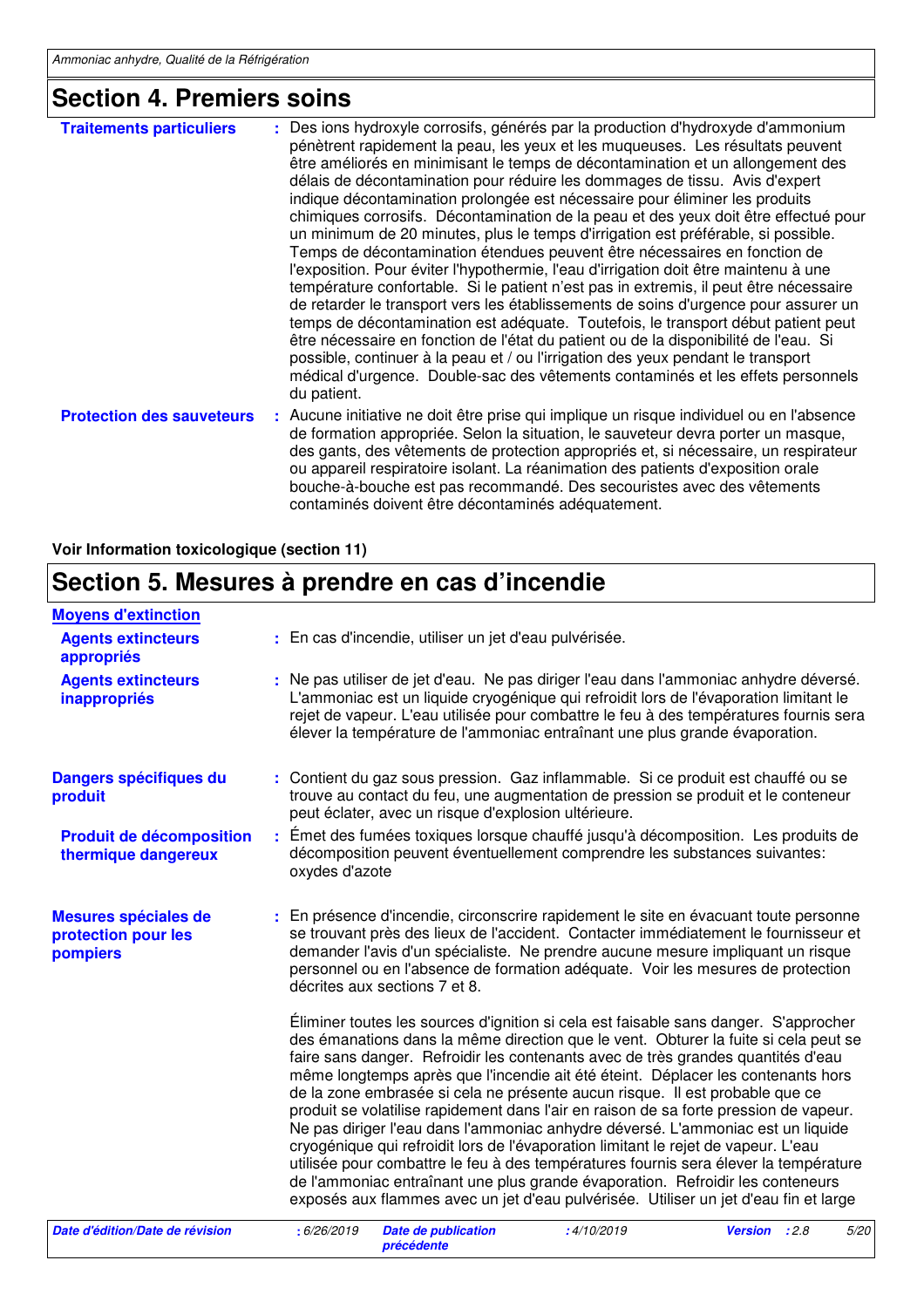## **Section 5. Mesures à prendre en cas d'incendie**

|                                                                                                     | pour éloigner la vapeur. Contenez et recueillez l'eau combattait le feu pour<br>traitement plus en retard et disposition.                                                                                                                                                                                                                                                                                                                                                                                                                                                                                                                                                                                                |
|-----------------------------------------------------------------------------------------------------|--------------------------------------------------------------------------------------------------------------------------------------------------------------------------------------------------------------------------------------------------------------------------------------------------------------------------------------------------------------------------------------------------------------------------------------------------------------------------------------------------------------------------------------------------------------------------------------------------------------------------------------------------------------------------------------------------------------------------|
| <b>Équipement de protection</b><br>spécial pour le personnel<br>préposé à la lutte contre le<br>feu | : Il est impératif que les pompiers portent un équipement de protection adéquat, ainsi<br>qu'un appareil respiratoire autonome (ARA) équipé d'un masque couvre-visage à<br>pression positive. Voir les mesures de protection décrites aux sections 7 et 8. Si<br>des gaz ou vapeurs sont présentes, les sauveteurs doivent porter un appareil<br>respiratoire autonome et une combinaison résistant aux gaz (niveau A) en vertu des<br>exigences US OSHA. Les exigences de 29CFR 1910.120 ont été jugés de passer<br>outre les exigences moins de protection mentionnées à 1,910,111. Porter une<br>combinaison entièrement étanche aux vapeurs pour nettoyer les déversements et<br>les fuites en l'absence d'incendie. |
| <b>Remarque</b>                                                                                     | : Le produit brûlera avec difficulté si est resté entre la Limite Explosive Inférieure de<br>16% et Limite de l'Explosif Supérieure de 25%. Ce gaz est regardé généralement<br>comme ininflammable dû à la difficulté d'ignition. Cependant, la présence d'huile ou<br>d'autres matériels combustibles augmentera le risque d'incendie et peut allumer au-<br>dessous avec force explosive conditions favorables.                                                                                                                                                                                                                                                                                                        |
|                                                                                                     | Si mélangé avec du chlore ou les hypochlorites, il peut former le trichlorure d'azote<br>qui peut exploser spontanément dans l'air.                                                                                                                                                                                                                                                                                                                                                                                                                                                                                                                                                                                      |

**Section 6. Mesures à prendre en cas de déversement accidentel**

|                                               | Précautions individuelles, équipements de protection et mesures d'urgence                                                                                                                                                                                                                                                                                                                                                                                                                                                                             |
|-----------------------------------------------|-------------------------------------------------------------------------------------------------------------------------------------------------------------------------------------------------------------------------------------------------------------------------------------------------------------------------------------------------------------------------------------------------------------------------------------------------------------------------------------------------------------------------------------------------------|
| Pour le personnel non<br>affecté aux urgences | : Ne prendre aucune mesure impliquant un risque personnel ou en l'absence de<br>formation adéquate. Évacuer les environs. Empêcher l'accès aux personnes<br>gênantes ou non protégées. Éteindre toutes les sources d'inflammation. La zone<br>de danger doit être exempte de cigarettes ou flammes. Ne pas respirer les gaz.<br>Assurer une ventilation adéquate. Porter un appareil respiratoire approprié lorsque<br>le système de ventilation est inadéquat. Porter un équipement de protection<br>individuelle approprié.                         |
| Intervenants en cas<br>d'urgence              | : Porter une combinaison entièrement étanche aux vapeurs pour nettoyer les<br>déversements et les fuites en l'absence d'incendie. Il est recommandé d'utiliser un<br>appareil de protection respiratoire autonome (APRA) pour éviter une quelconque<br>inhalation du produit. Si des vêtements spécialisés sont requis pour traiter un<br>déversement, prendre note de tout renseignement donné à la Section 8 sur les<br>matériaux appropriés ou non. Consultez également les renseignements sous<br>« Pour le personnel non affecté aux urgences ». |
|                                               | Référer à Guide des Mesures d'Urgence, Guide 125 pour de plus amples<br>informations concernant le contrôle des déversements et isolement, et les lignes<br>directrices sur les distances de protection.                                                                                                                                                                                                                                                                                                                                              |
|                                               | Ne pas diriger l'eau dans l'ammoniac anhydre déversé. L'ammoniac est un liquide<br>cryogénique qui refroidit lors de l'évaporation limitant le rejet de vapeur. L'eau<br>utilisée pour combattre le feu à des températures fournis sera élever la température<br>de l'ammoniac entraînant une plus grande évaporation.<br>D'intervention d'urgence communautaire - Instructions pour mise à l'abri en place:                                                                                                                                          |
|                                               | * Demeurez à l'intérieur (à moins que l'évacuation a été appelé par les autorités<br>locales)<br>* Fermez toutes les fenêtres et des portes, sceller avec du ruban adhésif ou des<br>serviettes humides<br>* Couper fournaise, ventilateurs, cheminées, et les climatiseurs<br>* Attendez que les conseils de la police ou les autorités locales<br>* Si l'odeur est très forte, respirer à travers un linge humide et activez toutes les<br>douches à proximité pour absorber les vapeurs en suspension                                              |
|                                               | Nota: Voir Section 1 pour de l'information relative aux urgences et voir Section 13<br>pour l'élimination des déchets.                                                                                                                                                                                                                                                                                                                                                                                                                                |

| Date d'édition/Date de révision | : 6/26/2019 | <b>Date de publication</b> | :4/10/2019 |  |
|---------------------------------|-------------|----------------------------|------------|--|
|                                 |             | précédente                 |            |  |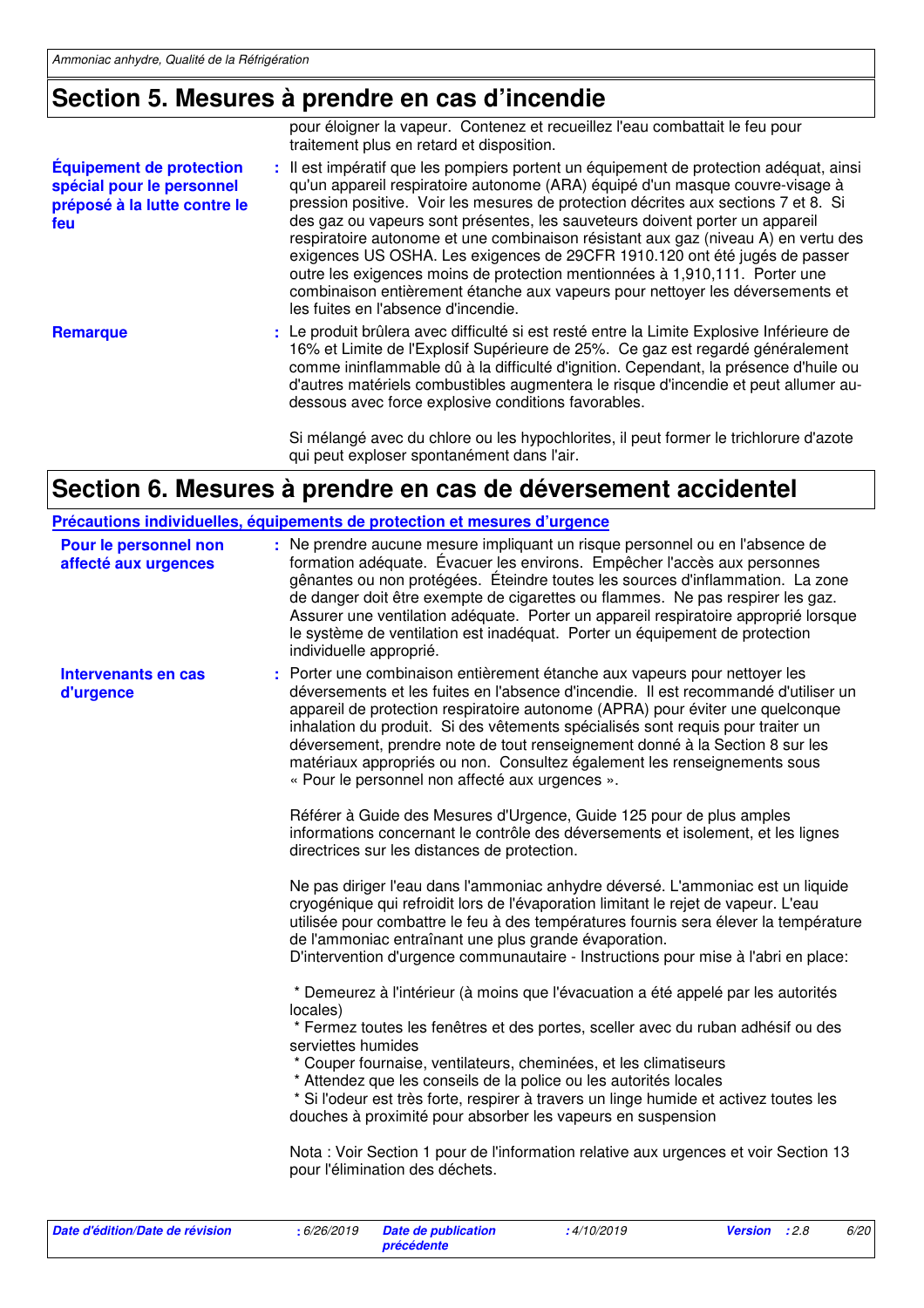## **Section 6. Mesures à prendre en cas de déversement accidentel**

| <b>Précautions</b><br>environnementales | : S'assurer que les procédures d'urgence pour faire face au dégagement accidentel<br>de gaz sont en place pour éviter la contamination de l'environnement. Utiliser un jet<br>d'eau fin et large pour éloigner la vapeur. Ne pas diriger l'eau dans l'ammoniac<br>anhydre déversé. L'ammoniac est un liquide cryogénique qui refroidit lors de<br>l'évaporation limitant le rejet de vapeur. L'eau utilisée pour combattre le feu à des<br>températures fournis sera élever la température de l'ammoniac entraînant une plus<br>grande évaporation. Recueillir l'eau d'extinction séparément, car elle ne doit pas se<br>retrouver dans les égouts. |
|-----------------------------------------|-----------------------------------------------------------------------------------------------------------------------------------------------------------------------------------------------------------------------------------------------------------------------------------------------------------------------------------------------------------------------------------------------------------------------------------------------------------------------------------------------------------------------------------------------------------------------------------------------------------------------------------------------------|
|                                         | Évitez la dispersion des matériaux déversés, ainsi que leur écoulement et tout<br>contact avec le sol, les voies navigables, les drains et les égouts. Avertir les<br>autorités compétentes si le produit a engendré des effets néfastes (égouts, voies<br>navigables, sol ou air).                                                                                                                                                                                                                                                                                                                                                                 |
|                                         | Méthodes et matériaux pour le confinement et le nettoyage                                                                                                                                                                                                                                                                                                                                                                                                                                                                                                                                                                                           |
| Petit déversement                       | : Contacter immédiatement le personnel d'urgence. Nota : Voir Section 1 pour de<br>l'information relative aux urgences et voir Section 13 pour l'élimination des déchets.<br>Utiliser l'équipement de protection individuel requis. Arrêter la fuite si cela ne<br>présente aucun risque. Utiliser des outils à l'épreuve des étincelles et du matériel à<br>l'épreuve des explosions.                                                                                                                                                                                                                                                              |
| <b>Grand déversement</b>                | : Contacter immédiatement le personnel d'urgence. Nota : Voir Section 1 pour de<br>l'information relative aux urgences et voir Section 13 pour l'élimination des déchets.<br>Évacuer la zone. Référer à Guide des Mesures d'Urgence, Guide 125 pour de plus                                                                                                                                                                                                                                                                                                                                                                                         |

lignes directrices sur les distances de protection.

amples informations concernant le contrôle des déversements et isolement, et les

## **Section 7. Manutention et stockage**

#### **Précautions relatives à la sûreté en matière de manutention**

| <b>Mesures de protection</b>                                                      | : Revêtir un équipement de protection individuelle approprié (voir Section 8). Contient<br>du gaz sous pression. Éviter tout contact avec les yeux, la peau et les vêtements.<br>Ne pas respirer les gaz. Utiliser uniquement dans un environnement bien aéré.<br>Porter un appareil respiratoire approprié lorsque le système de ventilation est<br>inadéquat. Ne pas pénétrer dans les lieux d'entreposage et dans un espace clos à<br>moins qu'il y ait une ventilation adéquate. Tenir éloigné de la chaleur, des étincelles,<br>de la flamme nue, ou de toute autre source d'inflammation. Utiliser un équipement<br>électrique (de ventilation, d'éclairage et de manipulation) anti-explosion. Ne pas<br>utiliser d'outils produisant des étincelles. Les conteneurs vides retiennent des<br>résidus de produit et peuvent présenter un danger. Ne pas percer le contenant ni le<br>jeter au feu. Absorber toute substance répandue pour éviter qu'elle attaque les<br>matériaux environnants.                                                                                  |            |                      |      |
|-----------------------------------------------------------------------------------|----------------------------------------------------------------------------------------------------------------------------------------------------------------------------------------------------------------------------------------------------------------------------------------------------------------------------------------------------------------------------------------------------------------------------------------------------------------------------------------------------------------------------------------------------------------------------------------------------------------------------------------------------------------------------------------------------------------------------------------------------------------------------------------------------------------------------------------------------------------------------------------------------------------------------------------------------------------------------------------------------------------------------------------------------------------------------------------|------------|----------------------|------|
| <b>Conseils sur l'hygiène</b><br>générale au travail                              | : Il est interdit de manger, boire ou fumer dans les endroits où ce produit est manipulé,<br>entreposé ou traité. Retirer les vêtements et l'équipement de protection contaminés<br>avant de pénétrer dans des aires de repas. Consulter également la Section 8 pour<br>d'autres renseignements sur les mesures d'hygiène.                                                                                                                                                                                                                                                                                                                                                                                                                                                                                                                                                                                                                                                                                                                                                             |            |                      |      |
| Conditions de sûreté en<br>matière de stockage, y<br>compris les incompatibilités | : Entreposer conformément à la réglementation locale. Entreposer dans un endroit<br>isolé et approuvé. Entreposer à l'abri de la lumière directe du soleil, dans un endroit<br>sec, frais et bien ventilé, à l'écart des substances incompatibles (voir la Section 10).<br>Garder sous clef. Éliminer toutes les sources d'inflammation. Garder le récipient<br>hermétiquement fermé lorsque le produit n'est pas utilisé. Reportez-vous selon la<br>norme NFPA 400, Code des matières dangereuses pour plus d'informations sur le<br>stockage et la manipulation des matières dangereuses.<br>Assurer la conformité avec OSHA 29CFR1910.111 stockage et la manutention de<br>l'ammoniac anhydre et 1910.119 gestion de la sécurité du processus d'exigences<br>en matière de produits chimiques très dangereux, le cas échéant.<br>Au Canada, tous les points de vente au détail d'ammoniac anhydre doivent se<br>conformer aux normes du Code de pratiques relatif à l'ammoniac de le Conseil de la<br>sécurité en fertilisation (CSF) de Fertilisants Canada. Ce code s'applique au |            |                      |      |
| Date d'édition/Date de révision                                                   | : 6/26/2019<br><b>Date de publication</b>                                                                                                                                                                                                                                                                                                                                                                                                                                                                                                                                                                                                                                                                                                                                                                                                                                                                                                                                                                                                                                              | :4/10/2019 | <b>Version</b> : 2.8 | 7/20 |

**précédente**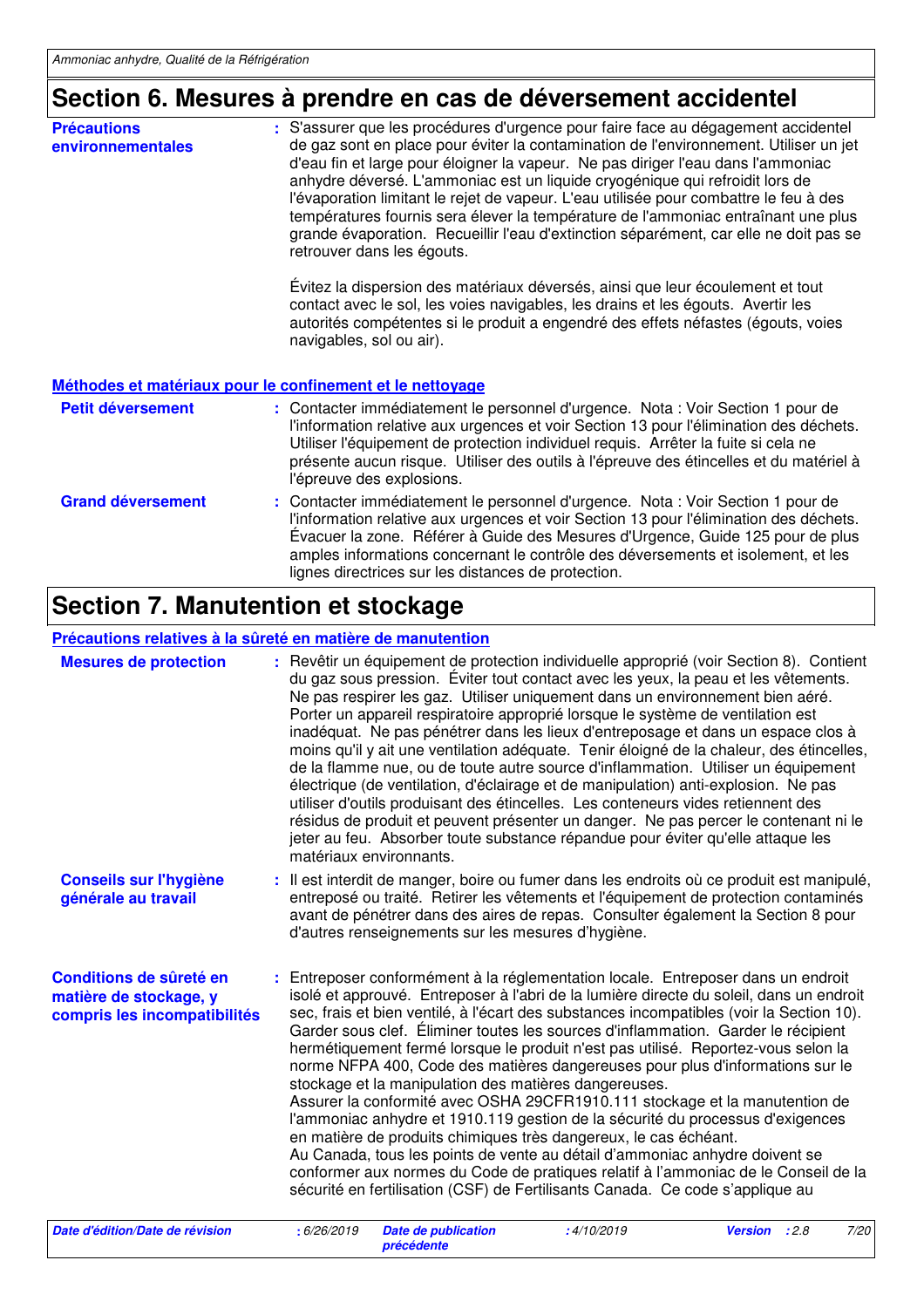### **Section 7. Manutention et stockage**

transport routier et ferroviaire, à l'entreposage et à la manipulation de l'ammoniac pour usage agricole. Il décrit les meilleures pratiques en matière de distribution, d'entreposage et de manipulation de l'ammoniac anhydre en vue d'assurer la sécurité de tous.

### **Section 8. Contrôle de l'exposition/protection individuelle**

#### **Paramètres de contrôle**

#### **Limites d'exposition professionnelle**

| Nom des ingrédients                            | <b>Limites d'exposition</b>                                                                                                                                                                                                                                                                                                                                                                                                                                                                                                                                                                                                                                                                                                                                                                                                                                           |
|------------------------------------------------|-----------------------------------------------------------------------------------------------------------------------------------------------------------------------------------------------------------------------------------------------------------------------------------------------------------------------------------------------------------------------------------------------------------------------------------------------------------------------------------------------------------------------------------------------------------------------------------------------------------------------------------------------------------------------------------------------------------------------------------------------------------------------------------------------------------------------------------------------------------------------|
| <b>Règlements Canadiens:</b><br>Ammoniac       | CA Alberta Provincial (Canada, 4/2009).<br>8 hrs OEL: 17 mg/m <sup>3</sup> 8 heures.<br>8 hrs OEL: 25 ppm 8 heures.<br>15 min OEL: 35 ppm 15 minutes.<br>15 min OEL: 24 mg/m <sup>3</sup> 15 minutes.<br><b>CA British Columbia Provincial (Canada,</b><br>$4/2014$ ).<br>TWA: 25 ppm 8 heures.<br>STEL: 35 ppm 15 minutes.<br>CA Ontario Provincial (Canada, 1/2013).<br>TWA: 25 ppm 8 heures.<br>TWA: 17 mg/m <sup>3</sup> 8 heures.<br>STEL: 35 ppm 15 minutes.<br>STEL: 24 mg/m <sup>3</sup> 15 minutes.<br>CA Quebec Provincial (Canada, 1/2014).<br>VEMP: 25 ppm 8 heures.<br>VEMP: 17 mg/m <sup>3</sup> 8 heures.<br>VECD: 35 ppm 15 minutes.<br>VECD: 24 mg/m <sup>3</sup> 15 minutes.<br><b>CA Saskatchewan Provincial (Canada).</b><br>TWA: 25 ppm 8 heures.<br>STEL: 35 ppm 15 minutes.<br>CA Manitoba Provincial (Canada).<br>TWA: 25 ppm<br>STEL: 35 ppm |
| <b>Réglementations États-Unis:</b><br>Ammoniac | ACGIH TLV (États-Unis, 4/2014).<br>TWA: 25 ppm 8 heures.<br>TWA: 17 mg/m <sup>3</sup> 8 heures.<br>STEL: 35 ppm 15 minutes.<br>STEL: 24 mg/m <sup>3</sup> 15 minutes.<br>OSHA PEL 1989 (États-Unis, 3/1989).<br>STEL: 35 ppm 15 minutes.<br>STEL: 27 mg/m <sup>3</sup> 15 minutes.<br>NIOSH REL (États-Unis, 10/2013).<br>TWA: 25 ppm 10 heures.<br>TWA: 18 mg/m $3$ 10 heures.<br>STEL: 35 ppm 15 minutes.<br>STEL: 27 mg/m <sup>3</sup> 15 minutes.<br>OSHA PEL (États-Unis, 2/2013).<br>TWA: 50 ppm 8 heures.<br>TWA: 35 mg/m <sup>3</sup> 8 heures.                                                                                                                                                                                                                                                                                                               |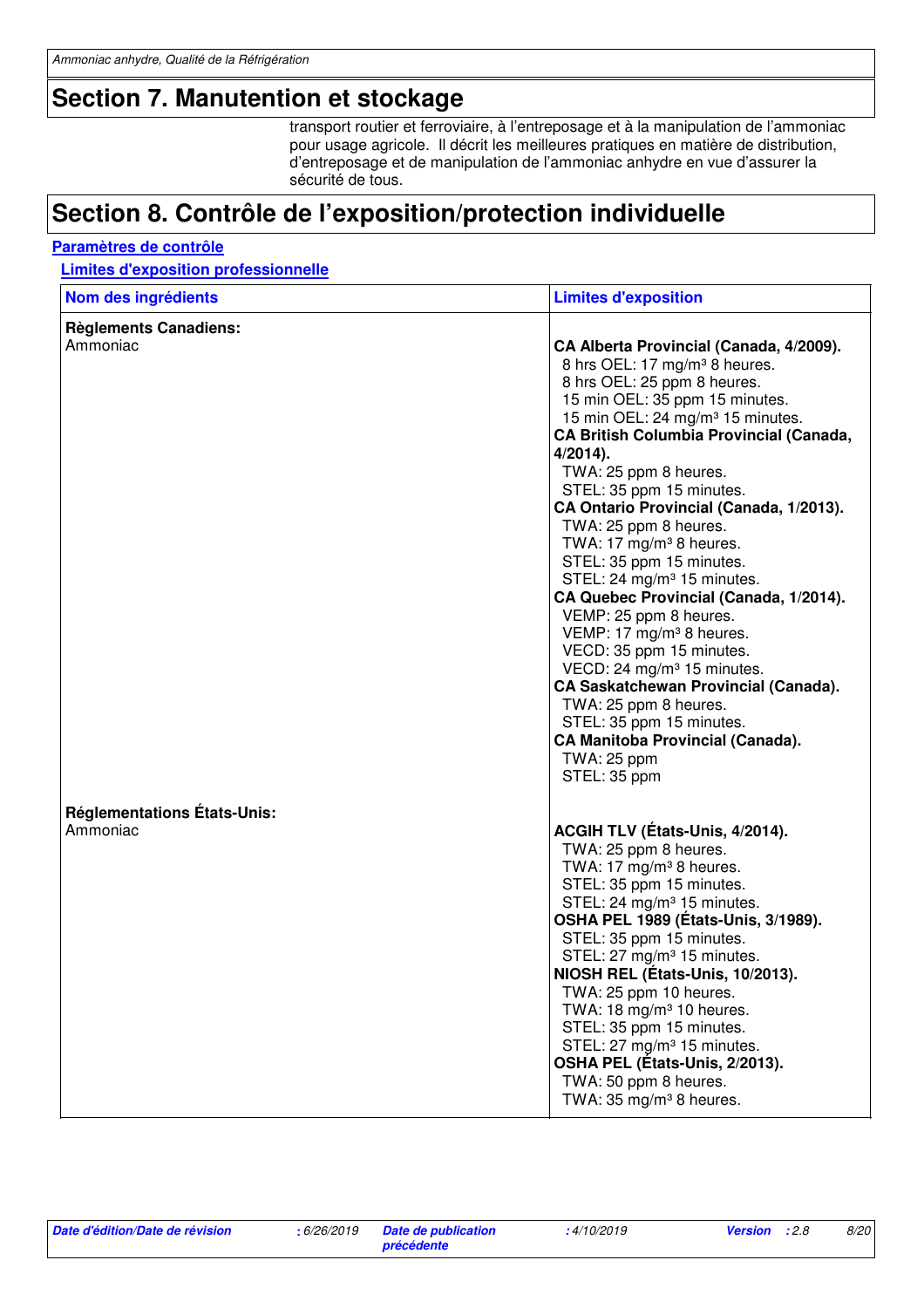### **Section 8. Contrôle de l'exposition/protection individuelle**

| <b>Contrôles d'ingénierie</b><br>appropriés        | : Utiliser uniquement dans un environnement bien aéré. Utiliser des enceintes<br>fermées, une ventilation par aspiration à la source, ou d'autres systèmes de<br>contrôle automatique intégrés afin de maintenir le seuil d'exposition du technicien<br>aux contaminants en suspension dans l'air inférieur aux limites recommandées ou<br>légales. Les mesures d'ingénierie doivent aussi maintenir les concentrations en gaz,<br>en vapeur ou en poussière en dessous de tout seuil minimal d'explosion. Utiliser un<br>équipement de ventilation anti-explosion. |
|----------------------------------------------------|---------------------------------------------------------------------------------------------------------------------------------------------------------------------------------------------------------------------------------------------------------------------------------------------------------------------------------------------------------------------------------------------------------------------------------------------------------------------------------------------------------------------------------------------------------------------|
| Contrôle de l'action des<br>agents d'environnement | : Il importe de tester les émissions provenant des systèmes d'aération et du matériel<br>de fabrication pour vous assurer qu'elles sont conformes aux exigences de la<br>législation sur la protection de l'environnement. Dans certains cas, il sera<br>nécessaire d'équiper le matériel de fabrication d'un épurateur de gaz ou d'un filtre<br>ou de le modifier techniquement afin de réduire les émissions à des niveaux<br>acceptables.                                                                                                                        |
| <b>Mesures de protection individuelle</b>          |                                                                                                                                                                                                                                                                                                                                                                                                                                                                                                                                                                     |
|                                                    |                                                                                                                                                                                                                                                                                                                                                                                                                                                                                                                                                                     |

#### **Protection des mains** : Lors de la manipulation de produits chimiques, porter en permanence des gants étanches et résistants aux produits chimiques conformes à une norme approuvée, si une évaluation du risque indique que cela est nécessaire. En tenant compte des paramètres indiqués par le fabricant de gants, vérifier que les gants gardent toujours leurs propriétés de protection pendant leur utilisation. Il faut noter que le temps de percement pour tout matériau utilisé dans des gants peut varier pour différents fabricants de gants. Recommandé : caoutchouc butyle caoutchouc nitrile caoutchouc de néoprène Viton® Viton®/caoutchouc butyle Contactez votre fabricant d'équipement de protection pour vérifier la compatibilité de l'équipement pour l'usage prévu. Le port de lunettes de sécurité conformes à une norme approuvée est obligatoire **:** quand une évaluation des risques le préconise pour éviter toute exposition aux éclaboussures de liquides, à la buée, aux gaz ou aux poussières. Si un contact est possible, les protections suivantes doivent être portées, à moins qu'une évaluation indique un besoin pour une protection supérieure : lunettes de protection contre les produits chimiques et/ou écran facial. Si des risques respiratoires existent, un masque respiratoire complet peut être requis à la place. **Protection oculaire/faciale Protection du corps** : L'équipement de protection individuelle pour le corps doit être adapté à la tâche exécutée et aux risques encourus, des matériaux de construction et de sa conception, et approuvé par un expert avant toute manipulation de ce produit. Contactez votre fabricant d'équipement de protection pour vérifier la compatibilité de l'équipement pour l'usage prévu. En cas d'urgence, ou où le contact avec gaz à haute concentration est probable, un combinaison étanche intégrale résistant aux produits chimiques, avec l'appareil respiratoire autonome (ARA) est nécessaire. Pour une protection contre les éclaboussures accidentelles de liquide, combinaisons imperméables et résistants aux produits chimiques ou un costume résistant aux produits chimiques devrait être porté. Quand il existe un risque d'ignition causée par de l'électricité statique, porter Après manipulation de produits chimiques, lavez-vous les mains, les avant-bras et le visage avec soin avant de manger, de fumer, d'aller aux toilettes et une fois votre travail terminé. Utiliser les techniques appropriées pour retirer les vêtements contaminés. Laver les vêtements contaminés avant de les réutiliser. Assurez-vous que des bassins oculaires et des douches de décontamination sont installés près des postes de travail. **Mesures d'hygiène : Protection de la peau**

des vêtements de protection antistatiques.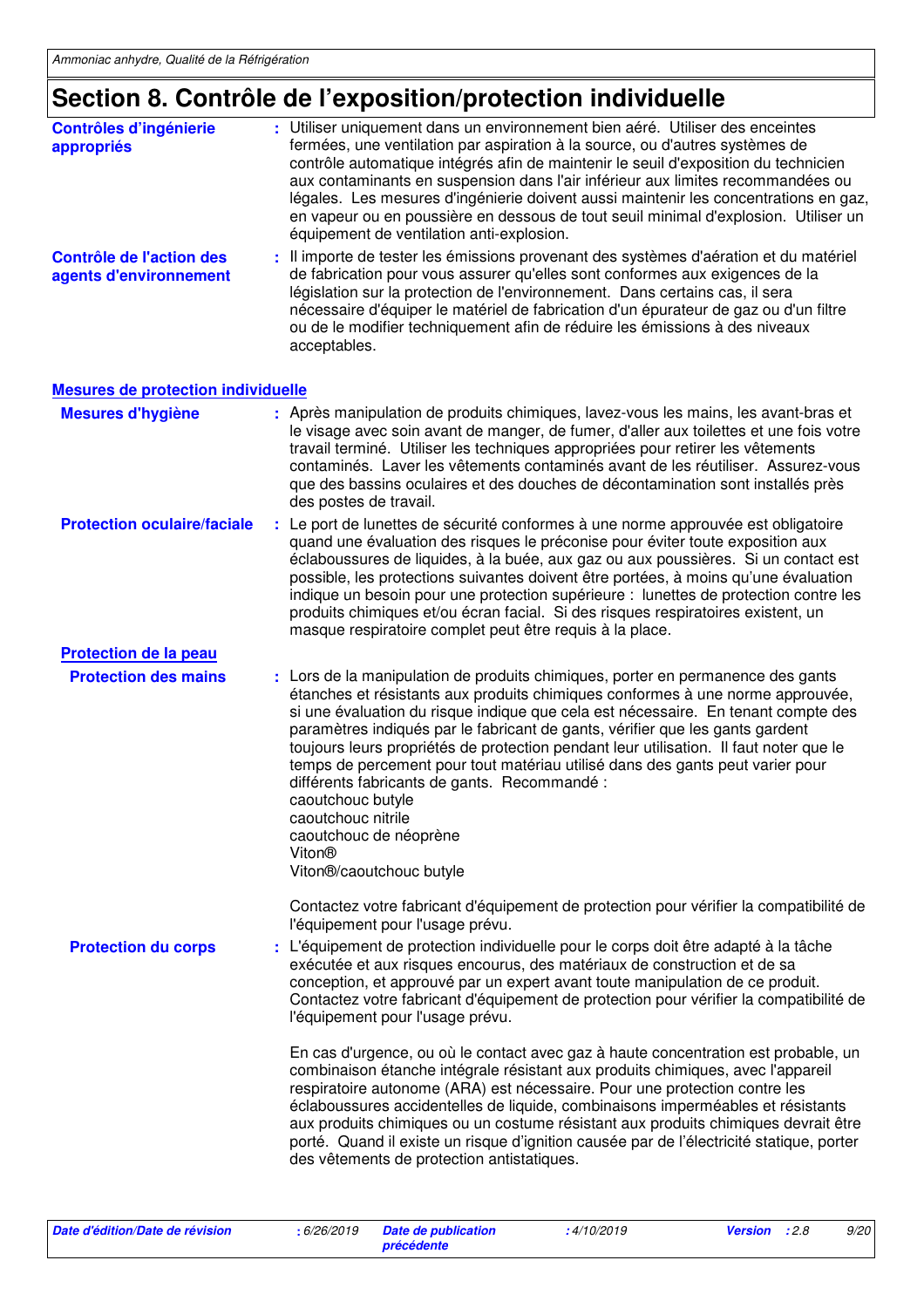## **Section 8. Contrôle de l'exposition/protection individuelle**

| <b>Autre protection pour la</b><br>peau | : Il faut sélectionner des chaussures appropriées et toute autre mesure appropriée de<br>protection de la peau en fonction de la tâche en cours et des risques en cause et<br>cette sélection doit être approuvée par un spécialiste avant de manipuler ce produit.                                                                                                                                                                                                                                                                                                                                                                                                                                                                                                                                                                                                                                                                                                                                                                                                                          |
|-----------------------------------------|----------------------------------------------------------------------------------------------------------------------------------------------------------------------------------------------------------------------------------------------------------------------------------------------------------------------------------------------------------------------------------------------------------------------------------------------------------------------------------------------------------------------------------------------------------------------------------------------------------------------------------------------------------------------------------------------------------------------------------------------------------------------------------------------------------------------------------------------------------------------------------------------------------------------------------------------------------------------------------------------------------------------------------------------------------------------------------------------|
| <b>Protection respiratoire</b>          | : En fonction du risque et de la possibilité d'une exposition, choisir un respirateur qui<br>est conforme à la norme ou certification appropriée. Les respirateurs doivent être<br>utilisés suivant un programme de protection pour assurer un ajustement, une<br>formation appropriée et d'aspects d'utilisation importants. Le choix du respirateur<br>doit être fondé en fonction des niveaux d'expositions prévus ou connus, du danger<br>que représente le produit et des limites d'utilisation sécuritaire du respirateur retenu.<br>Utiliser un NIOSH approuvé respirateur à cartouche chimique avec masque complet<br>pour les concentrations d'ammoniac jusqu'à 300 PPM. Utiliser un appareil<br>respiratoire autonome à pression positive pour des concentrations supérieures à<br>300 ppm, d'intervention d'urgence, ou pour entrée en concentrations inconnues.<br>Pour les sites de travail américains où une protection respiratoire est requise,<br>s'assurer qu'un programme de protection respiratoire répondant aux exigences de<br>la norme 29 CFR 1910.134 est en place. |
| <b>Dangers thermiques</b>               | : Le contact avec le gaz en expansion rapide peut provoquer des des brûlures de<br>froid ou des gelures. Porter des gants isolants contre le froid.                                                                                                                                                                                                                                                                                                                                                                                                                                                                                                                                                                                                                                                                                                                                                                                                                                                                                                                                          |

## **Section 9. Propriétés physiques et chimiques**

| <b>Apparence</b>                                                    |                                                                                                                                                                                                                                                                                                                                                                                                                                                                                                                                                                                                                                                                                                                                                                                                                        |
|---------------------------------------------------------------------|------------------------------------------------------------------------------------------------------------------------------------------------------------------------------------------------------------------------------------------------------------------------------------------------------------------------------------------------------------------------------------------------------------------------------------------------------------------------------------------------------------------------------------------------------------------------------------------------------------------------------------------------------------------------------------------------------------------------------------------------------------------------------------------------------------------------|
| <b>État physique</b>                                                | : Gaz. [Gaz comprimé.]                                                                                                                                                                                                                                                                                                                                                                                                                                                                                                                                                                                                                                                                                                                                                                                                 |
| <b>Couleur</b>                                                      | Incolore.                                                                                                                                                                                                                                                                                                                                                                                                                                                                                                                                                                                                                                                                                                                                                                                                              |
| <b>Odeur</b>                                                        | Acre. Ammoniacale. [Fort]                                                                                                                                                                                                                                                                                                                                                                                                                                                                                                                                                                                                                                                                                                                                                                                              |
| <b>Seuil olfactif</b>                                               | : Variable. 17 ppm                                                                                                                                                                                                                                                                                                                                                                                                                                                                                                                                                                                                                                                                                                                                                                                                     |
| pH                                                                  | 11.6 [Conc. (% poids / poids): 1.7%]                                                                                                                                                                                                                                                                                                                                                                                                                                                                                                                                                                                                                                                                                                                                                                                   |
| <b>Point de fusion</b>                                              | $: -77.7$ ℃ (-107.9 °F)                                                                                                                                                                                                                                                                                                                                                                                                                                                                                                                                                                                                                                                                                                                                                                                                |
| <b>Point d'ébullition</b>                                           | : $-33^{\circ}C (-27.4^{\circ}F)$                                                                                                                                                                                                                                                                                                                                                                                                                                                                                                                                                                                                                                                                                                                                                                                      |
| Point d'éclair                                                      | Non disponible.                                                                                                                                                                                                                                                                                                                                                                                                                                                                                                                                                                                                                                                                                                                                                                                                        |
| <b>Taux d'évaporation</b>                                           | : Non disponible.                                                                                                                                                                                                                                                                                                                                                                                                                                                                                                                                                                                                                                                                                                                                                                                                      |
| Inflammabilité (solides et<br>gaz)                                  | : Légèrement inflammable en présence des matières ou conditions suivantes :<br>flammes nues, étincelles et décharge statique et chaleur.<br>Ininflammable en présence des matières ou conditions suivantes : chocs et impacts<br>mécaniques, matières oxydantes, matières réductrices, les matières combustibles,<br>les substances organiques, les métaux, les acides, les alcalins et l'humidité.<br>Le produit brûlera avec difficulté si est resté entre la Limite Explosive Inférieure de<br>16% et Limite de l'Explosif Supérieure de 25%. Ce gaz est regardé généralement<br>comme ininflammable dû à la difficulté d'ignition. Cependant, la présence d'huile ou<br>d'autres matériels combustibles augmentera le risque d'incendie et peut allumer au-<br>dessous avec force explosive conditions favorables. |
| Limites inférieure et<br>supérieure d'explosion<br>(d'inflammation) | $:$ Seuil minimal: 16%<br>Seuil maximal: 25%                                                                                                                                                                                                                                                                                                                                                                                                                                                                                                                                                                                                                                                                                                                                                                           |
| <b>Tension de vapeur</b>                                            | : 843 kPa (6323 mm Hg) [20 °C]<br>2032.5 kPa (15244.8 mm Hg) [50 °C]                                                                                                                                                                                                                                                                                                                                                                                                                                                                                                                                                                                                                                                                                                                                                   |
| Densité de vapeur                                                   | : Densité de vapeur : Variable, en fonction de la température. 0.77 $kg/m3$ @ STP                                                                                                                                                                                                                                                                                                                                                                                                                                                                                                                                                                                                                                                                                                                                      |
| <b>Densité relative</b>                                             | : Non disponible.                                                                                                                                                                                                                                                                                                                                                                                                                                                                                                                                                                                                                                                                                                                                                                                                      |
| <b>Solubilité</b>                                                   | Facilement soluble dans les substances suivantes: l'eau froide.<br>Soluble dans les substances suivantes: l'eau chaude.<br>Partiellement soluble dans les substances suivantes: méthanol.                                                                                                                                                                                                                                                                                                                                                                                                                                                                                                                                                                                                                              |
| Solubilité dans l'eau                                               | $: 540$ g/l                                                                                                                                                                                                                                                                                                                                                                                                                                                                                                                                                                                                                                                                                                                                                                                                            |
| Coefficient de partage n-<br>octanol/eau                            | : 0.23                                                                                                                                                                                                                                                                                                                                                                                                                                                                                                                                                                                                                                                                                                                                                                                                                 |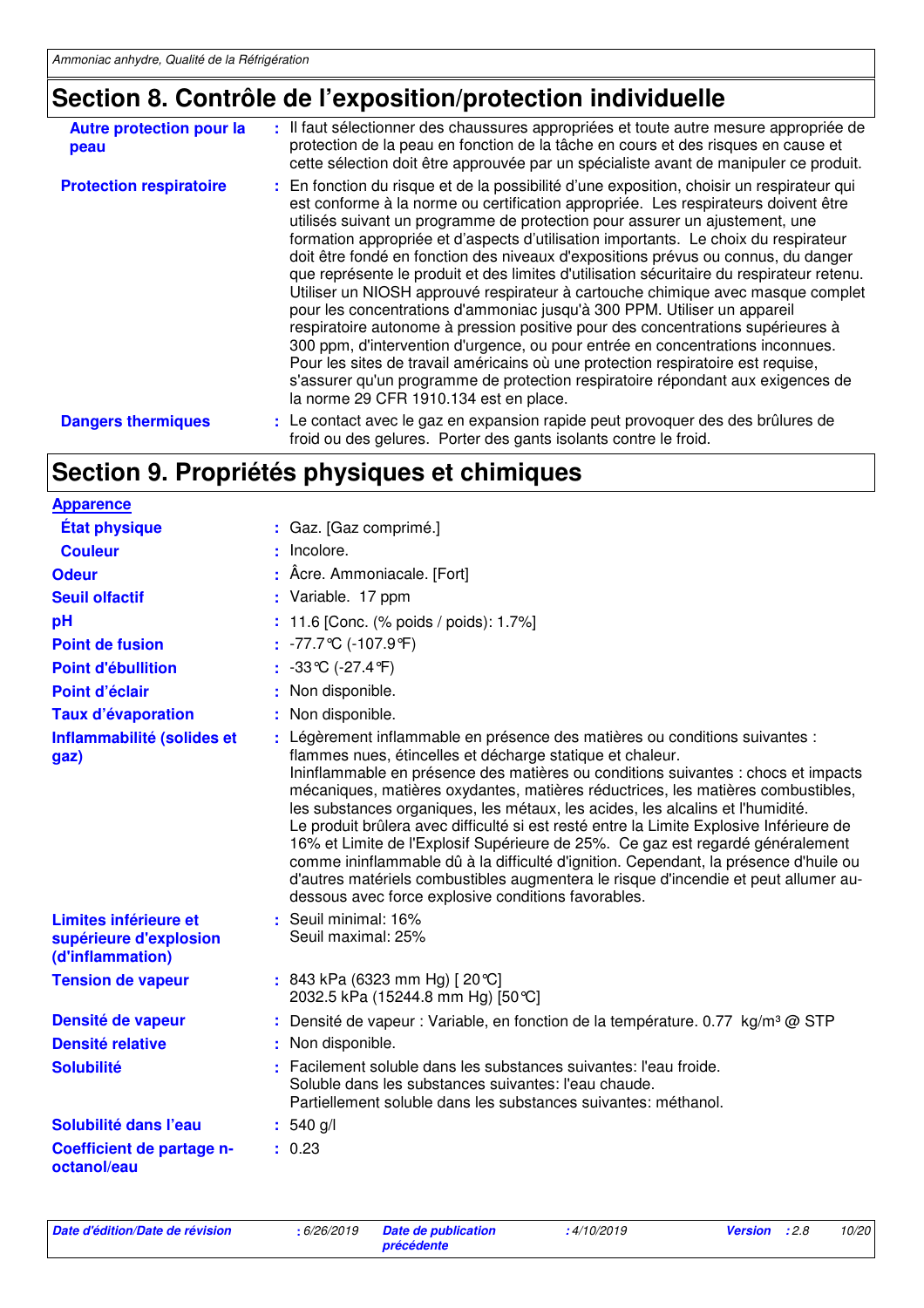## **Section 9. Propriétés physiques et chimiques**

| <b>Viscosité</b>                           | : Non disponible.    |
|--------------------------------------------|----------------------|
| Température de<br>décomposition            | : Non disponible.    |
| Température d'auto-<br><b>inflammation</b> | : 651 °C (1203.8 °F) |

## **Section 10. Stabilité et réactivité**

| <b>Réactivité</b>                  | : Réactif avec les acides<br>Incompatible avec les halogènes, le peroxyde d'hydrogène, les hydrocarbures<br>chlorés, le fluor, l'acide nitrique, les agents oxydants et l'acide sulfurique.<br>Incompatible avec les alliages de cuivre, le cuivre et le zinc.                                                                                                                                                                                                                                                                                                                                                                                                                                                                                                                                                                                                                                                                                                |
|------------------------------------|---------------------------------------------------------------------------------------------------------------------------------------------------------------------------------------------------------------------------------------------------------------------------------------------------------------------------------------------------------------------------------------------------------------------------------------------------------------------------------------------------------------------------------------------------------------------------------------------------------------------------------------------------------------------------------------------------------------------------------------------------------------------------------------------------------------------------------------------------------------------------------------------------------------------------------------------------------------|
| Stabilité chimique                 | : Le produit est stable.                                                                                                                                                                                                                                                                                                                                                                                                                                                                                                                                                                                                                                                                                                                                                                                                                                                                                                                                      |
| Risque de réactions<br>dangereuses | : Dans des conditions normales de stockage et d'utilisation, aucune réaction<br>dangereuse ne se produit.                                                                                                                                                                                                                                                                                                                                                                                                                                                                                                                                                                                                                                                                                                                                                                                                                                                     |
| <b>Conditions à éviter</b>         | : Eliminer toutes les sources possibles d'inflammation (étincelles ou flammes). Ne<br>pas pressuriser, couper, souder, braser, perforer, meuler les contenants ni les<br>exposer à la chaleur ou à une source d'inflammation.                                                                                                                                                                                                                                                                                                                                                                                                                                                                                                                                                                                                                                                                                                                                 |
| <b>Matériaux incompatibles</b>     | : Extrêmement réactif ou incompatible avec les acides. Très réactif avec les agents<br>oxydants et les agents réducteurs. Produit des composés explosifs avec de<br>nombreux métaux lourds tels que le mercure ou de l'argent. Peut réagir de manière<br>explosive avec le chlore, l'hypochlorite tel que l'eau de Javel ou de produits<br>chimiques de chloration et d'autres halogènes tels que le brome, l'iode, le fluor ou<br>leurs composés. Très corrosif pour le cuivre et ses alliages. Légèrement corrosive<br>pour l'aluminium, le zinc et l'acier doux. Non-corrosif pour le verre ou en acier<br>inoxydable (304 ou 316). Ne pas utiliser le cuivre, le laiton, le bronze ou l'acier<br>galvanisé en contact avec de l'ammoniac. Ne pas utiliser des brasures pour<br>l'équipement en service de l'ammoniac. Contactez votre représentant commercial<br>ou un spécialiste métallurgiques pour assurer la compatibilité avec votre<br>équipement. |

### **Section 11. Données toxicologiques**

### **Renseignements sur les effets toxicologiques**

| <b>Toxicité aiguë</b>                       |                                                                                                                                                               |                                                                  |                                                                                                                   |                                                             |
|---------------------------------------------|---------------------------------------------------------------------------------------------------------------------------------------------------------------|------------------------------------------------------------------|-------------------------------------------------------------------------------------------------------------------|-------------------------------------------------------------|
| Nom du produit ou de<br><b>l'ingrédient</b> | <b>Résultat</b>                                                                                                                                               | <b>Espèces</b>                                                   | <b>Dosage</b>                                                                                                     | <b>Exposition</b>                                           |
| Ammoniac, anhydre                           | CL50 Inhalation Gaz.<br>CL50 Inhalation Gaz.<br><b>CL50 Inhalation Vapeur</b><br><b>CL50 Inhalation Vapeur</b><br><b>CL50 Inhalation Vapeur</b><br>DL50 Orale | Rat<br>Rat<br>Rat - Mâle,<br>Femelle<br>Rat<br>Rat<br>Rat - Mâle | 9500 ppm<br>2000 ppm<br>11590 mg/m <sup>3</sup><br>7040 mg/m <sup>3</sup><br>18600 mg/m <sup>3</sup><br>350 mg/kg | 1 heures<br>4 heures<br>1 heures<br>30 minutes<br>5 minutes |
| <b>Conclusion/Résumé</b>                    | : Toxique par inhalation.                                                                                                                                     |                                                                  |                                                                                                                   |                                                             |
| <b>Irritation/Corrosion</b>                 |                                                                                                                                                               |                                                                  |                                                                                                                   |                                                             |
| Non disponible.                             |                                                                                                                                                               |                                                                  |                                                                                                                   |                                                             |
| <b>Conclusion/Résumé</b>                    |                                                                                                                                                               |                                                                  |                                                                                                                   |                                                             |
| Date d'édition/Date de révision             | Date de publication<br>:6/26/2019                                                                                                                             | :4/10/2019                                                       |                                                                                                                   | : 2.8<br>11/20<br><b>Version</b>                            |

**précédente**

**Produits de décomposition dangereux** Dans des conditions normales de stockage et d'utilisation, aucun produit de **:** décomposition dangereux ne devrait apparaître.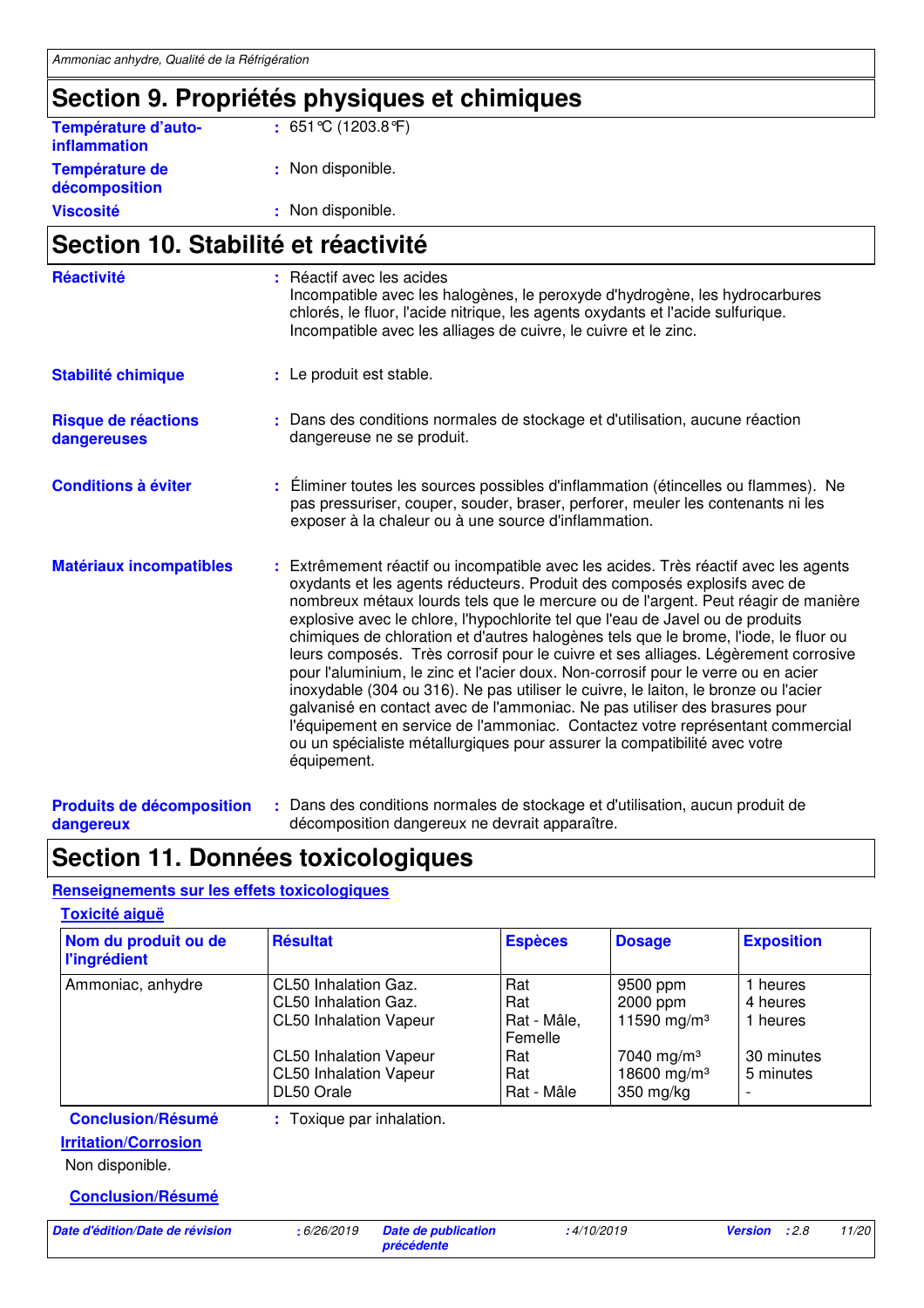## **Section 11. Données toxicologiques**

| Secuoli III. Dollitees toxicologiques       |                                                                                                       |                                          |                                                           |                 |                     |                   |  |
|---------------------------------------------|-------------------------------------------------------------------------------------------------------|------------------------------------------|-----------------------------------------------------------|-----------------|---------------------|-------------------|--|
| Peau                                        | : Provoque de graves brûlures de la peau et de graves lésions des yeux.                               |                                          |                                                           |                 |                     |                   |  |
| Yeux                                        | Provoque de graves brûlures de la peau et de graves lésions des yeux.                                 |                                          |                                                           |                 |                     |                   |  |
| <b>Respiratoire</b>                         |                                                                                                       | : Corrosif pour les voies respiratoires. |                                                           |                 |                     |                   |  |
| <b>Sensibilisation</b>                      |                                                                                                       |                                          |                                                           |                 |                     |                   |  |
| Non disponible.                             |                                                                                                       |                                          |                                                           |                 |                     |                   |  |
| <b>Conclusion/Résumé</b>                    |                                                                                                       |                                          |                                                           |                 |                     |                   |  |
| Peau                                        |                                                                                                       |                                          | : Aucun effet important ou danger critique connu.         |                 |                     |                   |  |
| <b>Respiratoire</b>                         |                                                                                                       |                                          | : Non sensibilisant pour les poumons.                     |                 |                     |                   |  |
| <b>Mutagénicité</b>                         |                                                                                                       |                                          |                                                           |                 |                     |                   |  |
| Nom du produit ou de<br><b>l'ingrédient</b> | <b>Test</b>                                                                                           |                                          | <b>Expérience</b>                                         |                 |                     | <b>Résultat</b>   |  |
| Ammoniac                                    | OECD 471 Essai de<br>Expérience: In vivo<br>mutation réverse sur<br>Sujet: Bactéries<br>des bactéries |                                          | Négatif                                                   |                 |                     |                   |  |
|                                             | OECD 474 Le test de<br>micronoyaux sur les<br>érythrocytes de<br>mammifère                            |                                          | Expérience: In vivo<br>Négatif<br>Sujet: Mammifère-Animal |                 |                     |                   |  |
| <b>Conclusion/Résumé</b>                    | : PAS d'effet mutagène.                                                                               |                                          |                                                           |                 |                     |                   |  |
| Cancérogénicité                             |                                                                                                       |                                          |                                                           |                 |                     |                   |  |
| Non disponible.                             |                                                                                                       |                                          |                                                           |                 |                     |                   |  |
| <b>Conclusion/Résumé</b>                    |                                                                                                       |                                          | : Aucun effet important ou danger critique connu.         |                 |                     |                   |  |
| <b>Toxicité pour la reproduction</b>        |                                                                                                       |                                          |                                                           |                 |                     |                   |  |
| Nom du produit ou de<br><b>l'ingrédient</b> | <b>Toxicité</b><br>lors de la<br>grossesse                                                            | <b>Fertilité</b>                         | <b>Toxique pour</b><br>le<br>développement                | <b>Espèces</b>  | <b>Dosage</b>       | <b>Exposition</b> |  |
| Ammoniac                                    | Négatif                                                                                               |                                          | Négatif                                                   | Lapin - Femelle | Orale:<br>$100$ mg/ |                   |  |

kg

**Conclusion/Résumé :** Aucun effet important ou danger critique connu.

### **Tératogénicité**

Non disponible.

**Conclusion/Résumé :** Aucun effet important ou danger critique connu.

**Toxicité systémique pour certains organes cibles - exposition unique -**

Non disponible.

**Toxicité pour certains organes cibles - expositions répétées -**

Non disponible.

### **Risque d'absorption par aspiration**

Non disponible.

| <b>Renseignements sur les</b><br>voies d'exposition<br>probables | : Voies d'entrée probables : Cutané, Inhalation.<br>Voies d'entrée non probables : Orale.                                                                                                                                                                                       |
|------------------------------------------------------------------|---------------------------------------------------------------------------------------------------------------------------------------------------------------------------------------------------------------------------------------------------------------------------------|
| Effets aigus potentiels sur la santé                             |                                                                                                                                                                                                                                                                                 |
| <b>Contact avec les yeux</b>                                     | : Corrosif au contact des yeux. Provoque de graves lésions des yeux. Le contact<br>avec les yeux peut endommager temporaires ou permanents la cornée ou mener à<br>la cécité. L'ampleur des dommages pour les yeux ne peut pas être connu pour 1<br>semaine après une blessure. |
|                                                                  |                                                                                                                                                                                                                                                                                 |

| Date d'édition/Date de révision | : 6/26/2019 Date de publication | :4/10/2019 | <b>Version</b> :2.8 | 12/20 |
|---------------------------------|---------------------------------|------------|---------------------|-------|
|                                 | précédente                      |            |                     |       |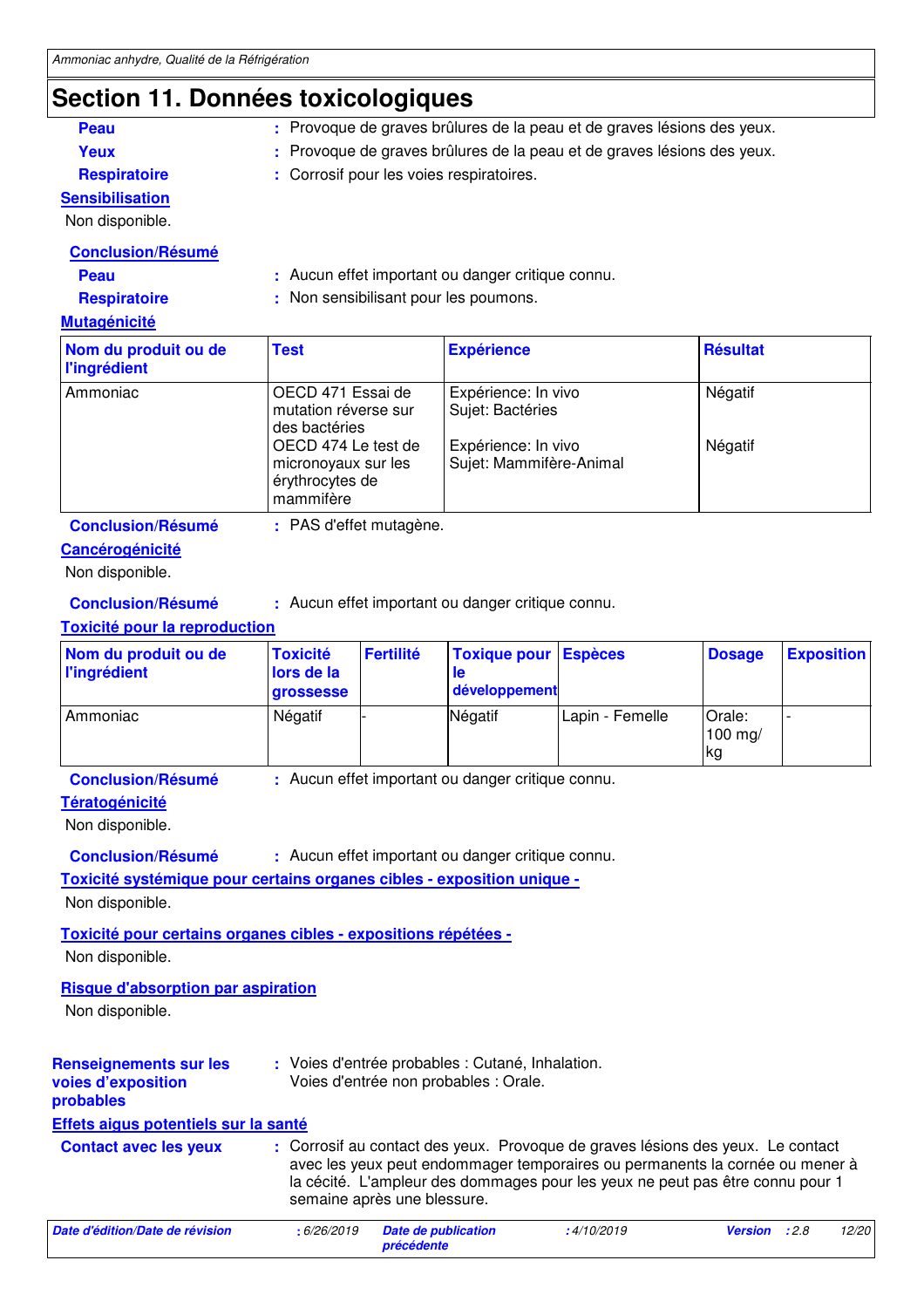## **Section 11. Données toxicologiques**

| <b>Inhalation</b>            | : Toxique par inhalation. Corrosif pour les voies respiratoires. Peut causer de graves<br>difficultés respiratoires.                                                                                                                                                                                                                                                                        |
|------------------------------|---------------------------------------------------------------------------------------------------------------------------------------------------------------------------------------------------------------------------------------------------------------------------------------------------------------------------------------------------------------------------------------------|
| <b>Contact avec la peau</b>  | : Corrosif pour la peau. Provoque de graves brûlures. Le contact avec le gaz en<br>expansion rapide peut provoquer des des brûlures de froid ou des gelures.                                                                                                                                                                                                                                |
| <b>Ingestion</b>             | Sera provoquer des brûlures froides et sera s'évaporer provoquant massif<br>surexposition par inhalation. Corrosif pour le tube digestif. Peut causer des<br>brûlures à la bouche, à la gorge et à l'estomac.                                                                                                                                                                               |
|                              | Symptômes correspondant aux caractéristiques physiques, chimiques et toxicologiques                                                                                                                                                                                                                                                                                                         |
| <b>Contact avec les yeux</b> | : Les symptômes néfastes peuvent éventuellement comprendre ce qui suit:<br>douleur<br>larmoiement<br>rougeur<br>perte de la vision                                                                                                                                                                                                                                                          |
| <b>Inhalation</b>            | Les symptômes néfastes peuvent éventuellement comprendre ce qui suit:<br>Une exposition à des concentrations atmosphériques au-dessus des limites<br>d'exposition réglementaires ou recommandées peut éventuellement entraîner une<br>irritation du nez, de la gorge et des poumons.<br>tousser<br>irritation des voies respiratoires<br>respiration sifflante et difficultés respiratoires |
| <b>Contact avec la peau</b>  | : Les symptômes néfastes peuvent éventuellement comprendre ce qui suit:<br>douleur ou irritation<br>rougeur<br>la formation d'ampoules peut éventuellement apparaître<br>Les signes degelure: rougeur, la formation d'ampoules peut éventuellement<br>apparaître                                                                                                                            |
| <b>Ingestion</b>             | Les symptômes néfastes peuvent éventuellement comprendre ce qui suit:<br>ballonnement<br>difficulté à avaler<br>gorge et l'estomac douleur<br>nausées ou vomissements<br>irritation des voies respiratoires<br>respiration sifflante et difficultés respiratoires                                                                                                                           |

|                                           | <u>Effets différés et immédiats ainsi que les effets chroniques causés par une exposition à court et à long terme</u>                                                                                               |
|-------------------------------------------|---------------------------------------------------------------------------------------------------------------------------------------------------------------------------------------------------------------------|
| <b>Exposition de courte durée</b>         |                                                                                                                                                                                                                     |
| <b>Effets immédiats</b><br>possibles      | : Voir ci-dessus.                                                                                                                                                                                                   |
| Effets différés possibles                 | : Voir ci-dessus.                                                                                                                                                                                                   |
| <b>Exposition de longue durée</b>         |                                                                                                                                                                                                                     |
| <b>Effets immédiats</b><br>possibles      | : Voir ci-dessus.                                                                                                                                                                                                   |
| Effets différés possibles                 | : Voir dessous.                                                                                                                                                                                                     |
| Effets chroniques potentiels sur la santé |                                                                                                                                                                                                                     |
| <b>Conclusion/Résumé</b>                  | : Les effets indésirables sont généralement le résultat d'une surexposition aiguë. Ces<br>effets peuvent être à long terme ou permanente. Il n'y a aucun effet connu dû à une<br>exposition chronique à ce produit. |
| <b>Généralités</b>                        | : Aucun effet important ou danger critique connu.                                                                                                                                                                   |
| Cancérogénicité                           | : Aucun effet important ou danger critique connu.                                                                                                                                                                   |
| <b>Mutagénicité</b>                       | : Aucun effet important ou danger critique connu.                                                                                                                                                                   |
| <b>Tératogénicité</b>                     | : Aucun effet important ou danger critique connu.                                                                                                                                                                   |
| <b>Effets sur le</b><br>développement     | Aucun effet important ou danger critique connu.                                                                                                                                                                     |

```
Date d'édition/Date de révision : 6/26/2019 Date de publication
```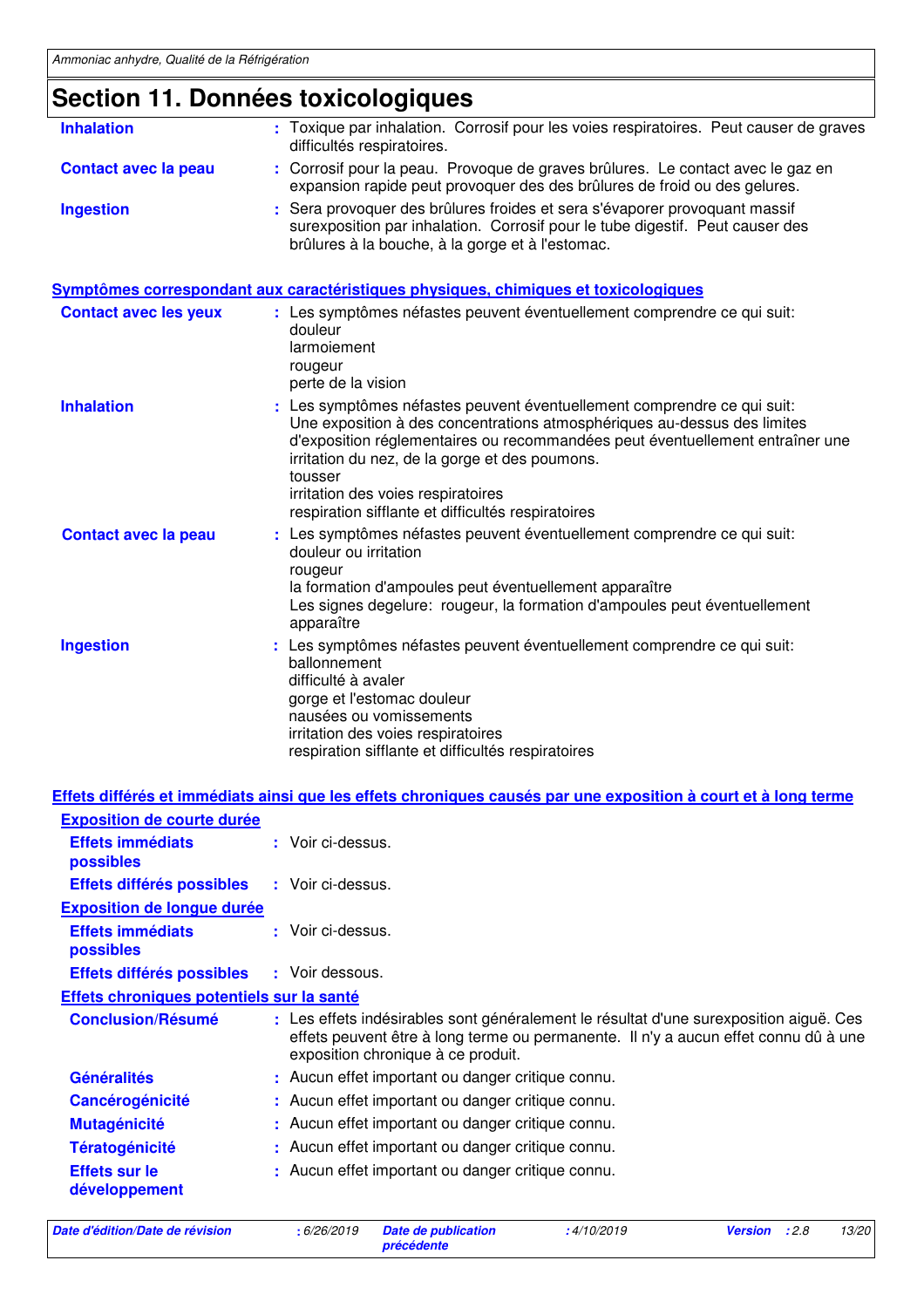## **Section 11. Données toxicologiques**

| Effets sur la fertilité    | : Aucun effet important ou danger critique connu.                                                                                                                                                                                                                                                                                                                                                                                                                                                                                                                                                                                                                                                                                                                                                                |
|----------------------------|------------------------------------------------------------------------------------------------------------------------------------------------------------------------------------------------------------------------------------------------------------------------------------------------------------------------------------------------------------------------------------------------------------------------------------------------------------------------------------------------------------------------------------------------------------------------------------------------------------------------------------------------------------------------------------------------------------------------------------------------------------------------------------------------------------------|
| <b>Autres informations</b> | : NIOSH a établi 300 ppm la concentration de danger immédiat pour la vie et la santé<br>(DIVS), qui est définie comme la concentration au-dessus duquel l'auto-sauvetage<br>peut être difficile, voire impossible, en raison des effets physiologiques. A des<br>concentrations de plus de 1000 PPM augmentant oppression thoracique,<br>bronchospasme et l'irritation des yeux et de la peau graves peuvent en résulter.<br>Effets retardés tels que pneumonie chimique et oedème pulmonaire peuvent<br>apparaître plusieurs heures après l'exposition. L'exposition à des concentrations<br>élevées (> 5000 ppm) peut entraîner la mort. Les effets peuvent être plus<br>prononcée à des concentrations inférieures chez les enfants, les personnes âgées<br>et les personnes ayant une déficience pulmonaire. |

## **Section 12. Données écologiques**

| Nom du produit ou de<br><b>l'ingrédient</b> | <b>Résultat</b>                                                                                                                     | <b>Espèces</b>                                                                                                                   | <b>Exposition</b>                                |
|---------------------------------------------|-------------------------------------------------------------------------------------------------------------------------------------|----------------------------------------------------------------------------------------------------------------------------------|--------------------------------------------------|
| Ammoniac                                    | Aiguë CE50 29.2 mg/l Eau de mer<br>Aiguë CL50 2080 µg/l Eau douce<br>Aiguë CL50 0.53 ppm Eau douce<br>Aiguë CL50 300 µg/l Eau douce | Algues - Ulva fasciata - Zoé<br>Crustacés - Gammarus pulex<br>Daphnie - Daphnia magna<br>Poisson - Hypophthalmichthys<br>nobilis | 96 heures<br>48 heures<br>48 heures<br>96 heures |
|                                             | Chronique NOEC 1 mg/l Eau douce<br>Chronique NOEC 0.204 mg/l Eau de<br>mer                                                          | Algues - Skeletonema costatum<br>Poisson - Dicentrarchus labrax                                                                  | 3 jours<br>62 jours                              |
|                                             | Aiguë CL50 0.89 mg/l<br>Aiguë CL50 450 µg/l Eau douce                                                                               | Poisson<br>Poisson - Oncorhynchus<br>tshawytscha - Âgé de moins<br>d'un an                                                       | 96 heures<br>96 heures                           |
|                                             | Chronique LOEL 0.022 mg/l<br>Chronique NOEC 0.79 mg/l Eau douce                                                                     | Poisson<br>Daphnie                                                                                                               | 73 jours<br>96 heures                            |

**Conclusion/Résumé :** Très toxique pour les organismes aquatiques.

### **Persistance et dégradation**

| <b>Conclusion/Résumé</b>                    | Non persistant. Facilement biodégradable |                  |                         |
|---------------------------------------------|------------------------------------------|------------------|-------------------------|
| Nom du produit ou de<br><b>l'ingrédient</b> | Demi-vie aquatique                       | <b>Photolyse</b> | <b>Biodégradabilité</b> |
| l Ammoniac                                  |                                          |                  | Facilement              |

### **Potentiel de bioaccumulation**

| Nom du produit ou de<br><b>l'ingrédient</b> | $LogP_{ow}$ | <b>BCF</b> | <b>Potentiel</b> |
|---------------------------------------------|-------------|------------|------------------|
| <b>Ammoniac</b>                             | 0.23        |            | faible           |

| Mobilité dans le sol                             |                                                   |
|--------------------------------------------------|---------------------------------------------------|
| Coefficient de répartition<br>sol/eau $(K_{oc})$ | : Non disponible.                                 |
| <b>Autres effets nocifs</b>                      | : Aucun effet important ou danger critique connu. |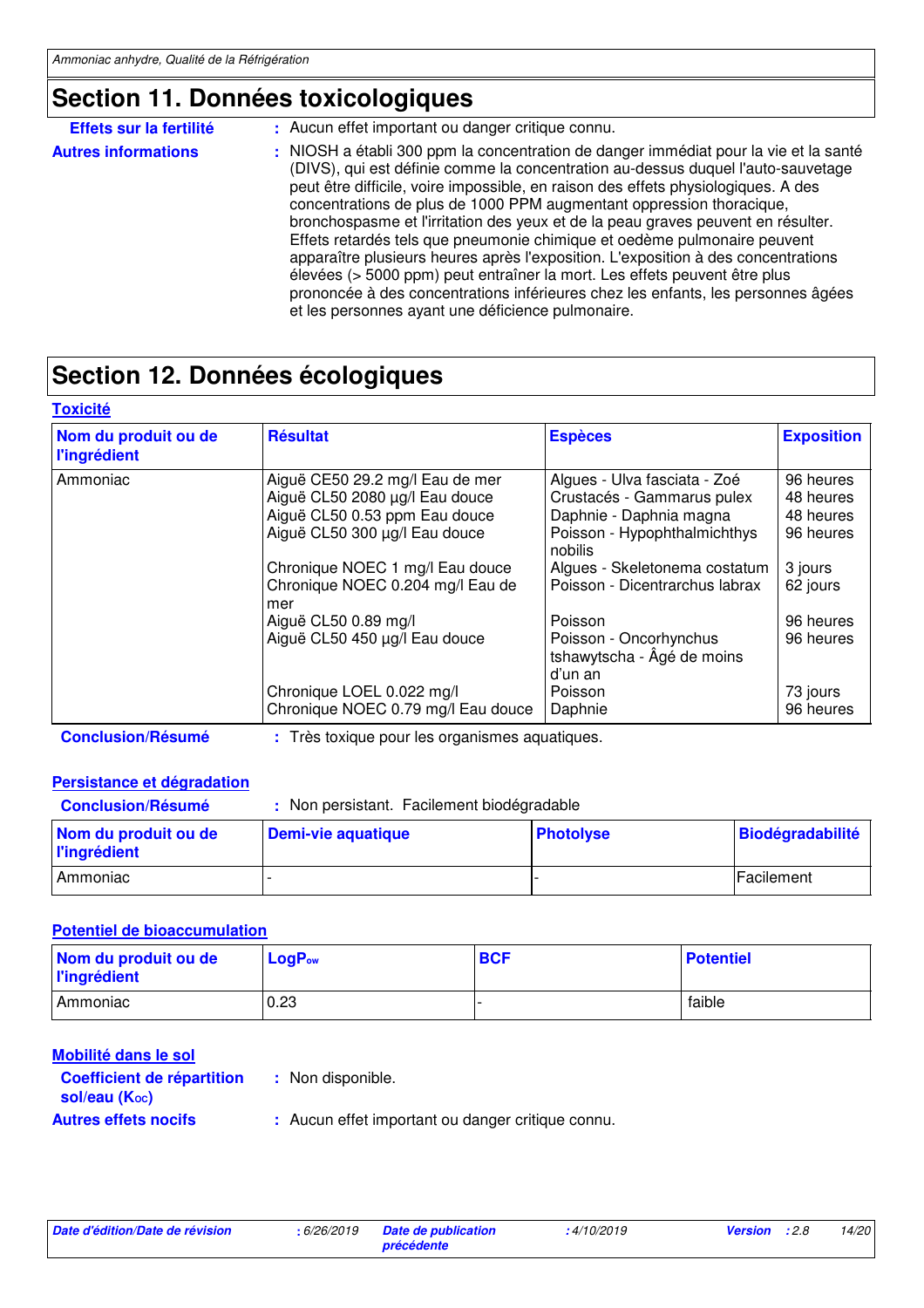## **Section 13. Données sur l'élimination**

| <b>Méthodes d'élimination</b> | : Il est important de réduire au minimum, voire d'éviter la génération de déchets<br>chaque fois que possible. La mise au rebut de ce produit, des solutions et de tous<br>les co-produits doit obéir en permanence aux dispositions de la législation sur la<br>protection de l'environnement et l'élimination des déchets et demeurer conforme<br>aux exigences des pouvoirs publics locaux. Eliminer le surplus et les produits non<br>recyclables par l'intermédiaire d'une entreprise spécialisée autorisée. Renvoyer les<br>récipients sous pression vides au fournisseur. L'emballage des déchets doit être<br>recyclé. L'incinération ou l'enfouissement sanitaire ne doivent être considérés que<br>lorsque le recyclage n'est pas possible. Ne se débarrasser de ce produit et de son<br>récipient qu'en prenant toutes précautions d'usage. Les conteneurs vides ou les<br>doublures peuvent retenir des résidus de produit. Ne pas percer le contenant ni le |
|-------------------------------|--------------------------------------------------------------------------------------------------------------------------------------------------------------------------------------------------------------------------------------------------------------------------------------------------------------------------------------------------------------------------------------------------------------------------------------------------------------------------------------------------------------------------------------------------------------------------------------------------------------------------------------------------------------------------------------------------------------------------------------------------------------------------------------------------------------------------------------------------------------------------------------------------------------------------------------------------------------------------|
|                               | jeter au feu.                                                                                                                                                                                                                                                                                                                                                                                                                                                                                                                                                                                                                                                                                                                                                                                                                                                                                                                                                            |

|                                                                     | <b>Classification</b><br>pour le TMD                                                                                                                                                         | <b>Classification</b><br>pour le DOT                                                                                                                                                                                              | <b>Classement</b><br>mexicain              | <b>IMDG</b>                                                                                                                                                                                                                  | <b>IATA</b>                                                                                                                                                   |
|---------------------------------------------------------------------|----------------------------------------------------------------------------------------------------------------------------------------------------------------------------------------------|-----------------------------------------------------------------------------------------------------------------------------------------------------------------------------------------------------------------------------------|--------------------------------------------|------------------------------------------------------------------------------------------------------------------------------------------------------------------------------------------------------------------------------|---------------------------------------------------------------------------------------------------------------------------------------------------------------|
| <b>Numéro ONU</b>                                                   | <b>UN1005</b>                                                                                                                                                                                | <b>UN1005</b>                                                                                                                                                                                                                     | <b>UN1005</b>                              | <b>UN1005</b>                                                                                                                                                                                                                | <b>UN1005</b>                                                                                                                                                 |
| <b>Désignation</b><br>officielle de<br>transport de<br><b>I'ONU</b> | Ammoniac,<br>anhydre                                                                                                                                                                         | Ammoniac,<br>anhydre                                                                                                                                                                                                              | Ammonia,<br>anhydrous                      | Ammoniac,<br>anhydre                                                                                                                                                                                                         | Ammoniac,<br>anhydre                                                                                                                                          |
| <b>Classe de</b><br>danger relative<br>au transport                 | 2.3(8)<br>1005                                                                                                                                                                               | 2.2 National ou<br>2.3 International<br>Voir dessous.<br>1005<br>/ <b>/<sub>1</sub></b> )                                                                                                                                         | 2.3                                        | 2.3(8)                                                                                                                                                                                                                       | 2.3(8)                                                                                                                                                        |
| <b>Groupe</b><br>d'emballage                                        |                                                                                                                                                                                              |                                                                                                                                                                                                                                   | $\overline{\phantom{a}}$                   |                                                                                                                                                                                                                              |                                                                                                                                                               |
| <b>Dangers</b><br>environnementaux                                  | Non.                                                                                                                                                                                         | Non.                                                                                                                                                                                                                              | Non.                                       | Oui.                                                                                                                                                                                                                         | Non.                                                                                                                                                          |
| <b>Autres</b><br><b>informations</b>                                | Indice des PIU<br>3000<br>Indice bâtiment à<br>passagers<br>Interdit<br>Indice de<br>véhicule routier<br>ou ferroviaire de<br>passagers<br>Interdit<br><b>Classification</b><br>pour le TMD: | Zone de risque<br>d'inhalation D<br>Quantité à<br>déclarer<br>100 lb / 45.4 kg<br>Les dimensions<br>relatives à des<br>emballages<br>expédiés en<br>quantités<br>inférieures à la<br>quantité à<br>déclarer du<br>produit ne sont | <b>Dispositions</b><br>particulières<br>23 | La marque<br>« polluant marin »<br>n'est pas requise<br>lorsque la<br>substance est<br>transportée en<br>quantités ≤ 5 l ou<br>$\leq$ 5 kg.<br>Urgences F - C;<br>$S - U$<br><b>Dispositions</b><br>particulières 23,<br>379 | La marque<br>« substance<br>dangereuse pour<br>l'environnement »<br>peut apparaître si<br>elle est requise<br>par d'autres<br>règlements sur le<br>transport. |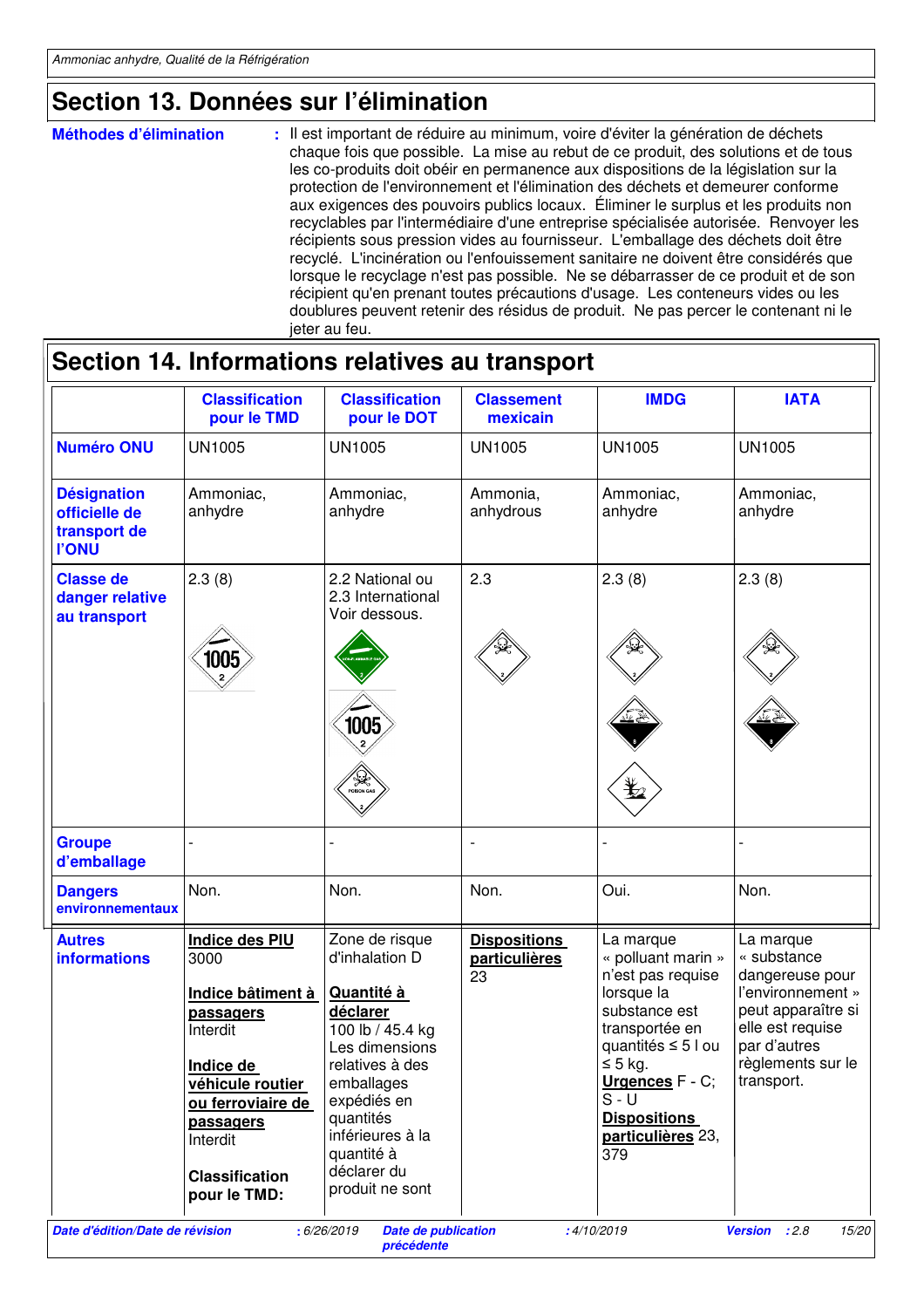### **Section 14. Informations relatives au transport**

|                                                                                 | Section 14. Informations relatives au transport                                                                                                                                                                                                                                                                                                                                                                            |  |  |
|---------------------------------------------------------------------------------|----------------------------------------------------------------------------------------------------------------------------------------------------------------------------------------------------------------------------------------------------------------------------------------------------------------------------------------------------------------------------------------------------------------------------|--|--|
| Produit classé<br>suivantes des<br>transport des<br>marchandises<br>et Tabeau I | pas soumises<br>selon les sections<br>aux exigences de<br>transport de la<br>Règlements sur le<br>quantité à<br>déclarer.<br>Instructions de<br>dangereuses: 2.3<br>conditionnement<br>Avion de<br>passagers<br>Limitation de<br>quantité: Interdit.<br>Directives du<br>conditionnement<br>304, 314, 315<br><b>Avion cargo</b><br>Limitation de<br>quantité: Interdit.<br><b>Dispositions</b><br>particulières<br>13, T50 |  |  |
|                                                                                 |                                                                                                                                                                                                                                                                                                                                                                                                                            |  |  |

**Protections spéciales pour l'utilisateur** Livraisons d'ammoniac entre les États-Unis et au Canada, y compris les wagons ou **:** des camions vides ou les résidus sont régies par l'accord. Les changements dans le Règlement sur le transport des marchandises dangereuses de Transports Canada a changé la classification de l'ammoniac anhydre de la classe 2.2 à la classe 2.3. Envoi d'ammoniac anhydre au Canada en utilisant le vert 2,2 Placard DOT sont interdits. Les livraisons en provenance du Canada vers les États-Unis doivent placarder avec le blanc de l'ONU 1005 ammoniac anhydre placard. Règles de la DOT permettent envois à procéder entre les États-Unis et au Canada avec cette affichette.. Les expéditions intérieures au sein de l'US doivent continuer d'utiliser le vert DOT 2.2 non inflammable plaque de gaz comprimé. Pour les envois se rendant à une autre destination que les États-Unis ou le Canada, la classification est 2,3, Poison Gas.

**Transport en vrac aux termes de l'annexe II de la Convention MARPOL et du Recueil IBC**

### **Section 15. Informations sur la réglementation**

**:** Non disponible.

| <b>Listes canadiennes</b>                                                                                       |                                                                                                   |
|-----------------------------------------------------------------------------------------------------------------|---------------------------------------------------------------------------------------------------|
| <b>INRP canadien</b>                                                                                            | : Les composants suivants sont répertoriés: Ammoniac (le total)                                   |
| <b>Substances toxiques au</b><br>sens de la LCPE (Loi<br>canadienne sur la<br>protection de<br>l'environnement) | : Les composants suivants sont répertoriés: Ammoniac                                              |
| <b>Inventaire du Canada</b>                                                                                     | : Tous les composants sont répertoriés ou exclus.                                                 |
| <b>Réglementations Internationales</b>                                                                          |                                                                                                   |
|                                                                                                                 | Liste des substances chimiques des tableaux I, II et III de la Convention sur les armes chimiques |
| Non inscrit.                                                                                                    |                                                                                                   |
| Protocole de Montréal (Annexes A, B, C, E)                                                                      |                                                                                                   |

**Date d'édition/Date de révision :** 6/26/2019 **Date de publication** 

**précédente**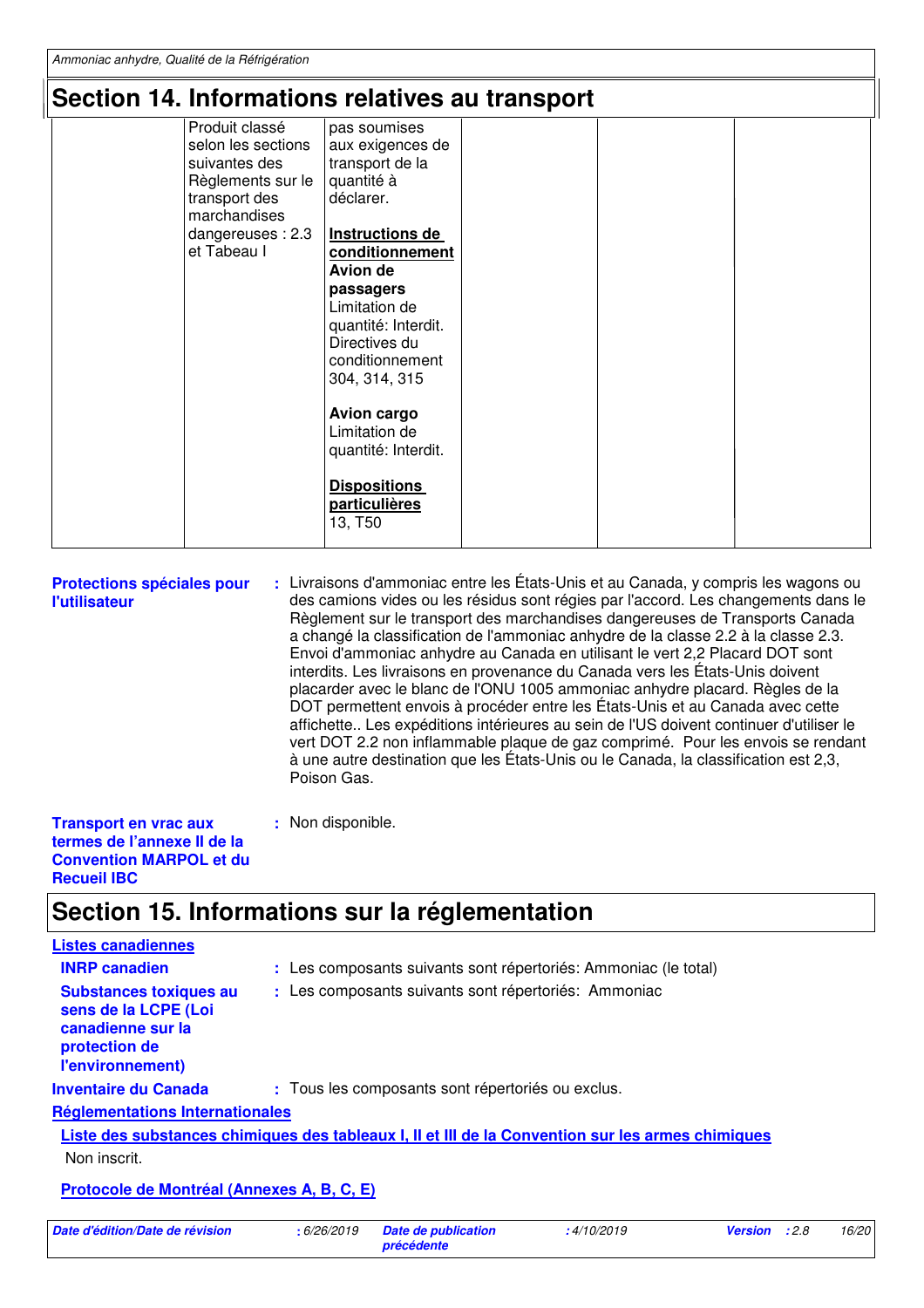## **Section 15. Informations sur la réglementation**

#### Non inscrit.

#### **Convention de Stockholm relative aux polluants organiques persistants** Non inscrit.

**Convention de Rotterdam sur le consentement préalable donné en connaissance de cause (PIC)** Non inscrit.

### **Protocole d'Aarhus de la CEE-ONU relatif aux POP et aux métaux lourds**

Non inscrit.

| <b>Liste des stocks</b>                                                           |   |                                                                                                                                                                                                                                                                                                      |  |  |
|-----------------------------------------------------------------------------------|---|------------------------------------------------------------------------------------------------------------------------------------------------------------------------------------------------------------------------------------------------------------------------------------------------------|--|--|
| <b>Australie</b>                                                                  |   | : Tous les composants sont répertoriés ou exclus.                                                                                                                                                                                                                                                    |  |  |
| <b>Chine</b>                                                                      |   | Tous les composants sont répertoriés ou exclus.                                                                                                                                                                                                                                                      |  |  |
| <b>Europe</b>                                                                     |   | Tous les composants sont répertoriés ou exclus.                                                                                                                                                                                                                                                      |  |  |
| <b>Japon</b>                                                                      |   | Tous les composants sont répertoriés ou exclus.                                                                                                                                                                                                                                                      |  |  |
| <b>Malaisie</b>                                                                   |   | Tous les composants sont répertoriés ou exclus.                                                                                                                                                                                                                                                      |  |  |
| Nouvelle-Zélande                                                                  |   | Tous les composants sont répertoriés ou exclus.                                                                                                                                                                                                                                                      |  |  |
| <b>Philippines</b>                                                                |   | Tous les composants sont répertoriés ou exclus.                                                                                                                                                                                                                                                      |  |  |
| République de Corée                                                               |   | Tous les composants sont répertoriés ou exclus.                                                                                                                                                                                                                                                      |  |  |
| <b>Taïwan</b>                                                                     |   | Tous les composants sont répertoriés ou exclus.                                                                                                                                                                                                                                                      |  |  |
| <b>Turquie</b>                                                                    | ٠ | Indéterminé.                                                                                                                                                                                                                                                                                         |  |  |
| <b>Réglementations États-</b><br>Unis:                                            |   | TSCA 8(a) CDR Exemption / Exemption partielle: Indéterminé<br>TSCA 8(b) Inventaire actif:<br><b>TSCA 8(b) Inventaire actif:</b> Tous les composants<br>sont répertoriés ou exclus.<br>CWA (Loi sur l'Eau Propre) 311: Ammoniac<br>CAA (Clean Air Act) 112 Substances toxiques réglementées: Ammoniac |  |  |
| <b>Clean Air Act Section 112</b><br>(b) Hazardous Air<br><b>Pollutants (HAPs)</b> |   | : Non inscrit                                                                                                                                                                                                                                                                                        |  |  |
| <b>Clean Air Act Section 602</b><br><b>Class I Substances</b>                     |   | : Non inscrit                                                                                                                                                                                                                                                                                        |  |  |
| <b>Clean Air Act Section 602</b><br><b>Class II Substances</b>                    |   | : Non inscrit                                                                                                                                                                                                                                                                                        |  |  |
| <b>DEA List I Chemicals</b><br>(Precursor Chemicals)                              |   | : Non inscrit                                                                                                                                                                                                                                                                                        |  |  |
| <b>DEA List II Chemicals</b><br><b>(Essential Chemicals)</b>                      |   | : Non inscrit                                                                                                                                                                                                                                                                                        |  |  |

#### **SARA 302/304 Composition/information sur les ingrédients**

|                       |                         |                                                                |            | <b>SARA 302 TPQ</b> |           | <b>SARA 304 RQ</b> |           |
|-----------------------|-------------------------|----------------------------------------------------------------|------------|---------------------|-----------|--------------------|-----------|
| <b>Nom</b>            |                         | $\frac{9}{6}$                                                  | <b>EHS</b> | (lb)                | (gallons) | $(\mathsf{lb})$    | (gallons) |
| Ammonia               |                         | 99.98                                                          | Oui.       | 500                 |           | 100                |           |
| <b>SARA 304 RQ</b>    | $: 100 \,$ lb / 45.4 kg |                                                                |            |                     |           |                    |           |
| <b>SARA 311/312</b>   |                         |                                                                |            |                     |           |                    |           |
| <b>Classification</b> | : Risques d'incendie    | Décompression soudaine<br>Risque immédiat (aigu) pour la santé |            |                     |           |                    |           |

**Composition/information sur les ingrédients**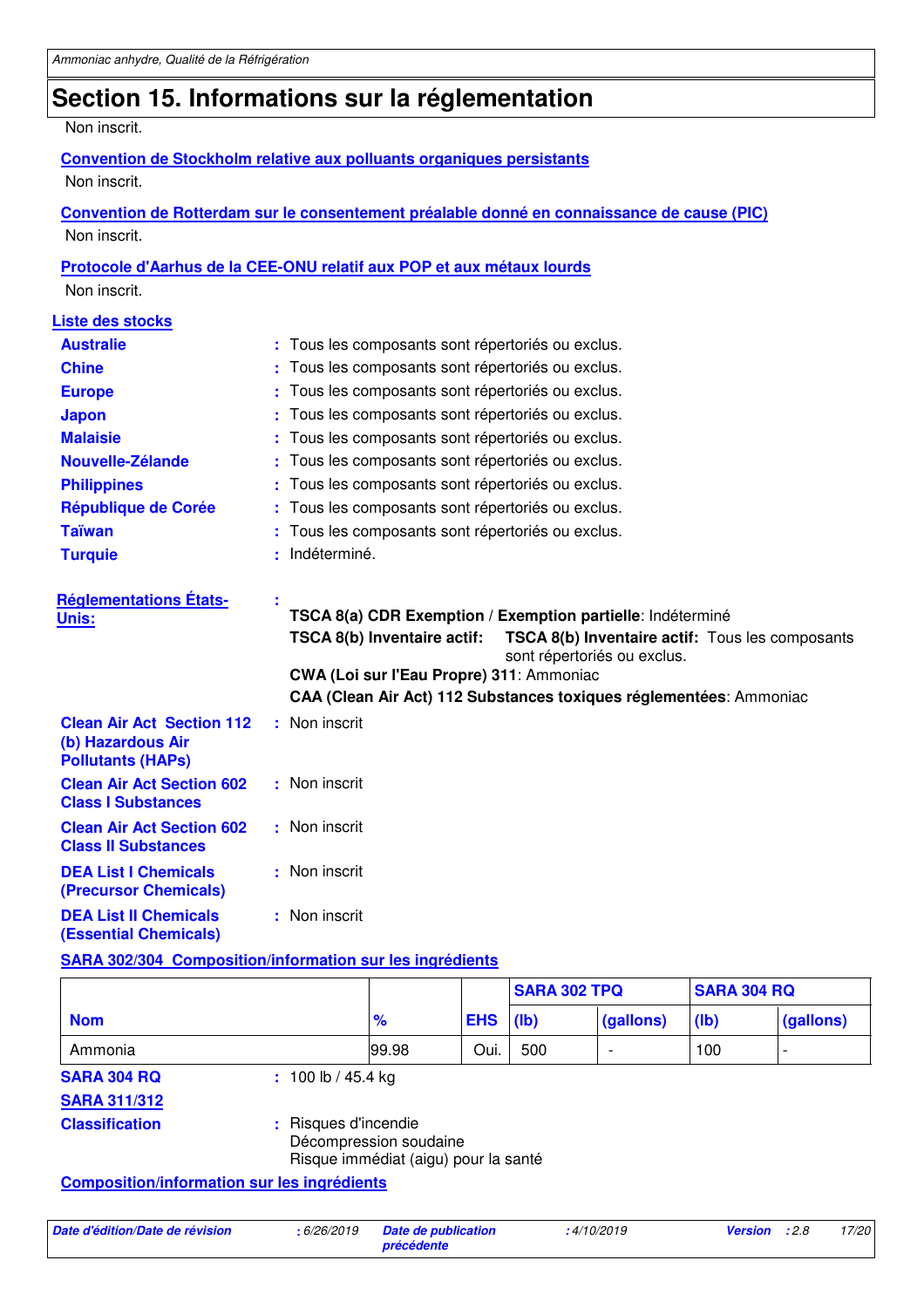## **Section 15. Informations sur la réglementation**

| <b>Nom</b> | $\frac{9}{6}$ | <b>Risques</b> | <b>Décompression</b><br>d'incendie soudaine | Réactif | <b>Risque</b><br>immédiat<br>(aigu) pour<br>la santé | <b>Danger</b><br>d'intoxication<br>différée<br>(chronique). |
|------------|---------------|----------------|---------------------------------------------|---------|------------------------------------------------------|-------------------------------------------------------------|
| Ammonia    | 99.98         | Oui.           | Oui.                                        | Non.    | Oui.                                                 | Non.                                                        |

#### **SARA 313**

|                                                       | Nom du produit | Numéro CAS | $\frac{9}{6}$ |
|-------------------------------------------------------|----------------|------------|---------------|
| <b>Feuille R - Exigences en</b><br>matière de rapport | Ammoniac       | 7664-41-7  | 100           |
| <b>Avis du fournisseur</b>                            | Ammoniac       | 7664-41-7  | 100           |

Il est impératif que les avis SARA 313 ne soient pas détachés de la FDS, et que les copie et redistribution de la FDS incluent les copie et redistribution des avis joints aux copies de la FDS redistribuée par la suite.

#### **Réglementations d'État**

| <b>Massachusetts</b><br><b>New York</b><br><b>New Jersey</b> | : Les composants suivants sont répertoriés: Ammoniac<br>: Les composants suivants sont répertoriés: Ammoniac<br>: Les composants suivants sont répertoriés: Ammoniac                                                                                                                                                                          |  |
|--------------------------------------------------------------|-----------------------------------------------------------------------------------------------------------------------------------------------------------------------------------------------------------------------------------------------------------------------------------------------------------------------------------------------|--|
| <b>Pennsylvanie</b>                                          | : Les composants suivants sont répertoriés: Ammoniac                                                                                                                                                                                                                                                                                          |  |
| <b>Californie prop. 65</b>                                   | Ce produit, tel que fabriqué, ne contient AUCUNE substance à des<br>concentrations connues dans l'état de Californie pour provoquer le cancer, des<br>anomalies congénitales ou d'autres problèmes de reproduction. Nutrien ne peut<br>garantir la conformité ultérieure de tout produit une fois que ce dernier n'est plus<br>sous sa garde. |  |

## **Section 16. Autres informations**

| <b>Historique</b>                  |                                                                             |
|------------------------------------|-----------------------------------------------------------------------------|
| Date d'édition/Date de<br>révision | $\pm$ 6/26/2019                                                             |
| Date de publication<br>précédente  | $\pm$ 4/10/2019                                                             |
| <b>Version</b>                     | : 2.8                                                                       |
|                                    | Indique quels renseignements ont été modifiés depuis la version précédente. |

| Légende des abréviations | $:$ ETA = Estimation de la toxicité aiguë<br>$FBC = Factor$ de bioconcentration<br>SGH = Système Général Harmonisé de classification et d'étiquetage des produits<br>chimiques<br>IATA = Association international du transport aérien<br>CVI = conteneurs en vrac intermédiaires<br>code IMDG = code maritime international des marchandises dangereuses<br>LogKoe = coefficient de partage octanol/eau<br>MARPOL = Convention internationale pour la prévention de la pollution par les<br>navires de 1973, telle que modifiée par le Protocole de 1978. ("MARPOL" = pollution<br>maritime)<br>$NU = Nations$ Unies<br>RPD = Règlement sur les produits dangereux |
|--------------------------|---------------------------------------------------------------------------------------------------------------------------------------------------------------------------------------------------------------------------------------------------------------------------------------------------------------------------------------------------------------------------------------------------------------------------------------------------------------------------------------------------------------------------------------------------------------------------------------------------------------------------------------------------------------------|
|--------------------------|---------------------------------------------------------------------------------------------------------------------------------------------------------------------------------------------------------------------------------------------------------------------------------------------------------------------------------------------------------------------------------------------------------------------------------------------------------------------------------------------------------------------------------------------------------------------------------------------------------------------------------------------------------------------|

**Procédure utilisée pour préparer la classification**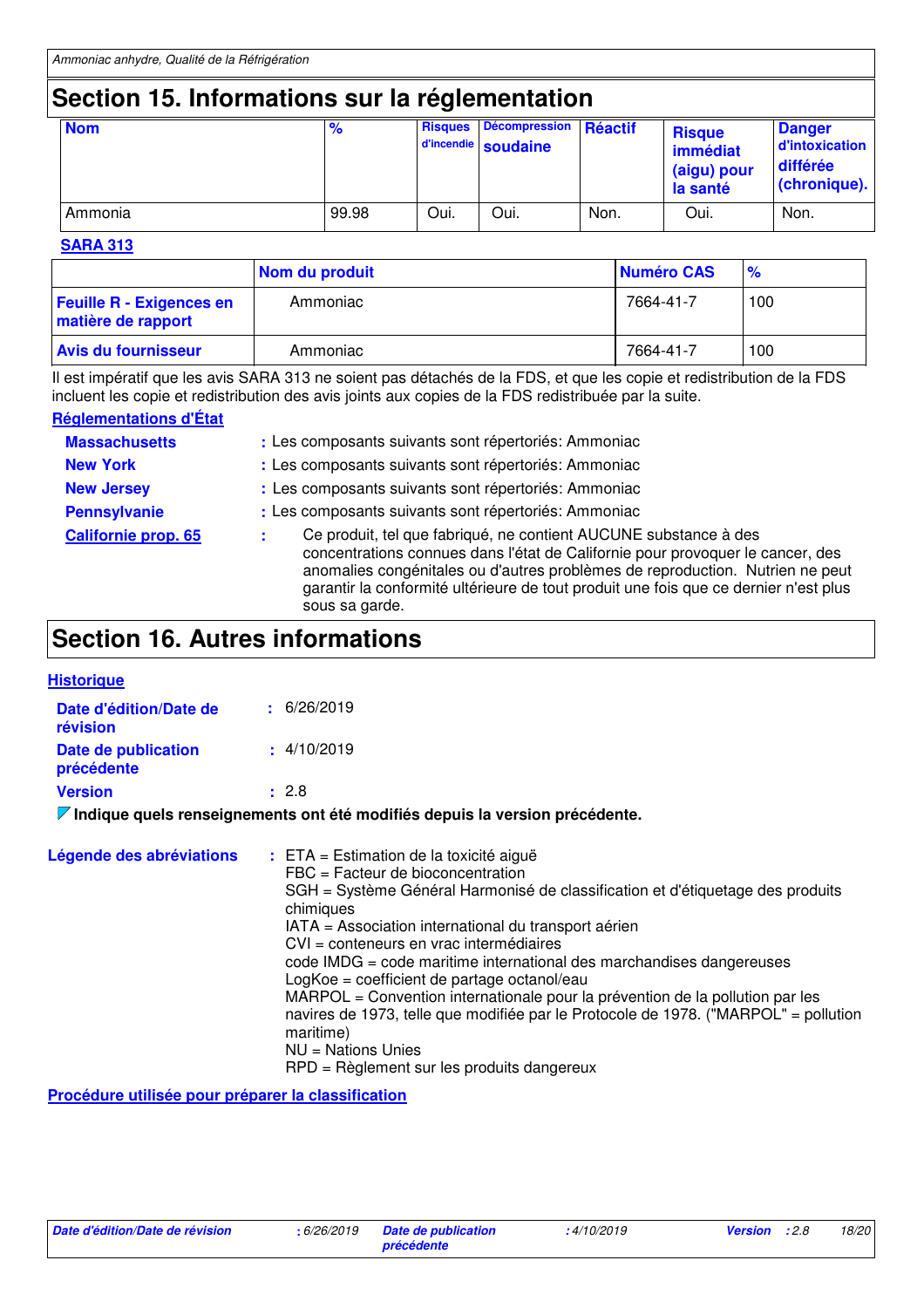### **Section 16. Autres informations**

| SECUOII TO. AULIES IIIIUIIIIALIUIIS       |                                                                                                                                                                    |  |  |
|-------------------------------------------|--------------------------------------------------------------------------------------------------------------------------------------------------------------------|--|--|
| <b>Classification</b>                     | <b>Justification</b>                                                                                                                                               |  |  |
| GAZ INFLAMMABLES - Catégorie 2            | Force probante                                                                                                                                                     |  |  |
| GAZ SOUS PRESSION - Gaz liquéfié          | Force probante                                                                                                                                                     |  |  |
| MATIÈRES CORROSIVES POUR LES MÉTAUX -     | Force probante                                                                                                                                                     |  |  |
| Catégorie 1                               |                                                                                                                                                                    |  |  |
| TOXICITÉ AIGUË (inhalation) - Catégorie 3 | Force probante                                                                                                                                                     |  |  |
| CORROSION CUTANÉE - Catégorie 1B          | Force probante                                                                                                                                                     |  |  |
| LÉSIONS OCULAIRES GRAVES - Catégorie 1    | Force probante                                                                                                                                                     |  |  |
|                                           |                                                                                                                                                                    |  |  |
| <b>Références</b>                         | : Règlement sur le transport des marchandises dangereuses, édition courante au<br>moment de la préparation du F.S., Transports Canada;                             |  |  |
| la préparation du F.S., Santé Canada;     | Loi sur les produits dangereux et du Règlement, la révision courante au moment de                                                                                  |  |  |
|                                           | Loi canadienne sur la protection de l'environnement (1999) et du Règlement sur les                                                                                 |  |  |
|                                           | renseignements concernant les substances nouvelles, La Liste Intérieure des                                                                                        |  |  |
|                                           | Substances, la révision courante au moment de la préparation du F.S.,                                                                                              |  |  |
| Environnement Canada;                     |                                                                                                                                                                    |  |  |
|                                           | 29 CFR Part 1910, la révision courante au moment de la préparation du F.S.,<br>Administration de la Sécurité et de la Santé au Travail;                            |  |  |
|                                           | 40 CFR Parties 1 à 799, la révision courante au moment de la préparation du F.S.,<br>Agence de Protection de l'Environnement des États Unis;                       |  |  |
| Département des Transport des États Unis; | 49 CFR Parties 1 à 199, la révision courante au moment de la préparation du F.S.,                                                                                  |  |  |
|                                           | Norme officielle mexicaine NOM-018-STPS-2015, Système harmonisé pour                                                                                               |  |  |
|                                           | l'identification et la communication des dangers et des risques par des produits                                                                                   |  |  |
| chimiques dangereux en milieu de travail; |                                                                                                                                                                    |  |  |
|                                           | Norme officielle mexicaine NOM-010-STPS-2014, Agents chimiques contaminants                                                                                        |  |  |
|                                           | du milieu de travail - Reconnaissance, évaluation et contrôle                                                                                                      |  |  |
|                                           | Norme officielle mexicaine NOM-002-SCT / 2011 Norme Officielle Mexicaine, Liste                                                                                    |  |  |
|                                           | des plus couramment transportés substances et matières dangereuses;                                                                                                |  |  |
|                                           | Des valeurs limites d'exposition (TLV) de la Conférence américaine des hygiénistes                                                                                 |  |  |
| préparation du F.S.;                      | industriels gouvernementaux (ACGIH), édition courante à la moment de la                                                                                            |  |  |
|                                           | NFPA 400, Association nationale de protection contre l'incendie, édition courante à                                                                                |  |  |
| la moment de la préparation du F.S;       |                                                                                                                                                                    |  |  |
|                                           | NFPA 704, Association nationale de protection contre l'incendie, édition courante à                                                                                |  |  |
| la moment de la préparation du F.S.;      |                                                                                                                                                                    |  |  |
|                                           | Enquête données corrosion, sixième édition, 1985, Association nationale des                                                                                        |  |  |
| ingénieurs de corrosion;                  | ERG 2016, Guide des Mesures D'urgence, Département des Transport des États                                                                                         |  |  |
|                                           | Unis, Transport Canada, et le Secrétariat des Transports et des Communications                                                                                     |  |  |
| du Mexique                                | Banque de données sur les Substances Dangereuses, la révision courante au                                                                                          |  |  |
|                                           | moment de la préparation du F.S, Bibliothèque nationale de médecine, Bethesda,                                                                                     |  |  |
| Maryland                                  |                                                                                                                                                                    |  |  |
|                                           | Système Intégré d'Information sur les Risques, la révision courante au moment de<br>la préparation du F.S, Agence de Protection de l'Environnement des États Unis, |  |  |
| Washington, DC                            |                                                                                                                                                                    |  |  |
|                                           | Guide de Poche de Dangers des Produits Chimiques, la révision courante au                                                                                          |  |  |
|                                           | moment de la preparation du F.S., Institut National pour la Sécurité et la Santé,                                                                                  |  |  |
| Cincinnati, Ohio;                         |                                                                                                                                                                    |  |  |
|                                           | Banque de données, l'Agence pour les substances toxiques et les maladies, la                                                                                       |  |  |
|                                           | révision courante au moment de la préparation du F.S., Département de la santé et<br>des services sociaux des États Unis, Atlanta, Géorgie                         |  |  |
|                                           | Programme national de toxicologie, Rapport sur les cancérogènes, Division de<br>l'Institut national des sciences de la santé de l'environnement, Research Triangle |  |  |
| Park, Caroline du Nord.                   |                                                                                                                                                                    |  |  |
|                                           | RTECS. Institut national pour la sécurité et la santé, Cincinnati, Ohio                                                                                            |  |  |
| août 2018 revu et mises à jour actuelles  | Code des règlements de la Californie, Titre 27, Div 4, Chapitre 1, Proposition 65, 30                                                                              |  |  |
|                                           | Produit Toxicologie Résultats de l'évaluation, l'Institut d'engrais, Washington, DC,                                                                               |  |  |
|                                           |                                                                                                                                                                    |  |  |